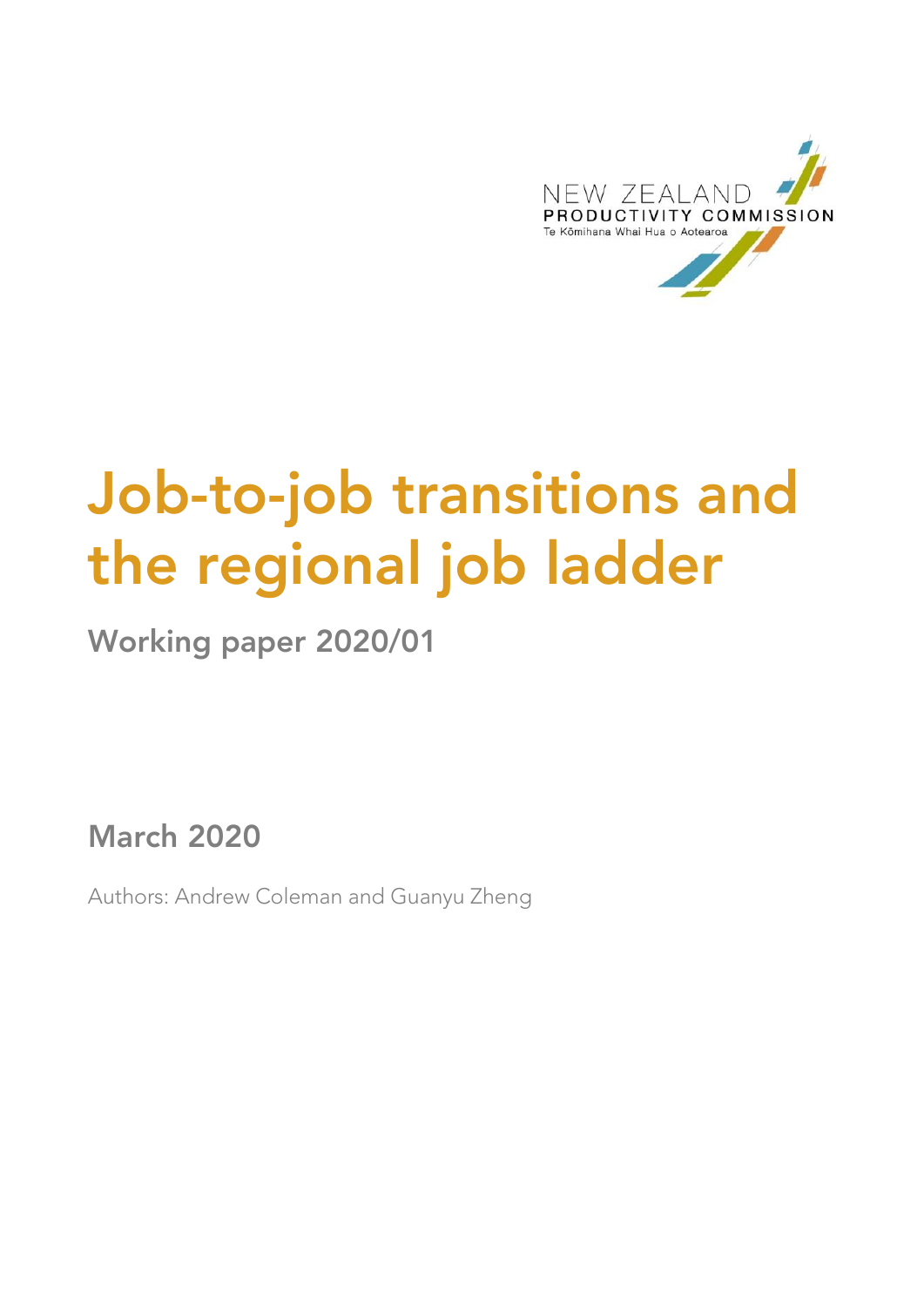#### **The New Zealand Productivity Commission**

Te Kōmihana Whai Hua o Aotearoa<sup>1</sup>

The Commission – an independent Crown entity – completes in depth inquiry reports on topics selected by the Government, carries out productivity related research and promotes understanding of productivity issues. The Commission aims to provide insightful, well-formed and accessible advice that leads to the best possible improvement in the wellbeing of New Zealanders. The New Zealand Productivity Commission Act 2010 guides and binds the Commission. Information on the Productivity Commission can be found on [www.productivity.govt.nz](http://www.productivity.govt.nz/) or by contacting +64 4 903 5150.

**How to cite this document:** Coleman, A. & G. Zheng (2020). Job-to-job transitions and the regional job ladder. New Zealand Productivity Commission. Available from [www.productivity.govt.nz](http://www.productivity.govt.nz/)

**Date:** March 2020

**Authors:** Andrew Coleman and Guanyu Zheng

**JEL classification:** J2, R1, R3

**ISBN:** 978-1-98-851946-3 (online)

**Copyright:** This copyright work is licenced under the Creative Commons Attribution 4.0 International Licence. In essence you are free to copy, distribute and adapt the work, as long as you attribute the source of the work to the New Zealand Productivity Commission (the Commission) and abide by the other licence terms. To view a copy of this licence, visit [www.creativecommons.org/licenses/by/4.0/.](http://www.creativecommons.org/licenses/by/4.0/) Please note this licence does not apply to any logos, emblems, and/or trademarks that may be placed on the Commission's website or publications. Those specific items may not be reused without express permission.

#### **Disclaimer**

The contents of this report must not be construed as legal advice. The Commission does not accept any responsibility or liability for an action taken as a result of reading, or reliance placed because of having read any part, or all, of the information in this report. The Commission does not accept any responsibility or liability for any error, inadequacy, deficiency, flaw in or omission from this report.

The results in this report are not official statistics. They have been created for research purposes from the Integrated Data Infrastructure (IDI), managed by Stats New Zealand.

The opinions, findings, recommendations, and conclusions expressed in this report are those of the author(s), not Stats NZ, nor any other Productivity Hub agencies.

Access to the anonymised data used in this study was provided by Stats NZ under the security and confidentiality provisions of the Statistics Act 1975. Only workers authorised by the Statistics Act 1975 are allowed to see data about a particular person, household, business, or organisation, and the results in this report have been confidentialised to protect these groups from identification and to keep their data safe.

Careful consideration has been given to the privacy, security, and confidentiality issues associated with using administrative and survey data in the IDI. Further detail can be found in the Privacy impact assessment for the Integrated Data Infrastructure available from [www.stats.govt.nz](http://www.stats.govt.nz/)

<sup>&</sup>lt;sup>1</sup> The Commission that pursues abundance for New Zealand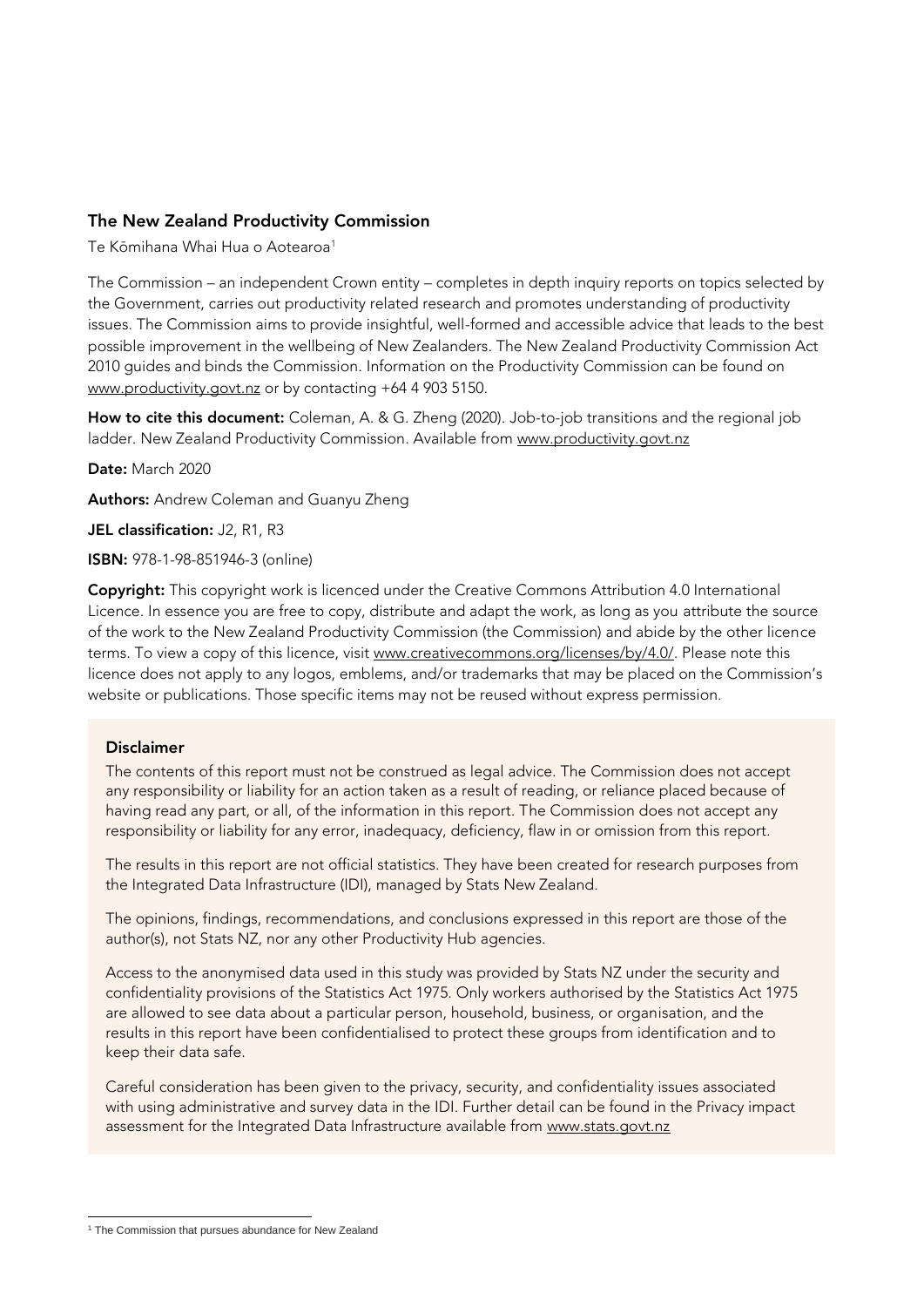## **Contents**

| 1              |                                 |  |
|----------------|---------------------------------|--|
| $\overline{2}$ | 2.1<br>2.2                      |  |
| 3              | 3.1<br>3.2<br>3.3<br>3.4<br>3.5 |  |
| $\Delta$       | 4.1<br>4.2<br>4.3<br>4.4        |  |
| 5              | 5.1<br>5.2<br>5.3               |  |
| 6              |                                 |  |
|                |                                 |  |
|                |                                 |  |

### **Tables**

| Table 1  |                                                                                              |     |
|----------|----------------------------------------------------------------------------------------------|-----|
| Table 2  |                                                                                              |     |
| Table 3  |                                                                                              |     |
| Table 4  | Job-to-job transition rates by city groups (2000-2018, non-tradable industries)10            |     |
| Table 5  |                                                                                              |     |
| Table 6  |                                                                                              |     |
| Table 7  | Job-to-job transition rates by previous employment status (2000-2018) 16                     |     |
| Table 8  |                                                                                              |     |
| Table 9  | Distributions of real wage growth by job-to-job transition status (all workers, 2000-2018)21 |     |
| Table 10 | Estimated wage growth premiums relative to workers who change jobs and remain                |     |
| Table 11 | Estimated wage premiums by origin and destination locations (all workers, 2000-2018) 25      |     |
| Table 12 | Estimated wage premiums by firm sizes at origin and destination jobs (all workers,           | .26 |
| Table 13 | Estimated wage premiums by industries at origin and destination jobs (all workers,           | 27  |
| Table 14 |                                                                                              |     |
|          |                                                                                              |     |

## **Figures**

|          | Figure 1 Job-to-job transition rates on workers who remain in the same industry (2000-2018)11 |  |
|----------|-----------------------------------------------------------------------------------------------|--|
| Fiaure 2 |                                                                                               |  |
|          |                                                                                               |  |
| Figure 4 |                                                                                               |  |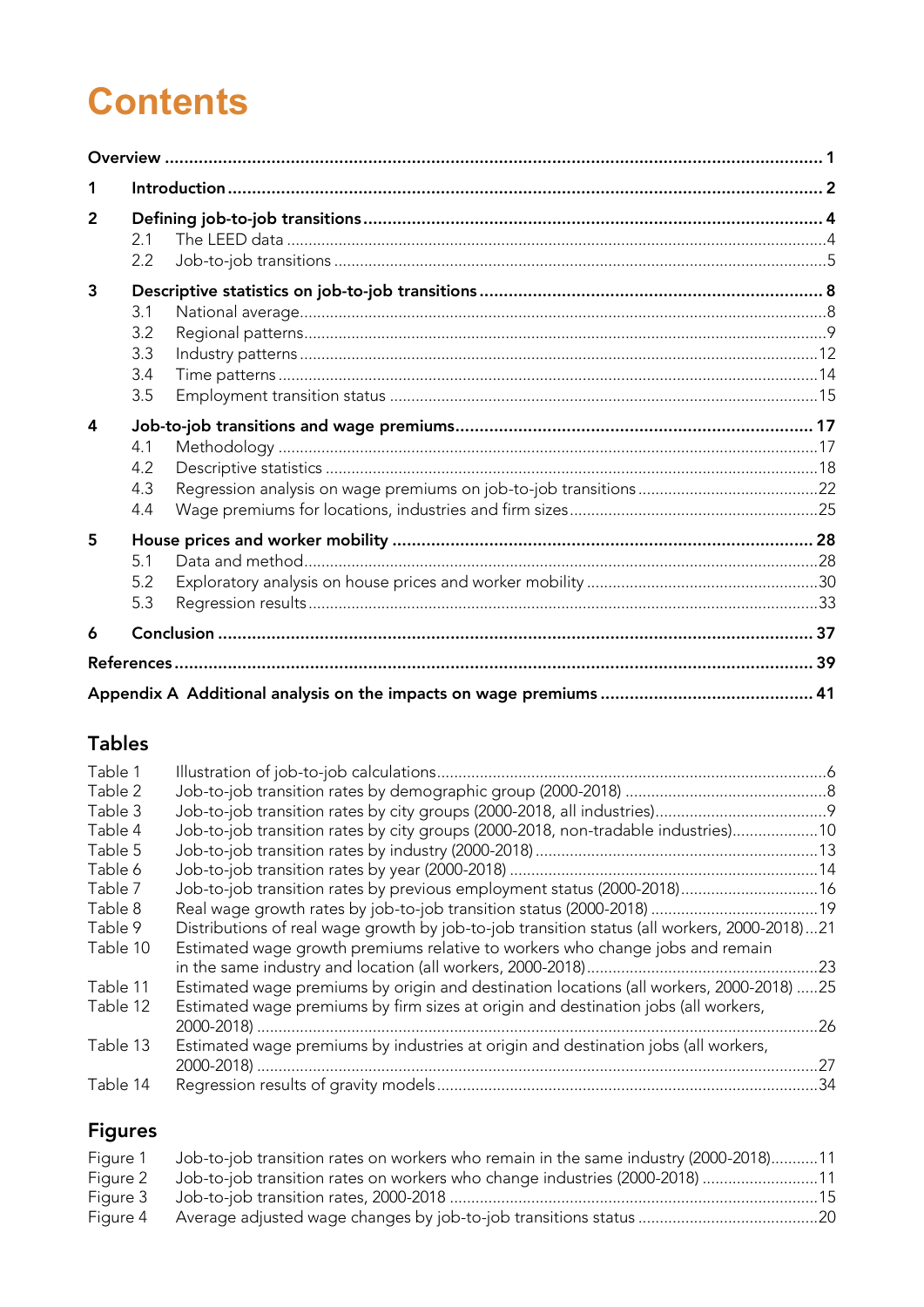| Figure 5  | Distributions of real adjusted wage growth by job-to-job transition status (all workers, 2000- | .21 |
|-----------|------------------------------------------------------------------------------------------------|-----|
| Figure 6  | Average relative wage premiums by age groups to workers who changes job but                    | .24 |
| Figure 7  | Job-to-job transition rates in different locations at broad regions and 30 cities,             | .30 |
| Figure 8  |                                                                                                |     |
| Figure 9  |                                                                                                |     |
| Figure 10 |                                                                                                |     |
| Figure 11 |                                                                                                |     |
| Figure 12 |                                                                                                |     |
| Figure 13 | Marginal change in worker mobility rates by cross-city moves (1% increase in relative house    | -35 |
| Figure 14 | Marginal changes in worker mobility rate by industry (1% increase in relative                  | .36 |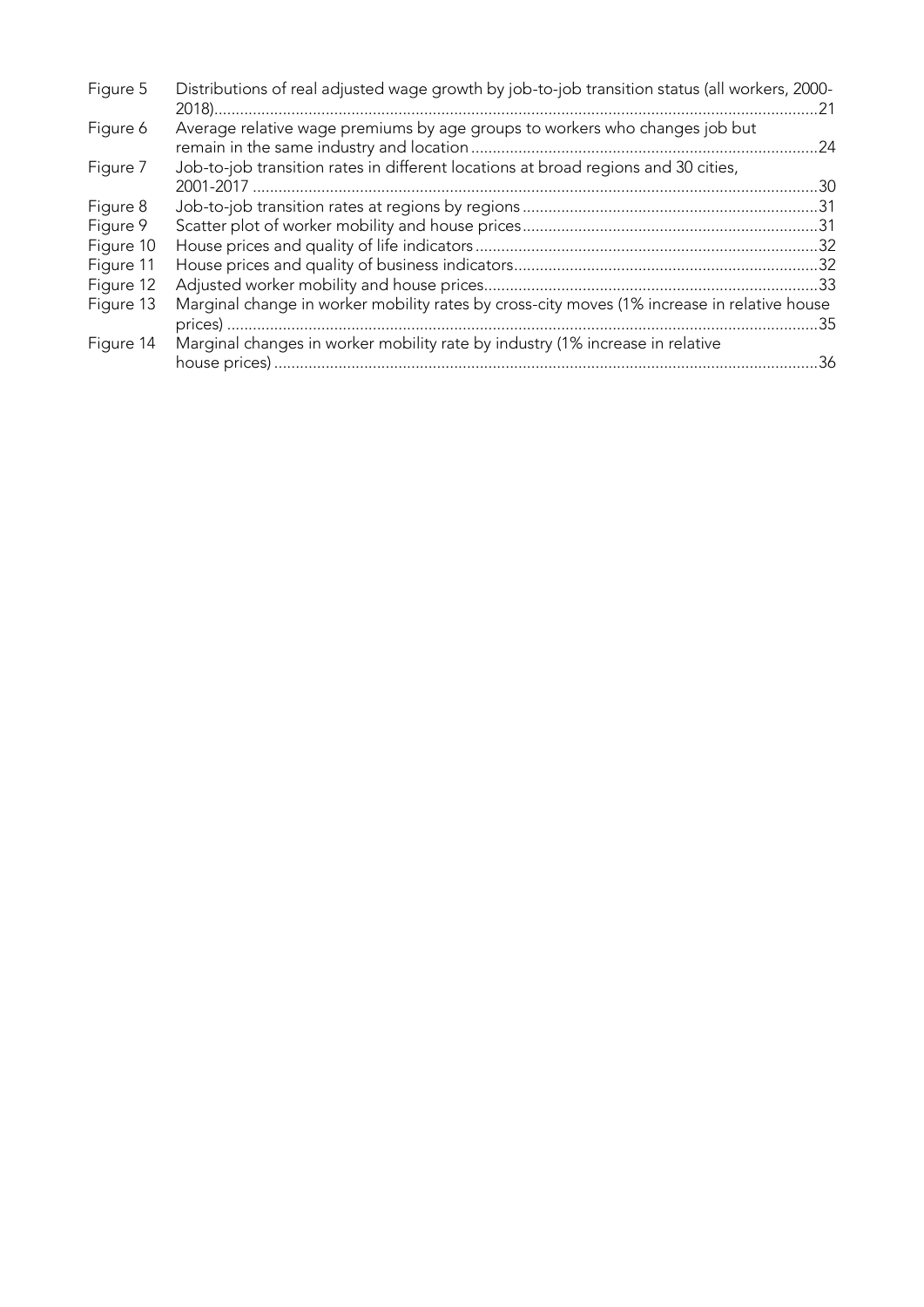## <span id="page-4-0"></span>**Overview**

This paper uses linked employee-employer data to examine the frequency with which workers change jobs in New Zealand, wage premiums associated with these job transitions, and the impact of house prices on worker mobility.

Transitions are measured annually (based on March-years) between 2000 and 2018 and show that:

- On average over a year 61% of workers remain in their jobs, 21% switch jobs, and 18% of workers exit the workforce. Job-to-job transitions are thus an important dimension of the labour market in New Zealand.
- In relation to the 21% of workers switching jobs, about 5 percentage points involve a change in firm but not region or industry. Of the remaining 16 percentage points, 4 percentage points involve a change in region only, 6 percentage points involve a change in industry only, and 6 percentage points involve a change in both industry and region.

This paper also breaks down these aggregate figures along several dimensions. For example, there are few differences in job-continuation rates among large and medium sized urban areas, but small and rural areas have lower job continuation rates, which largely reflect higher exit rates. In relation to job switches, while the share of workers making job switches in Auckland is little different to other regions, workers in this city are likely to remain in Auckland when they switch jobs. 76% of workers switching jobs in Auckland remain there, compared to 53% of workers switching jobs nationally remaining in their origin region. Conversely, in small cities and minor urban areas workers are likely to change regions when they change jobs (with only 23-29% of workers switching jobs remaining).

Looking at different time periods (particularly before and after the global financial crisis (GFC)), there was an increase in the continuation rate (which has tailed off but still remains high by historical standards) and a fall in the job-to-job transition rate. There was also a sizeable fall in the entry rate and, from 2012, a fall in the exit rate.

A second part of this paper estimates wage premiums associated with these job-to-job transitions. This analysis is complicated by the lack of data on hours of work – as it is not possible to fully distinguish transitions between part-time and full-time work. A proxy is thus used to capture these changes at low wage rates (ie, around minimum wage). This analysis shows that if workers move to other cities to take up new jobs the average wage premiums they earn are not particularly large. For all workers, stayers had real wage growth of 3.0%, while changers had growth of 4.6%. Auckland and Wellington have 1.5% and 1.3% wage premiums respectively above Christchurch.

These small wage premiums could reflect barriers to worker mobility in New Zealand. A third part of this paper thus investigates the relationship between worker mobility and house prices in New Zealand and finds that:

- **Increasing relative house prices did not on aggregate slow worker mobility, although this partly** reflected the relationship between house prices and consumption and productive amenities.
- When these amenity values were accounted for, then an increase in house prices does on average have a small negative effect on worker mobility.
- For particular industries, however, the effect can be significant, particularly for the agriculture, manufacturing, health and education industries.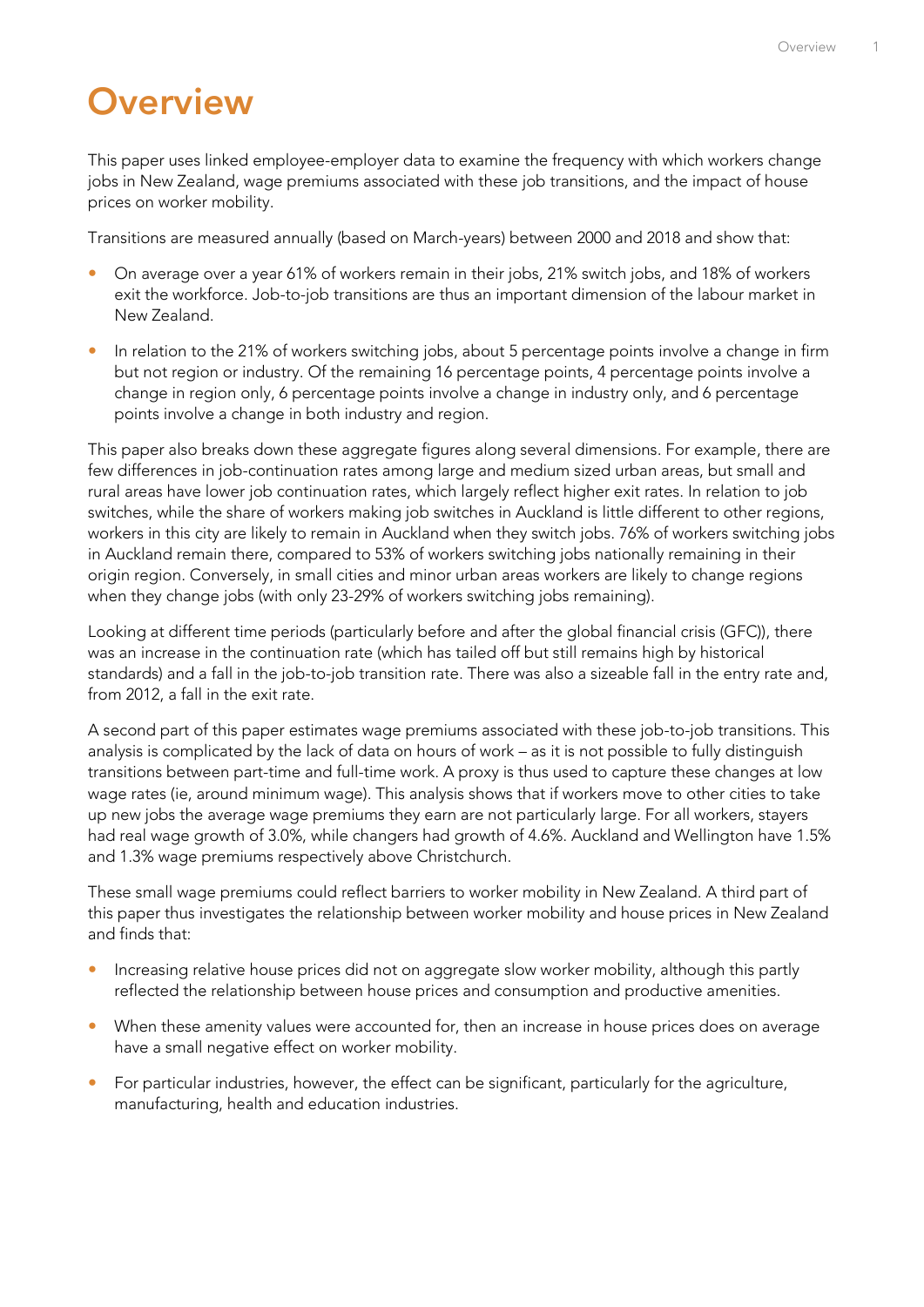## <span id="page-5-0"></span>**1 Introduction**

This paper uses linked employer-employee data to examine the frequency with which workers change jobs in New Zealand. The primary focus is whether workers in small centres climb the "job-ladder" differently than workers in large centres and whether these differences have implications for wage growth, productivity and inequality.

Why does the frequency of job changes matter? In the last two decades the greater availability of linked employer-employee data has allowed a greater understanding of the role of job-to-job transitions in influencing inequality, regional productivity, wage growth and even inflation (see Box 1).

#### Box 1 **Key findings from the international literature on job-to-job transitions**

- **•** Direct job-to job transitions without a period of unemployment are the most common way workers move from one job to another. They are also the most common way that firms gain and lose employees and the main way workers move between industries. When workers leave one firm, half or fewer find a job in the same industry, while the rest switch industries (Golan, Lane and McEntarfer 2007; Bjelland et al., 2011).
- The frequency of shifting jobs is much higher for young workers and this is an important way workers increase their wages. While workers tend to move to higher paying firms, this often means shifting to small, young and growing firms (Haltiwanger et al., 2018). In Germany there has been a documented increase in the extent that these job-to-job transitions result in a movement of the best quality workers to the best quality firms (Card, Heining and Kline 2013).
- The type of work done in large cities and small cities has changed in the last three decades. The new jobs associated with the information revolution are disproportionately located in large cities, particularly those with large university-educated workforces. The number of educated workers has increased fastest in large cities and wage inequality has increased faster in big cities than small cities, as the relative renumeration of workers without tertiary education has disproportionately declined in large cities (Baum-Snow and Pavan 2013; Berger & Frey, 2016).
- In the U.S., the changing wage premiums for educated workers in large and small cities has led to a reduction in the flow of less-educated workers to big cities, with a resultant decline in the movement up the job ladder (Schleicher, 2017). In addition, middle-skill workers have increasingly found less skilled work in smaller cities (Autor, 2019).
- A large fraction of the increase in national wage inequality that has occurred since 1990 reflects differences in the wages paid by different firms (Barth et al 2016; Card, Heining and Kline 2013). There are increasing differences in the productivity levels of different firms operating in the same industry, and these are reflected in wages paid by different firms to ostensibly similar workers. Since job-to-job transitions are the main way workers find work in these firms, the quality of the matching process is an important determinant of the extent that individuals find productive, high-paying jobs.

The basic story is simple and revolves around the concept of a "job ladder." When workers enter the workforce, they are hired by an employer to do a particular job in a particular industry. This match is hardly ever perfect, and many workers subsequently find a different position in a different firm, sometimes doing a similar job in a similar industry, other times swapping occupations or industries, and, at least when young, climbing a job ladder in terms of skills, seniority and wages. Most of these employment changes take place as direct job-to-job transitions, with the person moving from one position to another without leaving the workforce or experiencing a period of temporary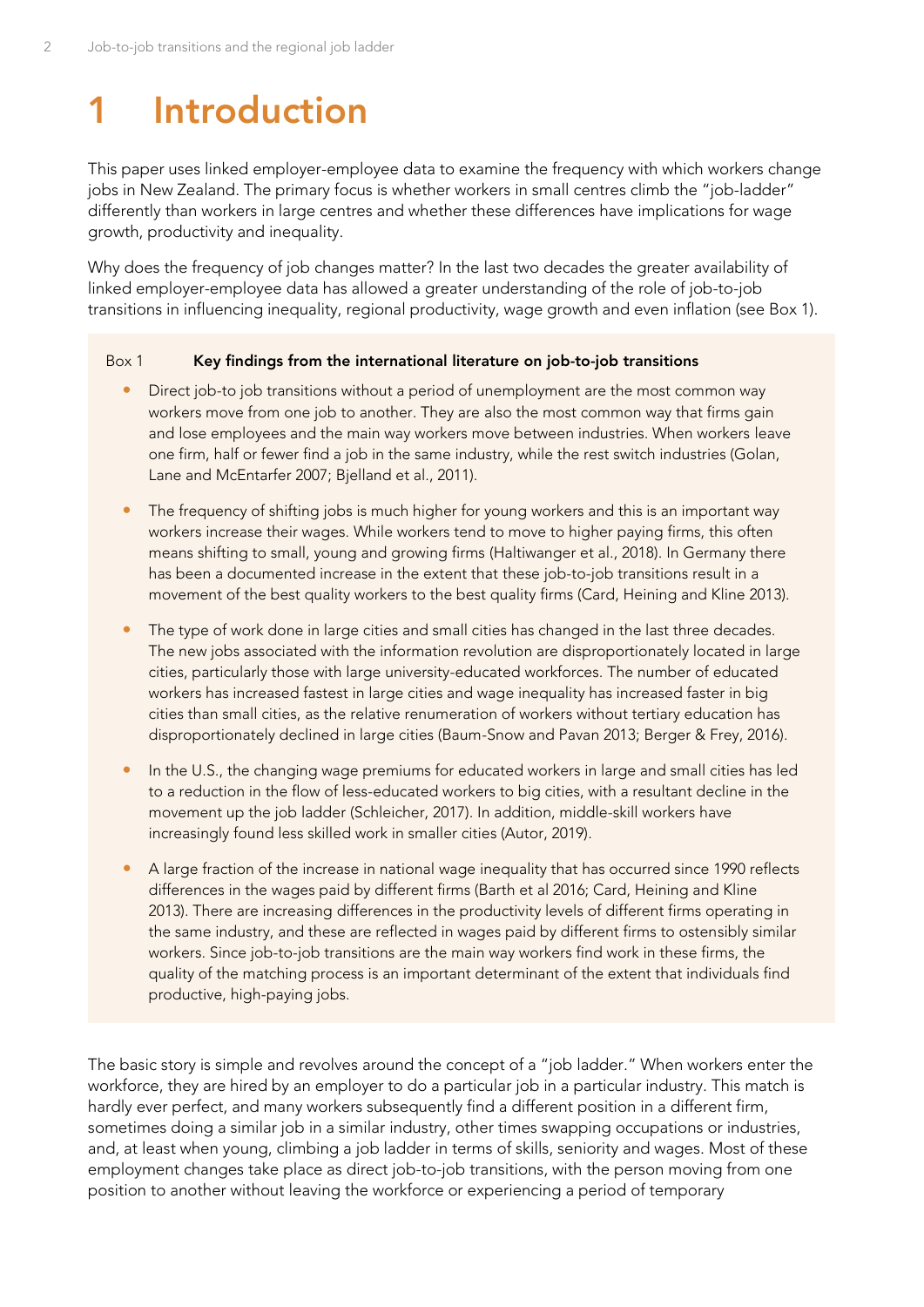unemployment. When workers change firms, the identity of the new firm and the overall quality of the match are very important as they have a large effect on a person's career and income.

While the issues in Box 1 provide the context for this paper, the paper does not directly address all of them. Rather, it analyses the extent that job-to-job transitions vary across different sized cities to ascertain if the way that these transition paths occur in different cities may explain aspects of their economic performance. The paper is organised into the following chapters. Chapter 2 describes the background information on the employment data and defines different types of job status. Chapter 3 shows descriptive statistics on job-to-job transactions. Chapter 4 reports regression analysis to estimate wage premiums associated with job-to-job transitions. Chapter 5 investigates whether high house prices are a possible barrier to work mobility. Chapter 6 concludes.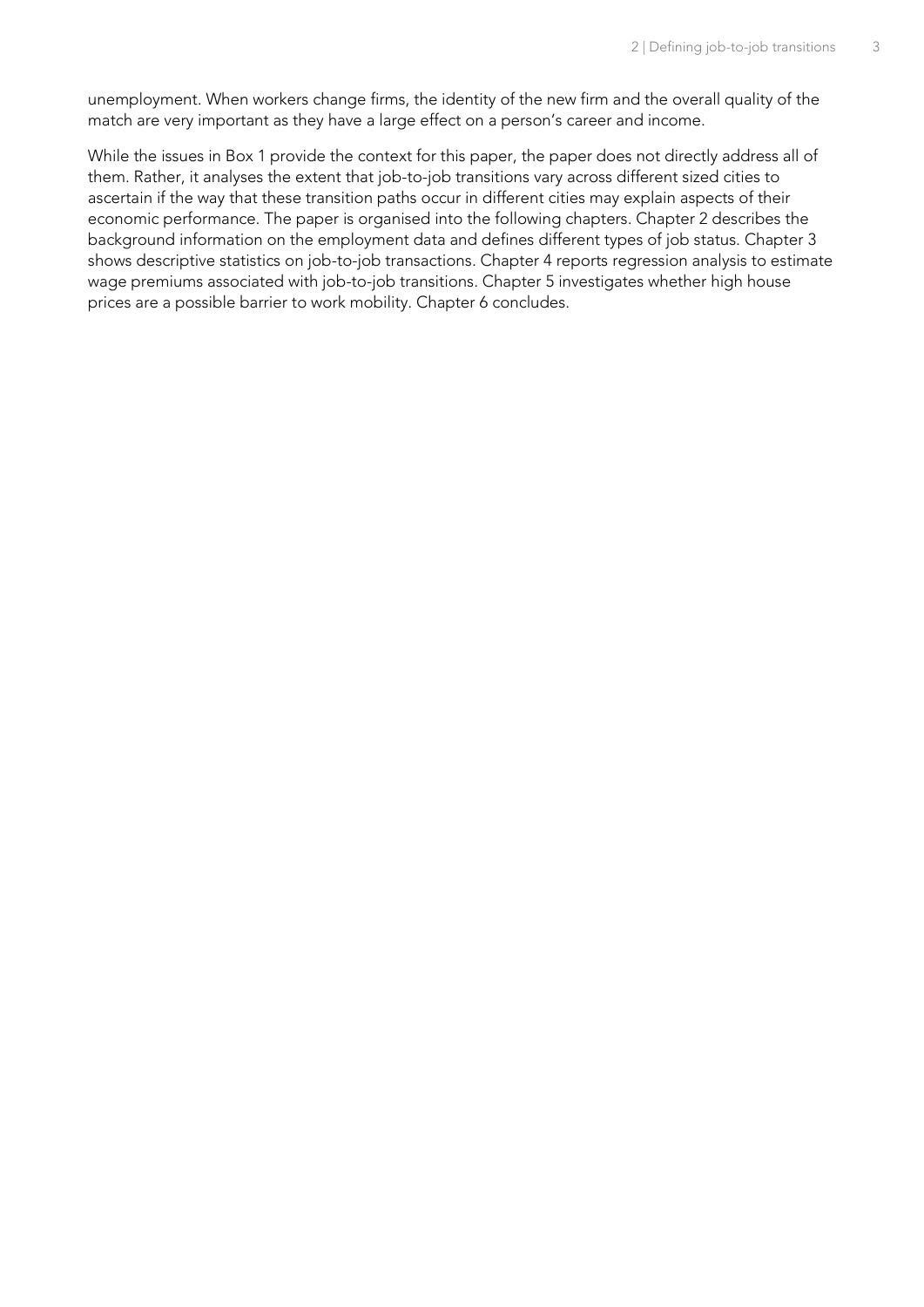## <span id="page-7-0"></span>**2 Defining job-to-job transitions**

## <span id="page-7-1"></span>**2.1 Data**

The data in this paper are based on the linked employer-employee dataset created by Fabling and Maré (2015). The dataset comprises information concerning all paid jobs from March 2000 to March 2018 is taken from the Employer Monthly Schedule (EMS)<sup>2</sup> . These jobs are matched to the enterprises and plants recorded in the business register. The data measure the number of jobs, and the amount each staff member is paid, but the EMS does not include a vital component of labour inputs, the number of hours each employee works. To improve the measurement of firm labour inputs, Fabling and Maré (2015) derived an estimate of Full-Time Equivalent (FTE) employees using a plausible set of assumptions concerning workers' income, such as the statutory minimum wage and the hourly wage earned in sequential months. If a worker receives a lower monthly income than that which would be earned by a full-time worker earning the minimum wage, that worker is likely to be recorded as a parttime worker. However, these derived FTE measures may overstate the true labour input for a subset of workers (eg, workers who are paid at a high hourly rate and work less than 30 hours a week). Overall, we believe that these derived FTE measures are superior to the simple headcount measure that is often used, as it does not assume all workers work the same number of hours.

In this study, person-level job-to-job flows and job-earnings are analysed on an annual basis. This involves taking snapshots of workers' jobs and job-earnings during March months from 2000 to 2018 and comparing person-level job information between two adjacent years, such as March 2001 and March 2002. March-years are chosen because most New Zealand businesses use 31 March as the end of the accounting year.

For the period covered in this study the linked employer-employee database had a total of 35 943 300 unique person-jobs for workers aged 15 years old and over. However, to make the data comparable with overseas studies, three data filters were applied to exclude unwanted observations.

- The working-age population was restricted to workers aged between 18 and 64, as high-school and retiring workers have different work patterns than workers aged 18 to 64.
- All jobs that were paid less than \$100 per month were dropped. We presume these low-paid jobs are temporary or one-off jobs and they are excluded as they are not the focus of the paper. If these jobs were included in the dataset, the noise in the job-to-job flow measures would increase.
- The third filter concerns workers with multiple jobs. In any month, approximately 8% of workers were recorded as having more than one job that earns more than \$100 per month. Workers with two jobs were counted twice in our statistics. For example, someone who had jobs A and B at year t and job A at year t+1 would contribute one count to the number of workers continuing in the same job and one count to the number of workers exiting their job. Fewer than 1% of workers had three or more jobs and their jobs were ranked by income and the two highest paid jobs selected as their main jobs.

After applying these filters, 30 719 500 person-jobs remained in the final population pool.

While the job-to-job transition statistics are based on March employment data, a further adjustment is necessary to derive a useful series for the March month earnings. The LEED records an individual's taxable earnings received in each calendar month. Because calendar months have uneven numbers of days and pay periods (often weekly or fortnightly), earning levels are affected by the timing of pay and the number of pay period in a month. To address this, where possible we calculate an estimate of March earnings based on the average earnings in adjacent months. In the simplest case, March-month earnings are the average earnings in February, March and April. However, some workers may start or

<sup>&</sup>lt;sup>2</sup> All New Zealand employers must submit the monthly schedule to the Inland Revenue Department. Self-employed workers and working proprietors are excluded from the data.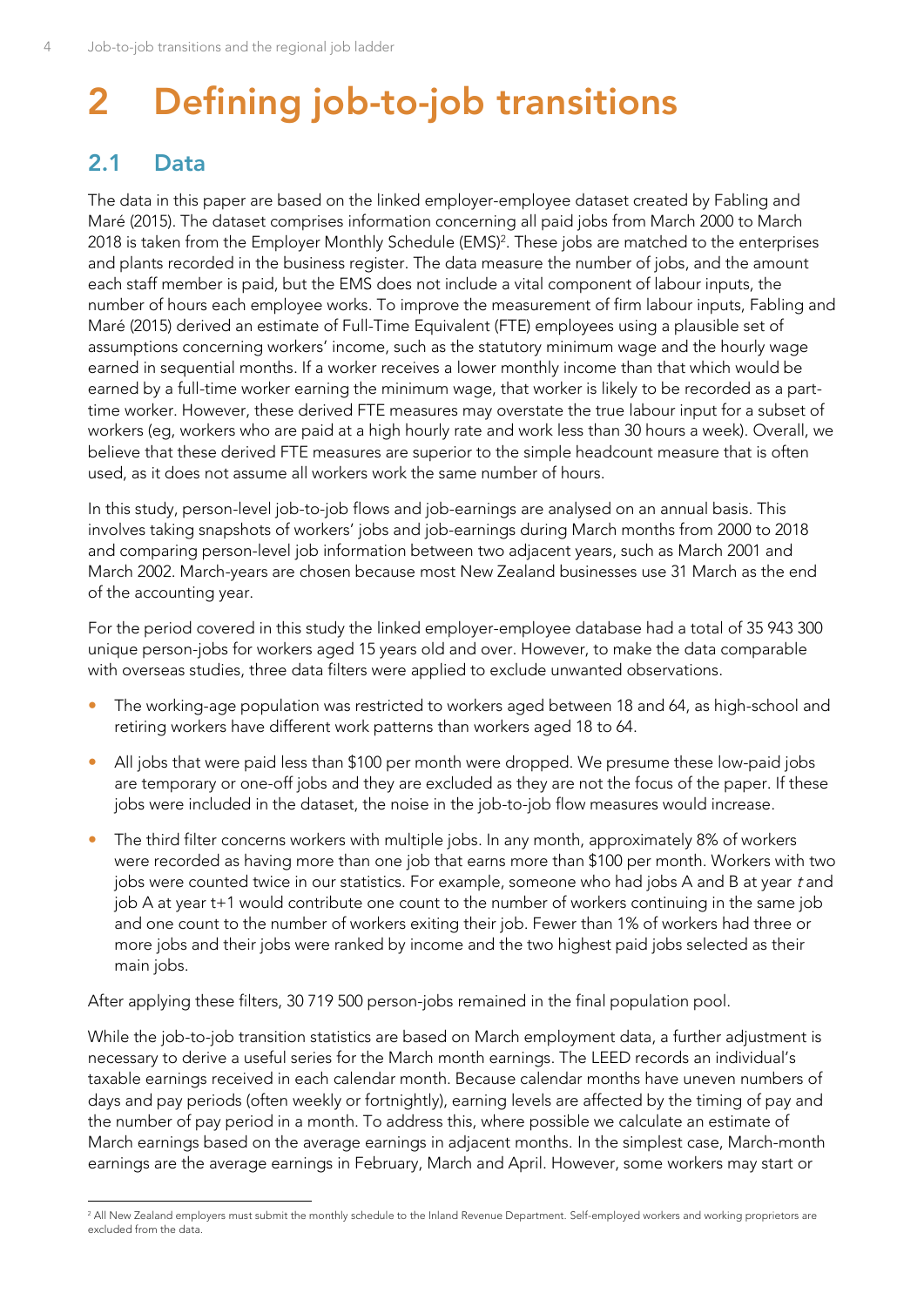end their jobs in March and so their average earnings are calculated using previous or future earnings information where possible. For instance, if a worker starts his or her new job in March, their Marchmonth earnings are equal to their average earnings in April, May and June. In this case the Marchmonth earnings are excluded, as Fabling and Maré (2015) found earnings in start and end months are often not consistent with earnings in other months. For short-spelled jobs earnings are not averaged as past/future earnings cannot be observed.

To identify job locations, jobs were linked to plants. A plant is a business unit that engages in an economic activity in one location. Each plant's location is mapped into the area units in the 2013 Census. The economic activities at the plant level are recorded by the 2006 New Zealand Standard Industry Output Category (NZSIOC). In this study, we have 65 NZSIOC industries, which are a mix of two- and three-digit industry categories covering private and public industries.

In some cases, plants may be recorded as having changed their economic activities and/or locations. Approximately 37% of employing plants were recorded to have changed either their industry code or location at least once between 2000 and 2018. Most of these changes were associated with a switch to a similar economic activity or a relocation to a neighbouring area within the same urban area. Of the plants that changed their two or three-digit industry code, 92% remained in the same one-digit industry code. Similarly, 88% of plants that relocated remained in the same urban area.

There are some difficulties in dealing with plants that have changed their industry codes or locations. For example, if a plant changes its industry code from "cake and pastry manufacturing" to "biscuit manufacturing," a standard algorithm would indicate that the employees of the plant had changed jobs to another plant in a different industry and the same location. Since we do not want to record this as a job change, each plant is given a predominant industry code indicating the predominant industry and location for the whole period. This is the activity-location pair that had the highest accumulated number of employees over the period or, if plants had multiple locations with exactly same number of employees, the earliest recorded location. The industry code associated with the predominant plant location is set as the predominant industry for that plant.

The IDI database also includes supplementary data on ethnicity, age and gender. These data were included in our dataset to control for the effects of these person characteristics on earnings and job-tojob transitions.

### <span id="page-8-0"></span>**2.2 Job-to-job transitions**

This paper adapts the approach used by Golan, Lane and McEntarfer (2007) to estimate national and regional job-to-job transition flows. We make two changes to their procedure.

- First, they looked at job-to-job transitions in which workers either switched firms within the same industry or switched firms and industries. We subdivide each category to measure whether workers stay in the same city or switch city, creating four rather than two alternatives.
- Second, they used the "Generalised Cross Entropy" statistical technique to estimate transition matrices in a manner that takes into account mistakes and outliers in the reported data. We have not, reporting estimates of the transition matrices calculated directly from the raw data.

To explain the approach taken in the current paper in more detail, we estimate the following quantities:

$$
T_t^j =
$$
 the number of workers in city j at time t;

 $S^{ij}_{\tau}$ = the number of workers in industry i and city j at t who are in the same job at  $t+1$  (stayers);

 $X^{ij}_{\star}$ = the number of workers in industry i and city j at t who are not in the workforce at  $t+1$  (exiters);

 $M^{ij}_{k l t-}$  = the number of workers who move firms and who were in industry i and city j at time  $\it t$  and industry k and city I and time  $t+1$  (movers); and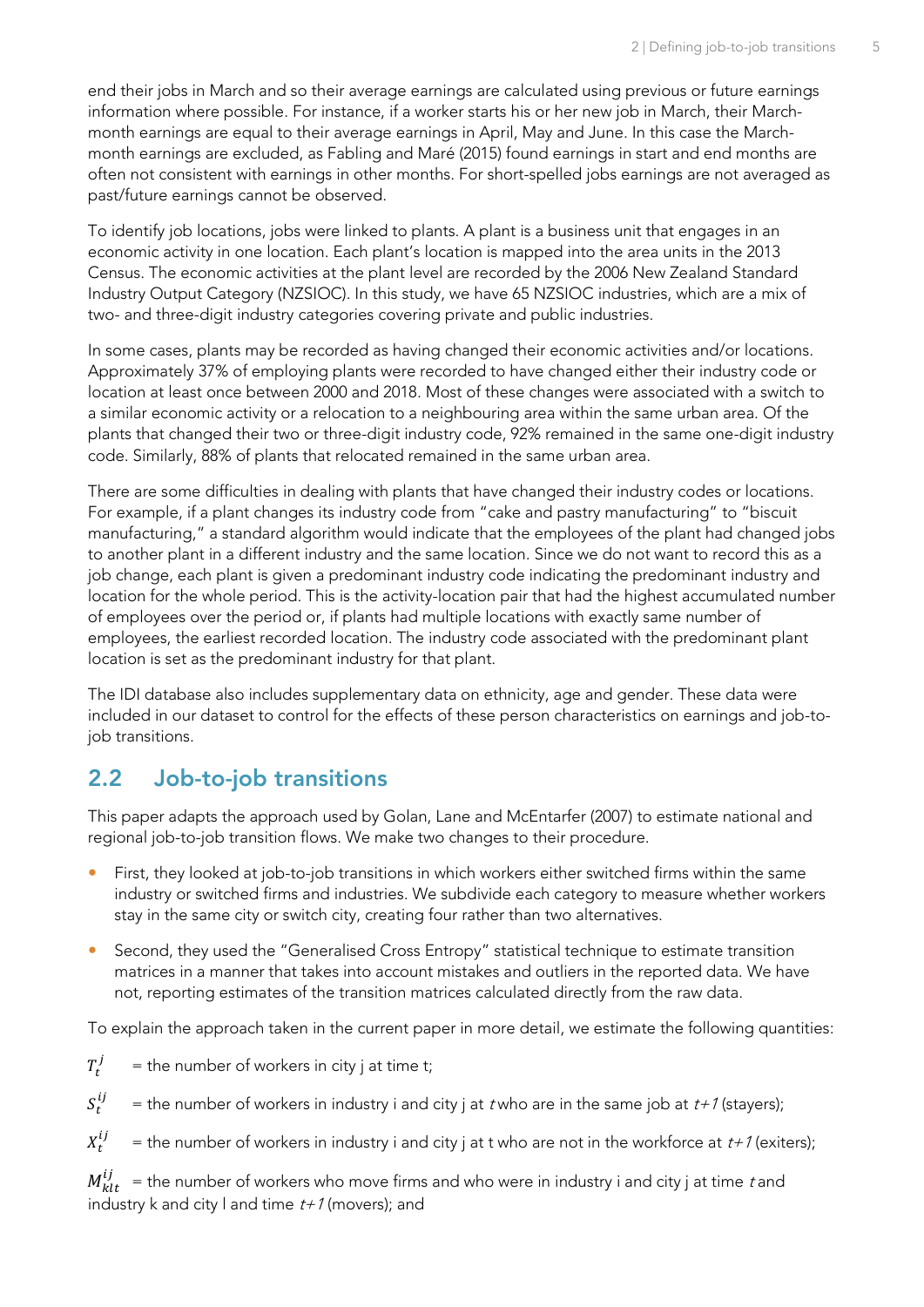$E_t^{ij}$ = the number of workers in industry i and city j at  $t+1$  who were not in the workforce at t (entrants).

The people who move firms are classified into four categories:

- Workers who change firms but stay in the same city and same industry;
- Workers who move to a job in a different industry but stay in the same city;
- Workers who change industries but stay in the same city; and
- Workers who change industries and cities.

Workers who changed jobs may or may not have change occupations for have different job tasks. For example, an accountant could move from a manufacturing firm to a primary school and do similar work; but a barista promoted to a hotel manager at a new job may be doing quite different tasks. Such information is not recorded and we do not disentangle between changes in jobs and changes in occupations.

The fraction of workers in each of the seven categories (stayers, stayers, entrants and four types of movers) is calculated by dividing the number of workers in each category by the number of workers in the city at time *t*. As percentage, the job-to-job transition rate is thus calculated as  $(M^{ij}_{klt}/T^j_t \times 100)\%$ . Note that the four categories of movers plus stayers and exits add up to 100%.

Our approach to calculate job-to-job transitions is illustrated in Table 1. In year <sup>t</sup> the population can be segmented into people in employment and people not in employment (unemployed people and people outside the labour market (non-participants)). In Table 1 it is assumed there are 100 (  $\mathcal{T}_t$  ) workers in employment in March of year t. We then measure the status of people in March in year  $t+1$  and in the example below 61 ( $S_t$ ) workers remained with the same firm over this year, 21( $M$  <sub>klt</sub>) changed firms, and 18 workers exited the labour market. A number of people who were not in employment in March of year  $t$  took up jobs over this year (in the table this is 20 ( $E_t^{ij}$ ) workers). We measure these entrants to give us the people in employment in March of year  $t+1$ , which is the sum of the entrants and the number of people in continuing employment. We then repeat this exercise for later years.

|             |                                        |                     | Status at $t+1$                       |                                                  |          |  |  |  |  |  |
|-------------|----------------------------------------|---------------------|---------------------------------------|--------------------------------------------------|----------|--|--|--|--|--|
|             |                                        | Continuing employed |                                       | Exits (to unemployment<br>and non-participation) | Entrants |  |  |  |  |  |
|             | Employed<br>(100)                      | <b>Stayers</b>      | Job-to-job<br>transitions<br>(movers) |                                                  |          |  |  |  |  |  |
| Status at t |                                        | 61                  | 21                                    | 18                                               |          |  |  |  |  |  |
|             | Unemployed<br>and non-<br>participants |                     |                                       |                                                  | 20       |  |  |  |  |  |

<span id="page-9-0"></span>

| Table 1 |  | Illustration of job-to-job calculations |  |
|---------|--|-----------------------------------------|--|
|---------|--|-----------------------------------------|--|

As stated above, we calculate the job-to-job transition rate as the number of job transitions between  $t$ and  $t+1$  divided by the number of people employed at t. Note that we use employment at time t as the denominator rather than employment at  $t+1$ . Note also that we calculate the transition rate as a share of total employment not simply the share of continuing employment (which excludes exits from the denominator). When employment at time  $t$  is used as the denominator, the continuation, exit and jobto-job transition rates indicate the fraction of workers in a city who maintain or change their work status. These measures are not directly affected by the growth rate of the city. In contrast, if the denominator were employment at time  $t+1$ , the measures would indicate the fraction of people in jobs who had their jobs in the previous year or who were new to their jobs, these fractions will depend on whether the city is growing slowly or rapidly. To illustrate, consider a fast-growing and slow-growing city with the same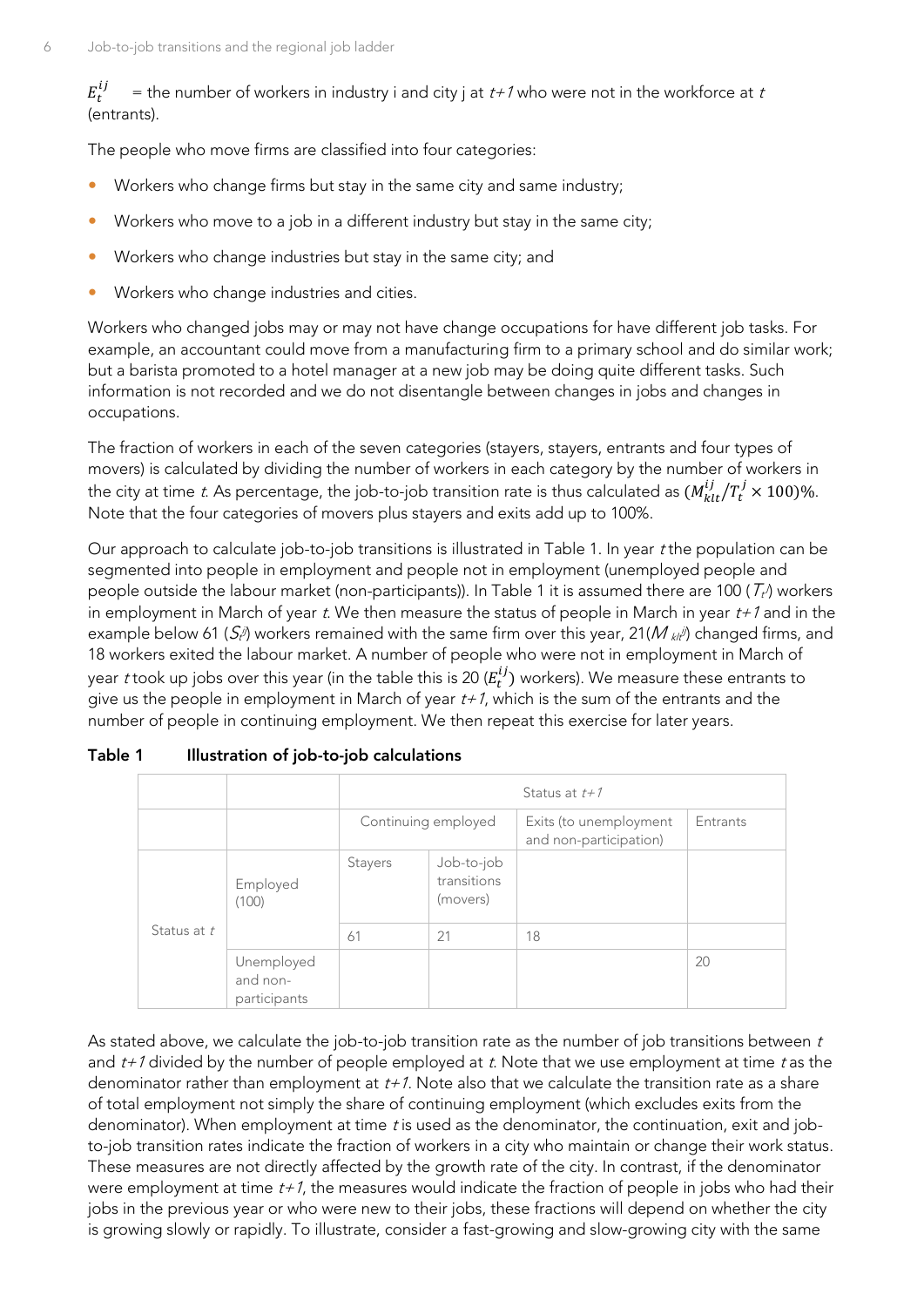number of employees at time  $t$ . If employment at  $t+1$  were used as the denominator, the fast-growing city would be recorded as having a smaller fraction of workers continuing in the same job than the slowgrowing city even if the fractions of people who were employed at time <sup>t</sup> who stayed in the same job were the same. This is simply because the total number of jobs is increasing in a fast growing city. As there is considerable diversity in city growth rates in New Zealand, with many slow growing cities and a few fast growing cities, using employment at time  $t$  as the denominator allows a better cross-city comparison of the extent that workers in different cities have different job-to-job transition rates.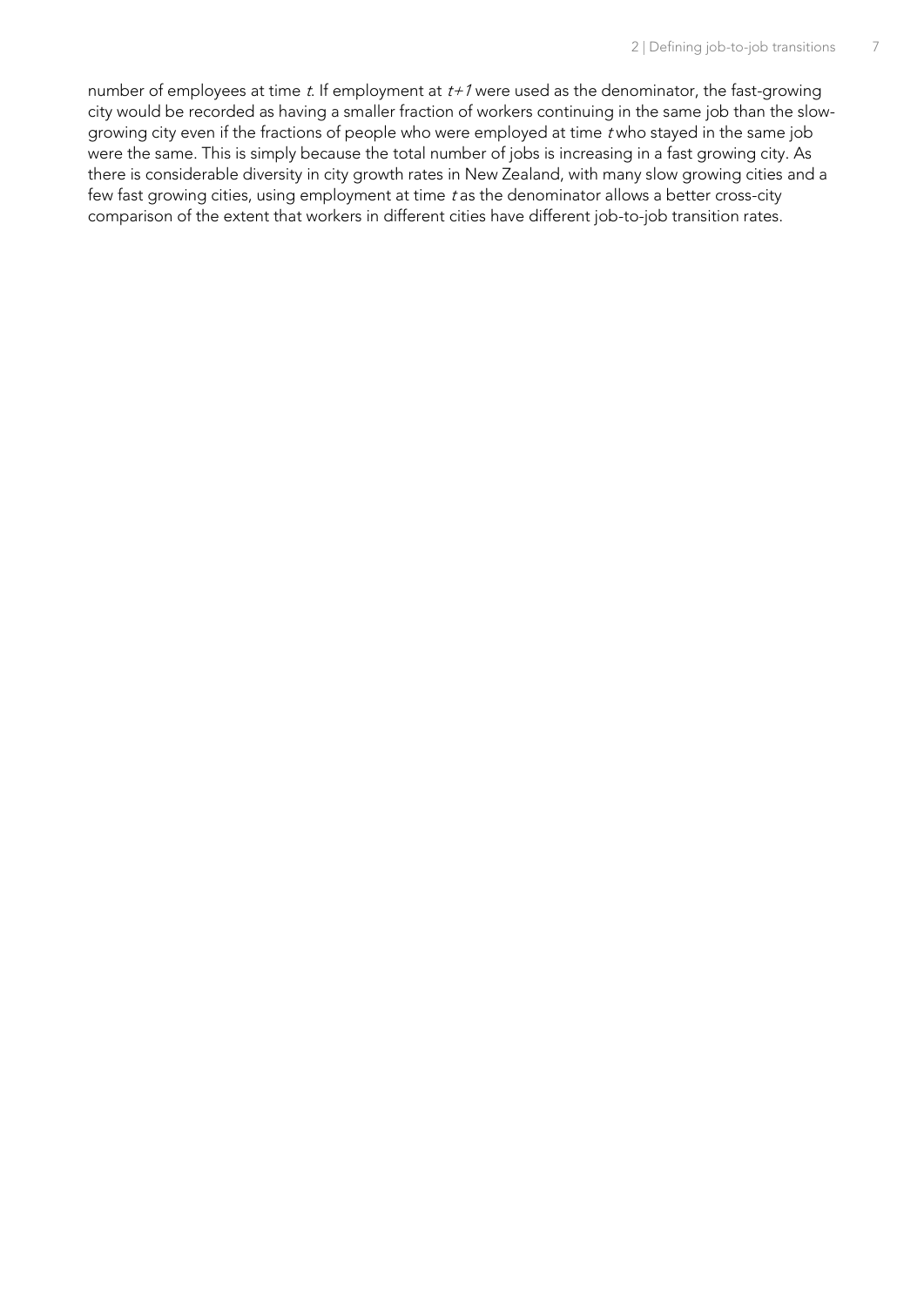## <span id="page-11-0"></span>**3 Descriptive statistics on job-to-job transitions**

## <span id="page-11-1"></span>**3.1 National average**

[Table 2](#page-11-2) presents the average transition matrices for all workers in New Zealand plus separate results for males and females disaggregated into three age groups. While there is a distinctive age pattern, discussed below, there are only small differences between male and female transition rates. Women are slightly less likely to stay in a job than men (particularly for younger women) and they have slightly higher entry and exit rates, but the differences are small.

| Age       | <b>Stayers</b><br>$(\%)$ |                  | Same industry<br>$(\%)$     |      | <b>Different industry</b><br>$(\%)$ |                             |      | Exit<br>$(\%)$ | <b>Entry</b><br>$(\%)$ | <b>Number</b><br>of jobs |  |
|-----------|--------------------------|------------------|-----------------------------|------|-------------------------------------|-----------------------------|------|----------------|------------------------|--------------------------|--|
|           |                          | Same<br>location | Different Total<br>location |      | Same<br>location                    | Different Total<br>location |      |                |                        |                          |  |
| Female    |                          |                  |                             |      |                                     |                             |      |                |                        |                          |  |
| $18 - 24$ | 40.3                     | 5.7              | 4.5                         | 10.2 | 11.3                                | 8.9                         | 20.2 | 29.3           | 41.9                   | 2 406 400                |  |
| $25 - 54$ | 63.3                     | 5.1              | 4.2                         | 9.3  | 6.0                                 | 4.6                         | 10.6 | 16.9           | 18.4                   | 10 693 100               |  |
| $55 - 64$ | 69.1                     | 3.9              | 3.6                         | 7.5  | 2.9                                 | 2.5                         | 5.4  | 17.9           | 9.9                    | 2 145 700                |  |
|           |                          |                  |                             |      | Male                                |                             |      |                |                        |                          |  |
| $18 - 24$ | 45.5                     | 5.1              | 4.1                         | 9.2  | 10.7                                | 9.3                         | 20.0 | 25.3           | 39.0                   | 2 7 2 3 0 0 0            |  |
| $25 - 54$ | 65.4                     | 4.2              | 4.1                         | 8.3  | 6.3                                 | 5.8                         | 12.1 | 14.3           | 15.2                   | 10 747 000               |  |
| $55 - 64$ | 68.8                     | 2.8              | 3.4                         | 6.2  | 3.6                                 | 3.7                         | 7.3  | 17.6           | 9.7                    | 2 004 300                |  |
|           |                          |                  |                             |      | New Zealand                         |                             |      |                |                        |                          |  |
| All       | 61.4                     | 4.6              | 4.1                         | 8.7  | 6.5                                 | 5.6                         | 12.1 | 17.8           | 19.8                   | 30 719 500               |  |

#### <span id="page-11-2"></span>**Table 2 Job-to-job transition rates by demographic group (2000-2018)**

Source: Authors' calculations using Linked Employer-Employee Database

#### $M \triangle$

1. The numbers of jobs in the last column are rounded randomly for confidentiality. There is thus likely to be some small variation in the total number of person jobs in New Zealand in different tables

On average 61.4% of workers in employment remained in the same job over a year, 20.8% (12.1% + 8.7%) of workers moved jobs, and 17.8% of workers exited the labour force. Job-to-job transitions thus accounted for a larger share of labour market flows than shifts from employment into unemployment or non-participation, although for workers aged 55+ the proportion of exits was higher than that of job transfers. Overall these rates of job-to-job transitions were comparable to those found in the United States (Golan, Lane and McEntarfer, 2007).

Of the 20.8% switching to a different firm, 8.7 percentage points switched to a firm in the same industry and 12.1 percentage points switched industries. For each of these groups, roughly 47% of job changes involve moving to a new location. Such regional shift rates vary by city and are quite different in Auckland than elsewhere.

Young workers (workers aged 18–24) were more mobile than older workers. The fraction of young workers staying with the same firm was about 20 percentage points lower than the fraction of workers aged 25–54. This largely reflected higher exit rates and more frequent shifts in the industry they work in.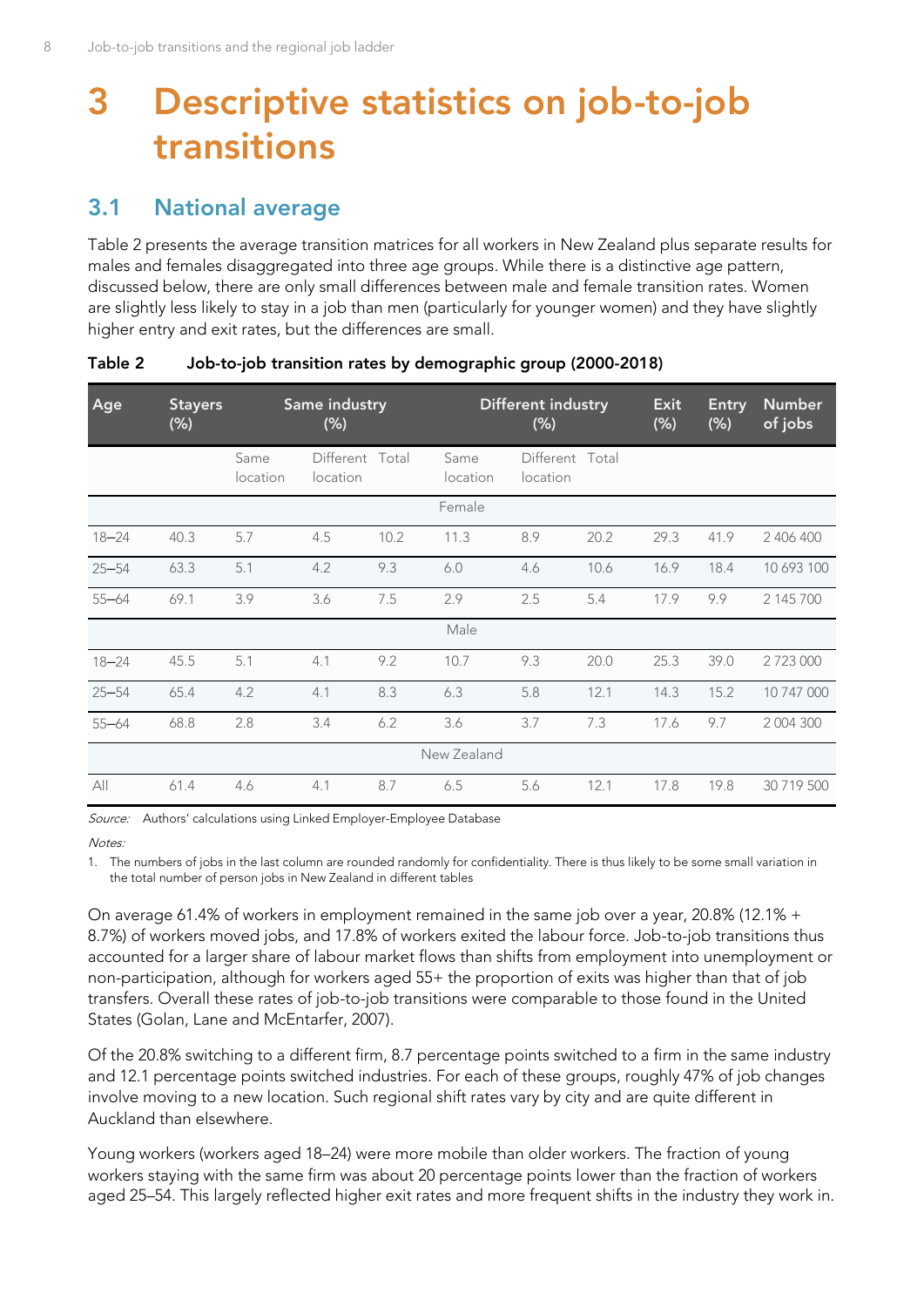In contrast, 70% of workers aged 55–64 were in the same job after a year, and while they have broadly similar exit rates to workers aged 25–54, they were less likely to move to firms in other industries.

## <span id="page-12-0"></span>**3.2 Regional patterns**

[Table 3](#page-12-1) shows the transition matrices for nine regional groups: Auckland; Wellington; Christchurch; medium-sized cities (split into those that grew quickly and those that grew slowly);<sup>3</sup> small cities and towns (also split into those that grew quickly and those that grew slowly);<sup>4</sup> minor urban areas with populations between 1 000 and 9 999; and rural areas. Transition matrices are calculated for all industries and (in [Table 4\)](#page-13-0) for a subset of non-tradeable industries that are present in similar ratios in all cities.

| Origin<br>region     | <b>Stayers</b><br>$(\%)$ |                  | Same industry<br>$(\%)$     |     |                  | Different industry<br>(%)   |      | Exit<br>(%) | <b>Entry</b><br>(%) | <b>Number</b><br>of jobs |
|----------------------|--------------------------|------------------|-----------------------------|-----|------------------|-----------------------------|------|-------------|---------------------|--------------------------|
|                      |                          | Same<br>location | Different Total<br>location |     | Same<br>location | Different Total<br>location |      |             |                     |                          |
| Auckland             | 62.1                     | 6.3              | 2.1                         | 8.4 | 9.2              | 2.9                         | 12.1 | 17.4        | 19.8                | 10 068 500               |
| Wellington           | 62.9                     | 4.9              | 4.0                         | 9.0 | 6.7              | 4.8                         | 11.6 | 16.5        | 17.6                | 3 342 900                |
| Christchurch         | 62.8                     | 4.5              | 4.0                         | 8.6 | 6.9              | 5.3                         | 12.2 | 16.4        | 18.2                | 3 059 600                |
| Medium cities (fast) | 61.4                     | 3.5              | 5.3                         | 8.8 | 5.5              | 6.8                         | 12.3 | 17.5        | 19.8                | 4 284 200                |
| Medium cities (slow) | 63.1                     | 3.2              | 5.1                         | 8.4 | 5.3              | 6.4                         | 11.7 | 16.9        | 18.5                | 3 128 900                |
| Small cities (fast)  | 55.5                     | 2.8              | 6.8                         | 9.5 | 3.7              | 8.6                         | 12.2 | 22.7        | 25.8                | 1 748 400                |
| Small cities (slow)  | 57.4                     | 1.9              | 6.3                         | 8.2 | 3.1              | 10.3                        | 13.4 | 21.0        | 22.5                | 380 700                  |
| Minor urban          | 61.6                     | 2.4              | 6.6                         | 9.0 | 3.2              | 8.0                         | 11.1 | 18.3        | 20.0                | 1 994 600                |
| Rural areas          | 55.9                     | 4.9              | 4.7                         | 9.6 | 4.4              | 8.8                         | 13.2 | 21.4        | 23.6                | 2 711 300                |
| New Zealand          | 61.4                     | 4.6              | 4.1                         | 8.7 | 6.5              | 5.6                         | 12.1 | 17.8        | 19.8                | 30 719 100               |

#### <span id="page-12-1"></span>**Table 3 Job-to-job transition rates by city groups (2000-2018, all industries)**

Source: Authors' calculations using Linked Employer-Employee Database

Notes:

1. The numbers of jobs in the last column are rounded randomly for confidentiality. There is thus likely to be some small variation in the total number of person jobs in New Zealand in different tables

The transition matrices for large cities, medium cities, and minor urban areas have similar continuation, exit, and entry rates. Between 61% and 63% of workers are in the same job after a year, between 16% and 18% leave the workforce, and between 18% and 20% of jobs are filled by entrants.

Small cities and rural areas have exit and entry rates that are about 5 percentage points higher and, correspondingly, continuation rates about 5 percentage points lower. The low continuation rates in small cities and rural areas may reflect the disproportionately large fraction of workers in agricultural industries for, as we show below, these have high entry and exit rates. The differences between large, medium and small cities are less marked for non-tradeable industries than for all industries.

<sup>&</sup>lt;sup>3</sup> The split was made according to the average growth rate between 1976 and 2013. The fast-growing medium-size cities are Blenheim, Hamilton, Kapiti, Nelson and Tauranga. The slow-growing medium-size cities are Dunedin, Gisborne, Invercargill, Napier-Hastings, New Plymouth, Palmerston North, Rotorua, Timaru, Wanganui, and Whangarei.

<sup>4</sup> The split was made according to the average growth rate between 1976 and 2013. The fast-growing small-size cities are, Queenstown, Rangiora and Taupo. The slow-growing medium-size cities are Ashburton, Fielding, Greymouth Hawera, Levin, Masterton, Oamaru, Tokoroa, and Whakatane.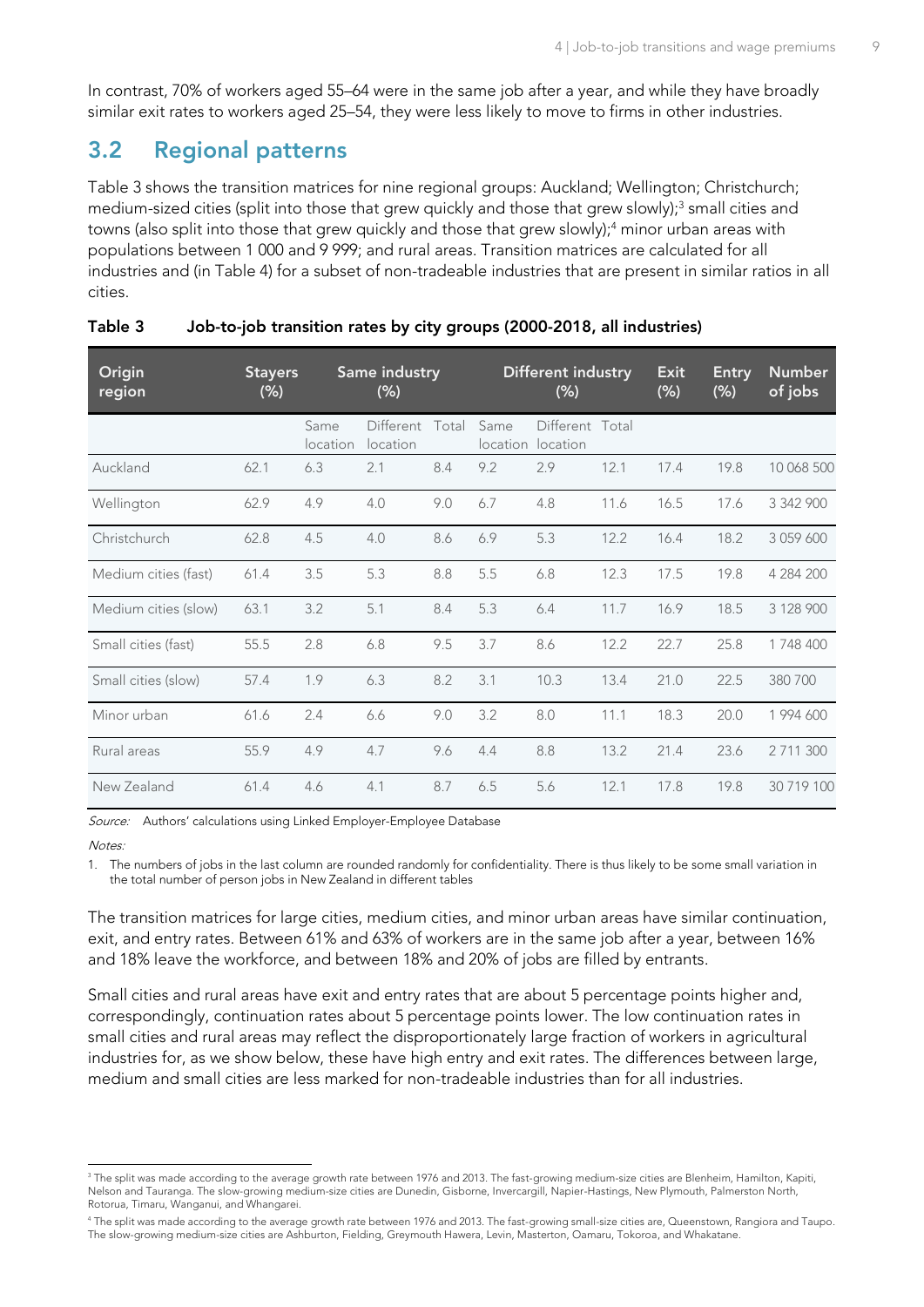| Origin<br>region     | <b>Stayers</b><br>$(\%)$ |                | Same industry<br>$(\%)$   |      |                | <b>Different industry</b><br>$(\%)$ |      | <b>Exit</b><br>$(\%)$ | <b>Entry</b><br>$(\%)$ | <b>Number</b><br>of jobs |
|----------------------|--------------------------|----------------|---------------------------|------|----------------|-------------------------------------|------|-----------------------|------------------------|--------------------------|
|                      |                          | Same<br>region | Different Total<br>region |      | Same<br>region | Different Total<br>region           |      |                       |                        |                          |
| Auckland             | 62.6                     | 7.0            | 2.1                       | 9.0  | 8.5            | 2.8                                 | 11.3 | 17.0                  | 19.6                   | 4 211 600                |
| Wellington           | 64.5                     | 4.8            | 3.7                       | 8.5  | 6.2            | 4.4                                 | 10.7 | 16.3                  | 17.4                   | 1 445 700                |
| Christchurch         | 63.5                     | 5.1            | 4.1                       | 9.1  | 6.2            | 4.7                                 | 10.9 | 16.5                  | 18.6                   | 1 114 200                |
| Medium cities (fast) | 64.2                     | 4.1            | 5.2                       | 9.3  | 4.9            | 5.8                                 | 10.7 | 15.8                  | 17.8                   | 1 174 800                |
| Medium cities (slow) | 66.3                     | 3.5            | 4.8                       | 8.3  | 4.6            | 5.6                                 | 10.2 | 15.2                  | 16.6                   | 1 556 600                |
| Small cities (fast)  | 61.2                     | 1.8            | 7.4                       | 9.2  | 3.3            | 7.8                                 | 11.2 | 18.4                  | 20.5                   | 144 300                  |
| Small cities (slow)  | 66.2                     | 2.5            | 6.6                       | 9.1  | 3.4            | 6.4                                 | 9.8  | 14.9                  | 16.0                   | 546 100                  |
| Minor urban          | 65.7                     | 2.5            | 6.6                       | 9.1  | 2.9            | 6.3                                 | 9.3  | 15.9                  | 17.3                   | 819 500                  |
| Rural areas          | 60.9                     | 2.3            | 9.2                       | 11.6 | 3.0            | 6.6                                 | 9.6  | 17.9                  | 20.0                   | 425, 500                 |
| New Zealand          | 63.9                     | 5.0            | 4.1                       | 9.0  | 6.2            | 4.5                                 | 10.7 | 16.4                  | 18.3                   | 11 438 300               |

#### <span id="page-13-0"></span>**Table 4 Job-to-job transition rates by city groups (2000-2018, non-tradable industries)**

Source: Authors' calculations using Linked Employer-Employee Database

Notes:

- 1. The numbers of jobs in the last column are rounded randomly for confidentiality. There is thus likely to be some small variation in the total number of person jobs in New Zealand in different tables
- 2. Coleman and Zheng (2019) rank industries by standard deviations of the location quotients across urban areas and allocate industries below the medium to the non-tradable category. Non-tradable industries are often unevenly distributed across locations, such as restaurants, schools and hospitals

The transition rates for the number of workers moving firms within the same industry and the number of workers moving to firms in different industries are very similar across city sizes. Each year about 9% of workers move to a job in another firm in the same industry, and 11% move to a firm in a different industry. There is a large difference, however, in the fraction of workers moving cities, which decreases with the size of cities:

- In Auckland, 75% of the 9% of workers who moved to different firms in the same industry stayed in Auckland and 25% moved to other cities;
- In slowly growing small cities, less than 40% of the 9.1% of workers who moved to different firms in the same industry stayed in the same city;
- Similarly, 75% of the 11.3% of workers who switched industries in Auckland stayed in Auckland and 25% moved to other cities, whereas in slowly growing small cities 65% of the workers who switched industries also moved cities; and
- Medium cities had a similar pattern to small cities, with a majority of workers changing jobs also changing cities.

Figures 1 and 2 show the relationship between urban size and the moving rates in more detail.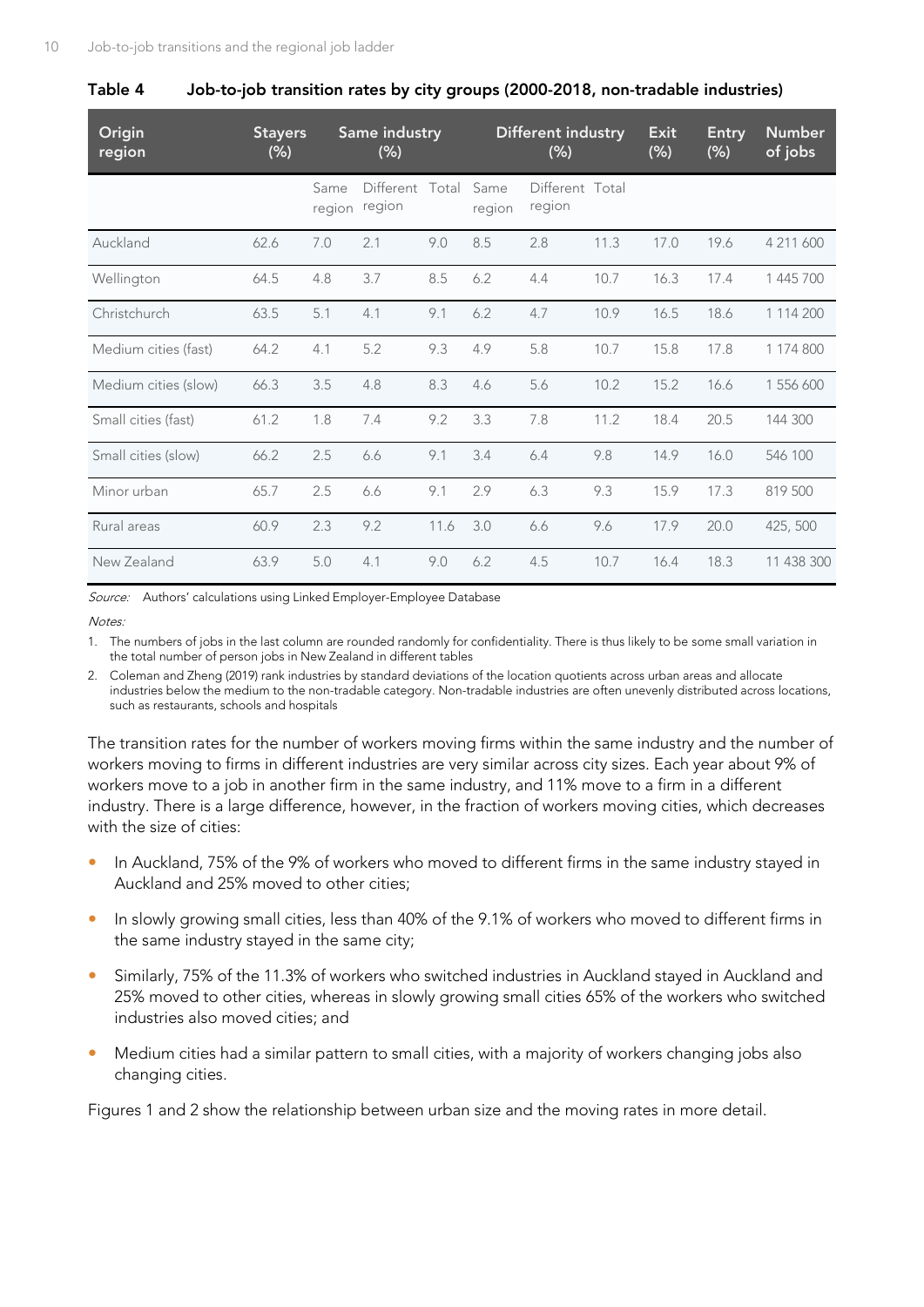

<span id="page-14-0"></span>**Figure 1 Job-to-job transition rates on workers who remain in the same industry (2000-2018)**

Source: Authors' calculations using Linked Employer-Employee Database

**Notes** 

1. Cities are ordered from the smallest (left) to largest (right) population in Census 2013



<span id="page-14-1"></span>**Figure 2 Job-to-job transition rates on workers who change industries (2000-2018)**

Source: Authors' calculations using Linked Employer-Employee Database Notes:

1. Cities are ordered from the smallest (left) to largest (right) population in Census 2013

The figures show that the overall rates of moving are similar across cities but that smaller cities have a much larger fraction of workers moving cities when they change jobs. It is perhaps not surprising that workers living in small cities who want to stay in the same industry change locations when they move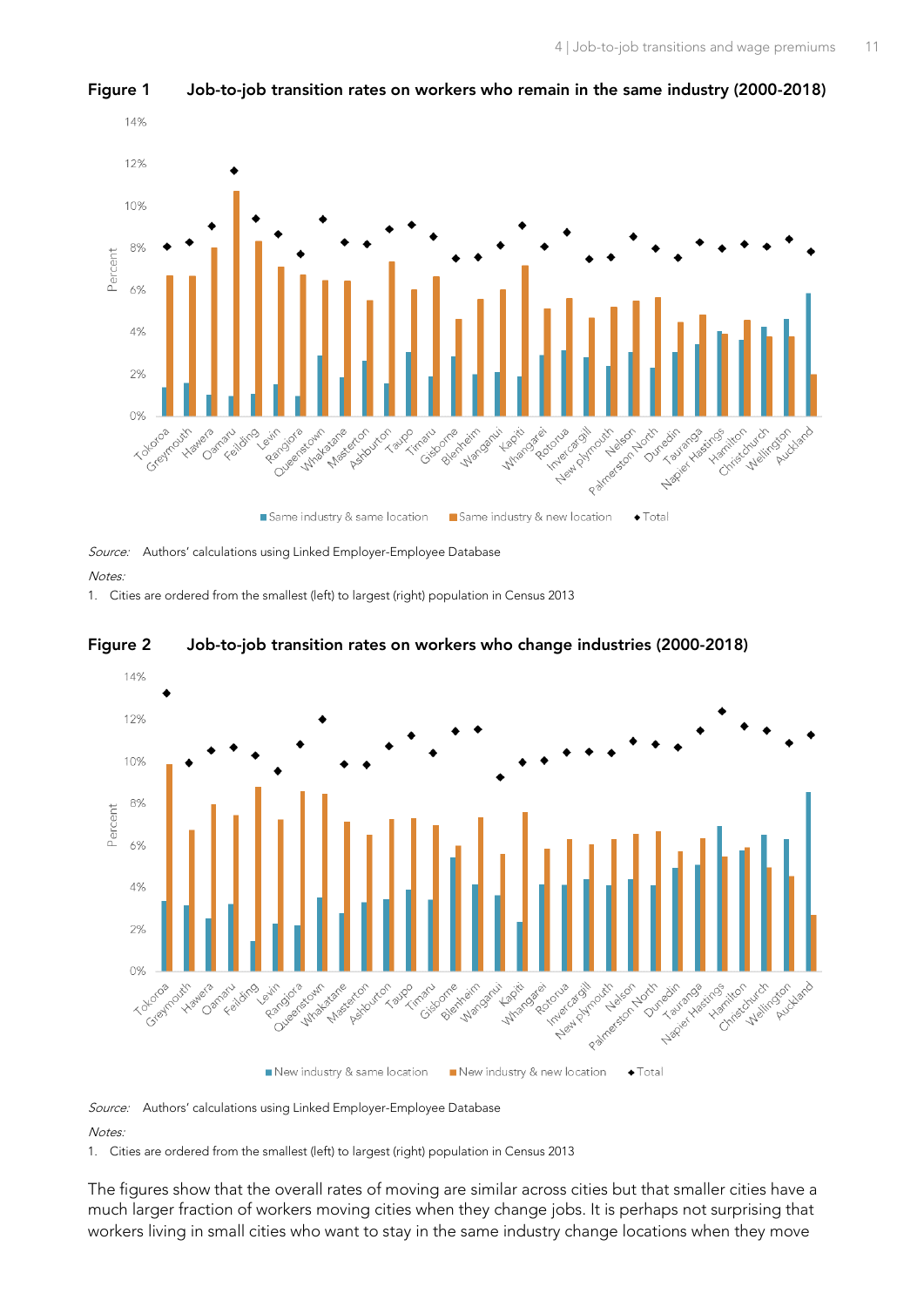firms, because there are fewer alternative firms in any industry in small cities. However, workers in small cities are also more likely to change cities when they get a new job in a different industry than workers in large cities. The difference in the fraction of workers moving cities when they move firms is the most noticeable way that job-to-job transition rates depend on city size.

[Table 3](#page-12-1) and [Table](#page-13-0) 4 can be used to compare the job-to-job transition rates of all industries with the subset that are non-tradeable. We have focused on non-tradeable industries because they are found in all locations in approximately equal fractions. To identify non-tradeable industries, we:

- first calculated the location quotient for each city-industry combination, which is the fraction of the city's employees in an industry relative to the national fraction of employees in that industry; and
- then calculated the cross-city variance of the location quotients for each industry and chose the 17 out of 65 industries with the lowest variance.

These industries, which include retailing, health, and education, account for about 40% of all employment.<sup>5</sup>

Since these non-tradeable industries are found everywhere in similar proportions it may be imagined that there is less of a need to move cities if a worker wants to switch firms without changing industries. However, this is not the case. [Table 4](#page-13-0) shows that the transition rates for non-tradeable industries are similar to those of the whole economy. There is little difference between the fractions of workers changing firms but remaining in the same industry for non-tradeable industries and the total economy. In each case there is the same tendency for workers in small towns and cities to move to another city when they shift firms, irrespective of whether they stay in the same industry or move to a different industry. The results also indicate that workers in non-tradeable industries are slightly more likely to remain in the same firm than other workers and less likely to switch industries. In Section [3.3](#page-15-0) this is traced to the high continuation rates in the government, health, and education industries.

Where do workers move to if they find jobs in a different city? Two general patterns of inter-region movements are observed in our data. The first pattern is a disproportionately large inflow of workers to Auckland, Wellington and Christchurch from elsewhere. 53% of workers relocate to one of these three major cities. This could reflect the role of agglomeration effects in shaping job opportunities, skill matching and improved social and environmental benefits for workers. The second pattern is that most of inter-regional movements are over short distances. For example, the top three destinations of Ashburton workers are Christchurch (42.3%), Timaru (12.3%) and Dunedin (10.7%). Distance in this context is usually taken as a proxy for complex migration costs, such as commuting time and cultural differences. Such short-distance moves are common in many international studies (Australian Productivity Commission (2014); Arpaia et al., (2016)), indicating that the majority of workers will move to adjacent regions which provide easier to access jobs.

### <span id="page-15-0"></span>**3.3 Industry patterns**

[Table 5](#page-16-0) presents job-to-job transition rates for different industries arranged into 16 one-digit industries.<sup>6</sup> The transition rates are similar across most industries. In most industries, 56–68% of workers stay with the same firm from year to year, 5–10% of workers move firms and stay in the same industry, and 10–16% of workers switch industries each year.

<sup>5</sup> See Coleman, Maré and Zheng (2019) for a list of these industries.

<sup>6</sup> The results are calculated at the 65 industry level and then arranged into the one-digit industry level.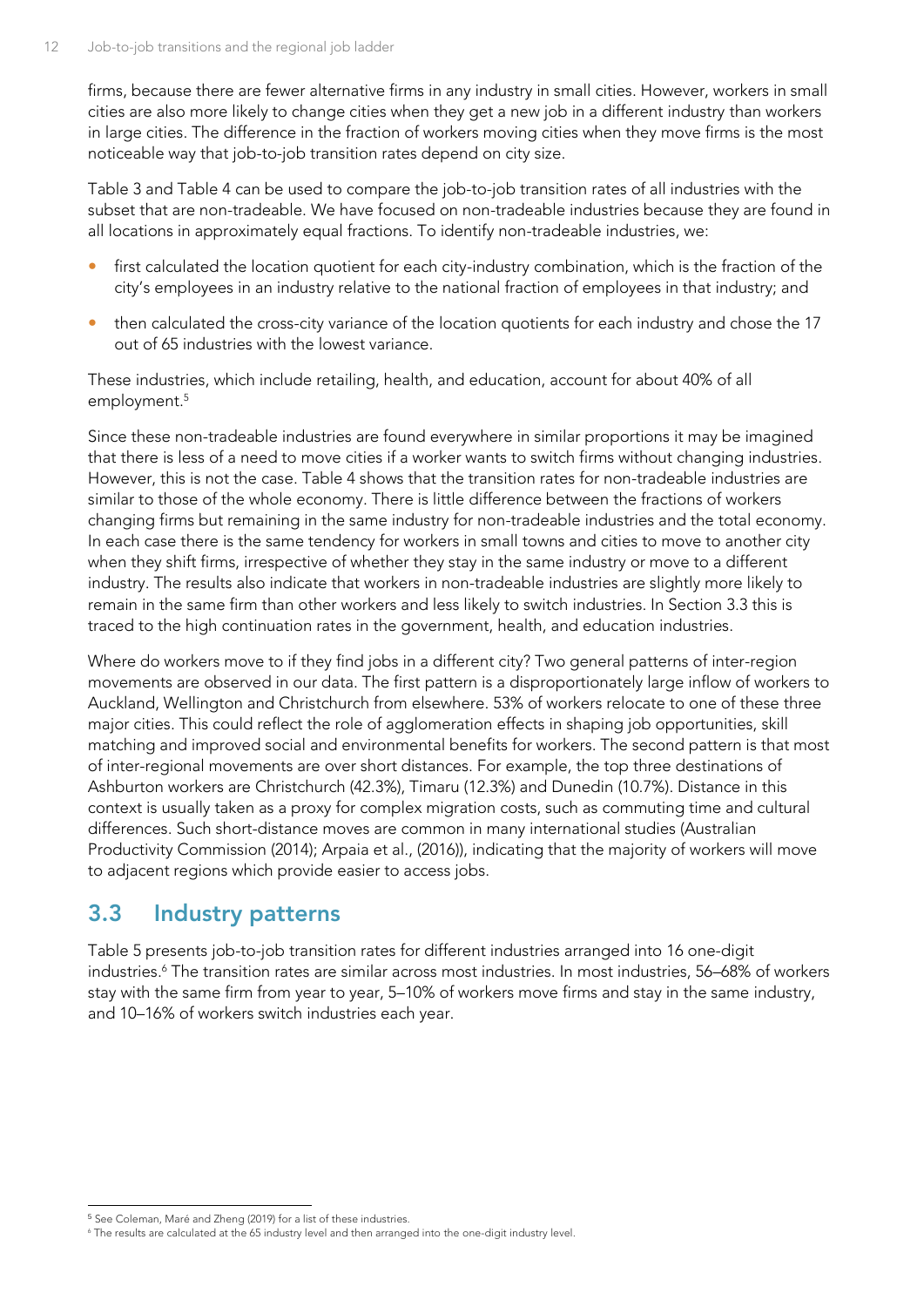| Industry                            | <b>Stayers Same industry</b><br>(% ) | (% )                      |                 |      | (% ) | <b>Different industry</b>            |      | <b>Exit</b><br>(% ) | <b>Entry</b><br>(%) | Number<br>of jobs |
|-------------------------------------|--------------------------------------|---------------------------|-----------------|------|------|--------------------------------------|------|---------------------|---------------------|-------------------|
|                                     |                                      | Same<br>location location | Different Total |      | Same | Different Total<br>location location |      |                     |                     |                   |
| Agriculture                         | 46.6                                 | 6.9                       | 2.7             | 9.5  | 6.4  | 9.0                                  | 15.4 | 28.5                | 31.6                | 1 599 900         |
| Mining                              | 65.8                                 | 2.4                       | 3.9             | 6.2  | 4.3  | 10.2                                 | 14.5 | 13.5                | 12.5                | 88 200            |
| Manufacturing                       | 68.3                                 | 2.1                       | 3.4             | 5.6  | 6.7  | 6.1                                  | 12.8 | 13.3                | 13.1                | 3 849 900         |
| Utility                             | 66.8                                 | 2.1                       | 4.1             | 6.2  | 6.9  | 7.4                                  | 14.3 | 12.7                | 12.9                | 196 500           |
| Construction                        | 63.5                                 | 3.6                       | 4.0             | 7.6  | 6.1  | 6.1                                  | 12.3 | 16.6                | 18.8                | 1 873 400         |
| Wholesale trade                     | 66.9                                 | 2.1                       | 3.1             | 5.2  | 7.8  | 6.6                                  | 14.3 | 13.6                | 13.8                | 1 651 500         |
| Retail trade and<br>accommodation   | 52.5                                 | 5.6                       | 3.9             | 9.5  | 8.7  | 6.3                                  | 15.0 | 23.0                | 28.7                | 4 846 700         |
| Transport and<br>warehousing        | 64.6                                 | 3.7                       | 5.1             | 8.7  | 6.2  | 5.9                                  | 12.1 | 14.6                | 14.4                | 1 330 600         |
| Telecommunication                   | 63.7                                 | 4.2                       | 4.0             | 8.2  | 8.2  | 4.6                                  | 12.8 | 15.2                | 14.8                | 612 600           |
| Bank and finance                    | 66.0                                 | 5.7                       | 6.2             | 11.8 | 5.6  | 3.9                                  | 9.5  | 12.7                | 11.6                | 865 000           |
| Rental and real<br>estate services  | 56.8                                 | 3.1                       | 2.6             | 5.7  | 9.5  | 7.0                                  | 16.5 | 20.9                | 23.1                | 419 200           |
| Professional, science,<br>computing | 56.2                                 | 3.7                       | 3.2             | 6.9  | 9.3  | 6.6                                  | 15.9 | 21.0                | 24.6                | 3 938 800         |
| Central and local<br>government     | 68.9                                 | 5.2                       | 6.3             | 11.5 | 4.9  | 4.0                                  | 8.9  | 10.7                | 10.9                | 1 632 600         |
| Education                           | 66.7                                 | 7.3                       | 5.7             | 13.0 | 3.1  | 2.5                                  | 5.6  | 14.7                | 15.7                | 2 913 800         |
| Health                              | 68.0                                 | 6.5                       | 5.2             | 11.7 | 2.9  | 2.2                                  | 5.1  | 15.2                | 16.2                | 3 165 800         |
| Recreational and<br>other services  | 62.8                                 | 3.4                       | 2.2             | 5.6  | 7.6  | 4.9                                  | 12.5 | 19.2                | 21.3                | 1 544 100         |
| New Zealand                         | 61.4                                 | 4.6                       | 4.1             | 8.7  | 6.5  | 5.6                                  | 12.1 | 17.8                | 19.8                | 30 528 600        |

#### <span id="page-16-0"></span>**Table 5 Job-to-job transition rates by industry (2000-2018)**

Source: Authors' calculations using Linked Employer-Employee Database

Notes:

1. The number of jobs in the last column are rounded randomly for confidentiality. These is thus likely to be some small variation in the total number of person jobs in NZ in different tables

The first exception is workers working in the Government, education, and health industries, which account for approximately 22% of total employment. Workers in these industries are 5.3 to 7.5 percentage points more likely than average to stay with the same firm. Workers in the health and education industries have relatively low rates of job-switches and when they do switch firms they are relatively likely to remain in the same industry (with job shifts out of their industries being 6.5 to 7 percentage points below the New Zealand average). Industry changes are also relatively low for workers in central and local government.

The second exception is industries with much higher transition rates than average, notably the agricultural industries, the retail and accommodation industries, and to a lesser extent the real estate and rental industries. These industries have much lower than average continuation rates, and higher than average exit rates and transition rates to other industries. These industries are characterised by lower than average pay rates, higher than average part-time employment, and they often hire foreign workers on a temporary basis.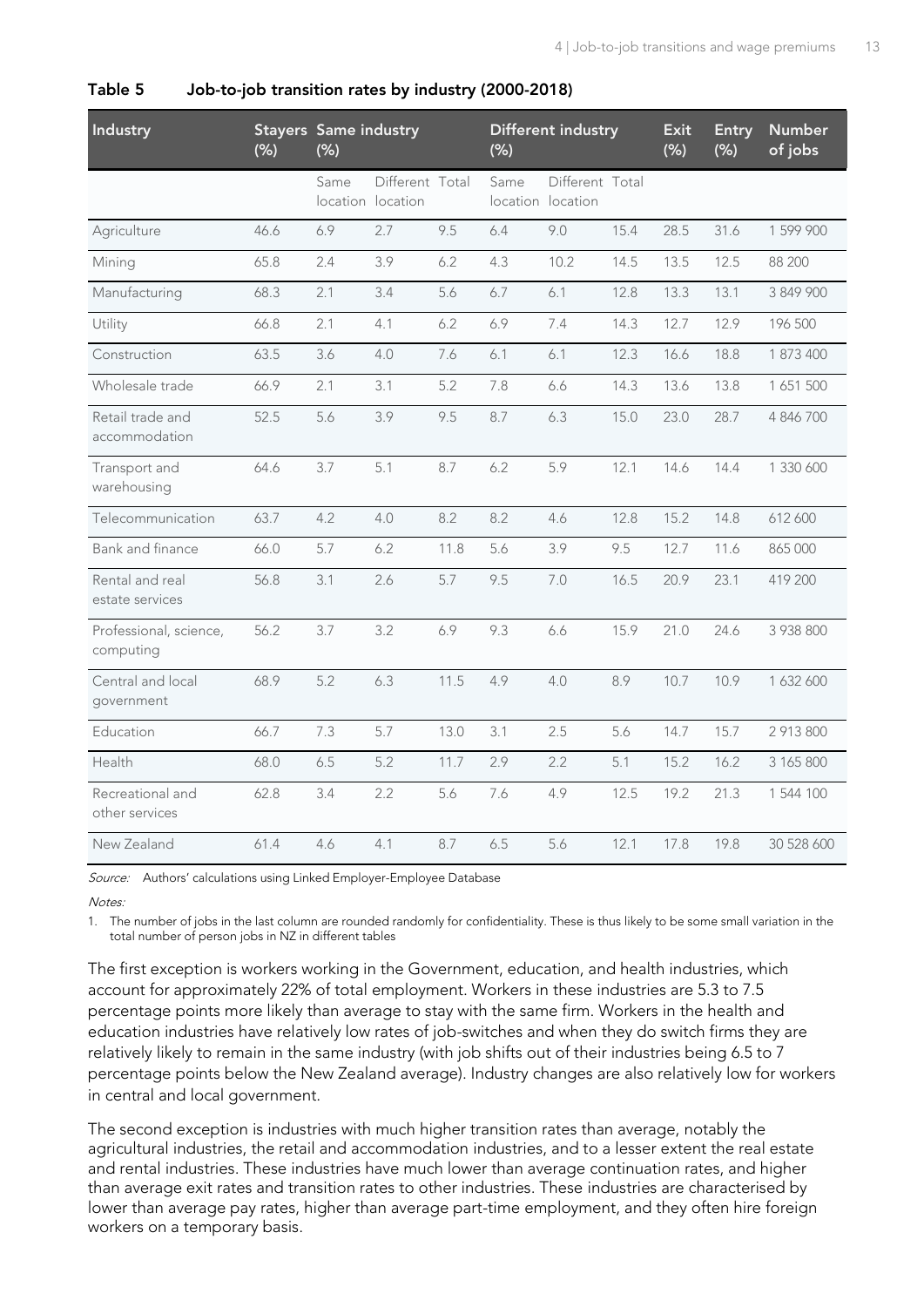### <span id="page-17-0"></span>**3.4 Time patterns**

U.S. evidence indicates that job-to-job transition rates and the rates of wage growth for moving and incumbent workers decline during recessions (Hyatt and McEntarfer 2012; Bjelland et al 2011; Haltiwanger et al 2018). In New Zealand, Fabling & Maré (2012) showed the rate of job destruction increased and the job creation rate decreased after the onset of the Global Financial Crisis. To examine the size of this effect we calculated job-to-job transition rates on an annual basis, and then split the period into three subperiods: 2001-2008; 2008-2012, when unemployment increased sharply; and 2012-2018 when the economy steadily recovered and unemployment reduced to its earlier levels.

| Year        | <b>Stay</b><br>$(\%)$ |                  | <b>Same industry</b><br>$(\%)$ |      |                  | <b>Different industry</b><br>$(\%)$ |       | <b>Exit</b><br>$(\%)$ | <b>Entry</b><br>$(\%)$ | <b>Number</b><br>of jobs |
|-------------|-----------------------|------------------|--------------------------------|------|------------------|-------------------------------------|-------|-----------------------|------------------------|--------------------------|
|             |                       | Same<br>location | Different Total<br>location    |      | Same<br>location | Different Total<br>location         |       |                       |                        |                          |
| 2000-2001   | 59.20                 | 4.70             | 3.40                           | 8.10 | 7.70             | 5.70                                | 13.50 | 19.20                 | 21.20                  | 1 426 000                |
| 2001-2002   | 59.40                 | 4.80             | 3.80                           | 8.60 | 7.50             | 6.10                                | 13.50 | 18.50                 | 21.40                  | 1 454 200                |
| 2002-2003   | 61.50                 | 4.40             | 3.40                           | 7.90 | 7.00             | 5.60                                | 12.60 | 18.00                 | 21.40                  | 1 496 700                |
| 2003-2004   | 60.90                 | 4.60             | 3.80                           | 8.40 | 7.20             | 5.70                                | 13.00 | 17.70                 | 21.80                  | 1 547 600                |
| 2004-2005   | 60.70                 | 4.50             | 3.60                           | 8.10 | 7.50             | 5.80                                | 13.20 | 18.00                 | 21.40                  | 1611900                  |
| 2005-2006   | 59.50                 | 4.80             | 3.90                           | 8.70 | 7.30             | 5.90                                | 13.20 | 18.60                 | 20.60                  | 1 668 100                |
| 2006-2007   | 59.40                 | 4.70             | 3.90                           | 8.60 | 7.20             | 5.80                                | 13.00 | 19.00                 | 20.30                  | 1 701 100                |
| 2007-2008   | 59.40                 | 4.60             | 4.00                           | 8.60 | 7.30             | 6.00                                | 13.30 | 18.80                 | 20.60                  | 1724900                  |
| 2008-2009   | 60.90                 | 4.20             | 3.50                           | 7.80 | 6.40             | 5.40                                | 11.80 | 19.50                 | 18.30                  | 1 7 5 5 6 0 0            |
| 2009-2010   | 60.80                 | 5.70             | 5.30                           | 11.0 | 5.50             | 4.80                                | 10.30 | 17.90                 | 17.80                  | 1 7 3 4 2 0 0            |
| 2010-2011   | 61.90                 | 4.80             | 4.70                           | 9.40 | 5.90             | 5.10                                | 11.00 | 17.70                 | 18.80                  | 1 7 3 2 2 0 0            |
| 2011-2012   | 62.10                 | 4.50             | 4.20                           | 8.70 | 5.80             | 5.20                                | 11.00 | 18.30                 | 17.80                  | 1 750 200                |
| 2012-2013   | 63.90                 | 4.30             | 4.00                           | 8.30 | 5.60             | 5.10                                | 10.70 | 17.00                 | 18.80                  | 1 740 000                |
| 2013-2014   | 64.00                 | 4.20             | 3.90                           | 8.10 | 6.00             | 5.30                                | 11.30 | 16.60                 | 19.00                  | 1 771 300                |
| 2014-2015   | 63.90                 | 4.50             | 4.00                           | 8.60 | 6.00             | 5.30                                | 11.30 | 16.30                 | 19.60                  | 1 813 200                |
| 2015-2016   | 63.30                 | 4.50             | 4.30                           | 8.80 | 6.00             | 5.40                                | 11.40 | 16.50                 | 19.60                  | 1 871 800                |
| 2016-2017   | 62.20                 | 4.40             | 4.70                           | 9.10 | 6.20             | 5.90                                | 12.10 | 16.60                 | 19.80                  | 1 928 300                |
| 2017-2018   | 61.20                 | 4.30             | 4.60                           | 8.90 | 6.30             | 6.20                                | 12.50 | 17.50                 | 19.30                  | 1 991 600                |
|             |                       |                  |                                |      |                  |                                     |       |                       |                        |                          |
| 2000-2008   | 60.00                 | 4.60             | 3.70                           | 8.40 | 7.30             | 5.80                                | 13.20 | 18.50                 | 21.10                  | 12 630 500               |
| 2008-2012   | 61.40                 | 4.80             | 4.40                           | 9.20 | 5.90             | 5.10                                | 11.00 | 18.30                 | 18.20                  | 6 972 200                |
| 2012-2018   | 63.10                 | 4.40             | 4.20                           | 8.60 | 6.00             | 5.50                                | 11.60 | 16.70                 | 19.30                  | 11 116 200               |
| New Zealand | 61.40                 | 4.60             | 4.10                           | 8.70 | 6.50             | 5.60                                | 12.10 | 17.80                 | 19.80                  | 30 528 600               |

#### <span id="page-17-1"></span>**Table 6 Job-to-job transition rates by year (2000-2018)**

Source: Authors' calculations using Linked Employer-Employee Database

#### Notes:

1. The numbers of jobs in the last column are rounded randomly for confidentiality. There is thus likely to be some small variation in the total number of person jobs in New Zealand in different tables.

The results reported in [Table 6](#page-17-1) show that job-to-job transition rates changed modestly. The fraction of workers staying their jobs increased from 60% between 2000 and 2008, to 61% from 2008 and 2012, and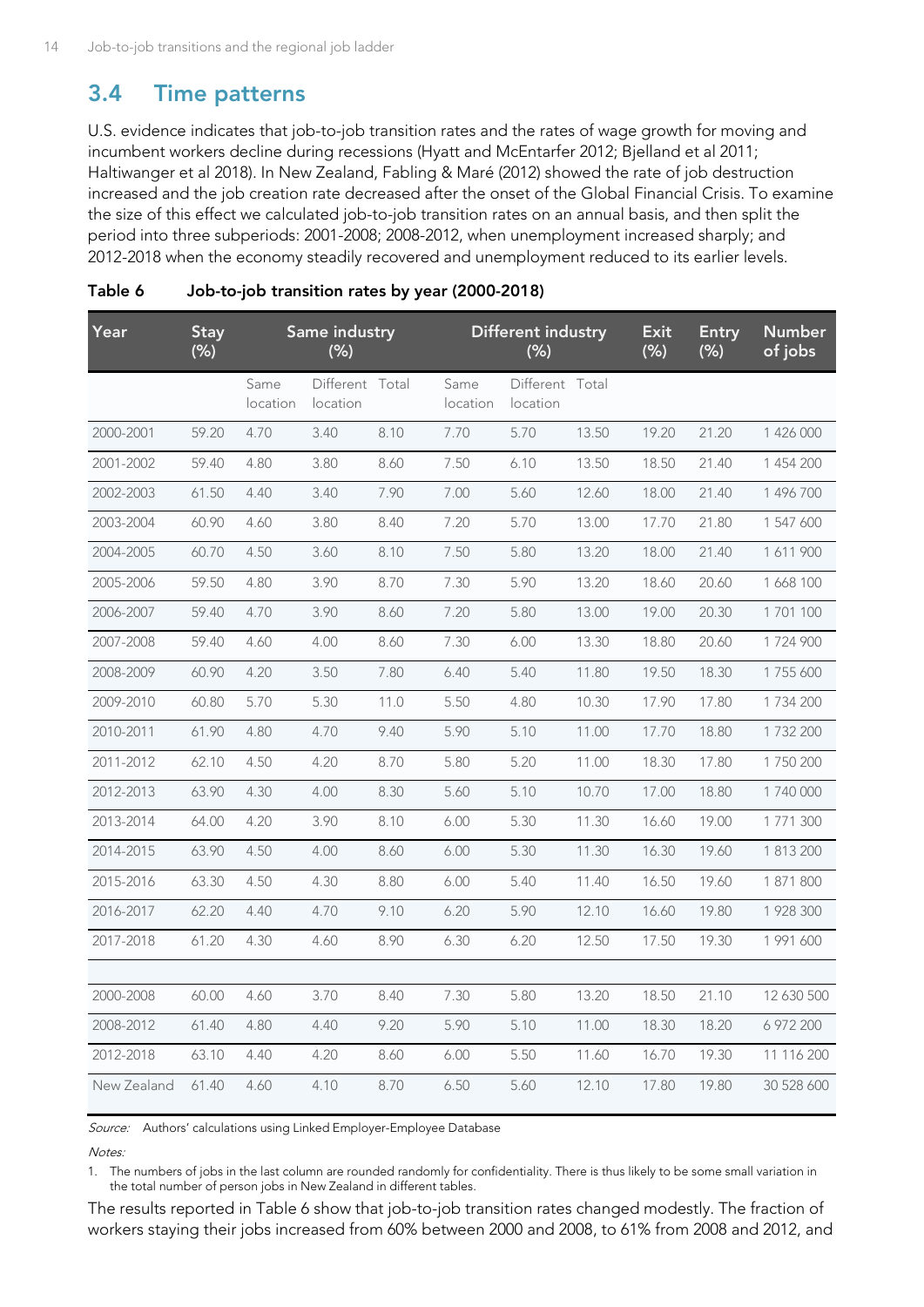then to 63% between 2012 and 2018. There were corresponding reductions in the entry and exit rates. The job-to-job transition rate (left panel in [Figure 3\)](#page-18-1) fell from the peak at 22.1% in 2001 to 19.1% in 2013 and recovered to 21.4% in 2017. The declining job-to-job transition between 2000 and 2013 was heavily driven by the downward trend in job-to-job transition within the same locations (right panel in [Figure 3\)](#page-18-1). In the last four year, increasing job transitions across locations helped boost the overall job-to-job transitions. These findings show an interesting trend that New Zealand workers have changed their preferences on job changes from job changes within the same area to job changes across space.



#### <span id="page-18-1"></span>**Figure 3 Job-to-job transition rates, 2000-2018**

Source: Authors' calculations using Linked Employer-Employee Database

Notes:

- 1. Job-to-job transition rate in same locations is the sum of job transitions in the same location and same industry and the same location and different industry.
- 2. Job-to-job transition rate in different locations is the sum of job transition in different location and same industry and different location and different industry.

The post-2008 decline in job-to-job transition rates reported here is lower than that reported by Karagedikli (2018). One reason for the difference is that the transition rates in this paper are calculated on an annual basis and so workers who make multiple transitions within a year are counted only once in our study. Further, Karagedikli (2018) expressed the job-to-job transition rate as job switches as a proportion of continuing employees (thus excluding exits), while the rates in this paper are expressed as a share of total employment at the beginning of the March-year. Nonetheless, both papers indicate that the global financial crisis had an effect on labour market dynamics that persisted for several years.

### <span id="page-18-0"></span>**3.5 Employment transition status**

[Table 7](#page-19-0) shows the job transitions that workers make between two successive time periods (times t and  $t+1$ ) by their workforce status.

- Their "previous workforce status" depends on what they were doing at time t relative to what they were doing at time t-1: were they in the same job in both periods (stayers); if not, had they changed industry or location between  $t-1$  and  $t$  (the four categories of movers); or were they new entrants to the workforce at time  $t$  (entrants)?
- Their "current workforce status" depends on what they were doing at time  $t+1$  relative to what they were doing at time t. In this case workers can be identified as either stayers, movers, or exiters (people who had exited the workforce).

The first row of [Table 7](#page-19-0) shows the job-to-job transition rates from year t to year  $t+1$  for workers who had the same job in year  $t-1$  as they did in year  $t$ , ie, for workers who were in the same job for at least a year. The continuation rate for this group is 73%, relative to 62% for all workers; it is almost identical to that in the US (Golan, Lane and McEntarfer 2007). Workers in this group were 6 percentage points less likely to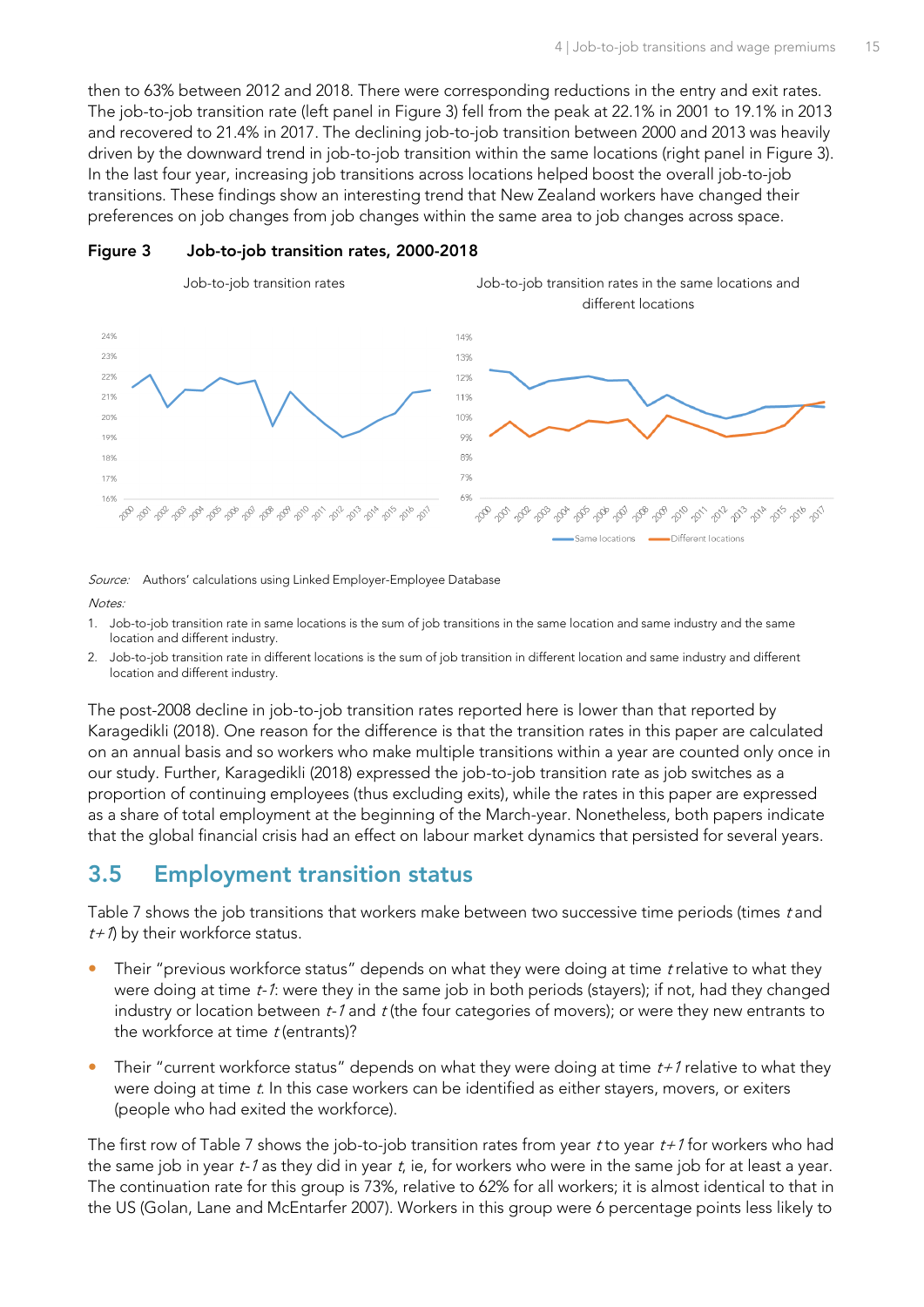exit (12% versus 18%) and 5 percentage points less likely to switch to a different job (16% versus 21%) than average.

The workers who were not employed in the same job in year  $t-1$  and year  $t$  can be split according to whether they were previously not in the workforce or previously in the same or a different industry, and the same or different location. In each case the continuation rates were lower than for the more stable workers; but the most interesting aspect of the table is the heightened tendency for workers who make one type of switch one year to make a similar switch in the following year. From [Table 7,](#page-19-0) it is apparent that:

- 37% of entrants to the workforce at time t leave by  $t+1$  (national average 18%);
- <sup>o</sup> 15% of workers who moved jobs but stayed in the same industry and the same city between t-1 and t made a similar move between t and  $t+1$  (national average 5%);
- 17% of workers who switched jobs and stayed in the same industry but moved city between t-1 and t made a similar move between t and  $t+1$  (national average 4%);
- 17% of workers who moved jobs and switched industry but stayed in the same city between t-1 and t made a similar move between t and  $t+1$  (national average 6%); and
- **19%** of workers who moved jobs and switched industry and moved city between t-1 and t made a similar move between t and  $t+1$  (national average 6%).

| Current<br>employment<br>status $\rightarrow$<br><b>Previous</b><br>employment<br>status $\downarrow$ | <b>Stayers</b><br>(% ) | <b>Movers</b><br>(same<br>industry,<br>same<br>location)<br>$(\%)$ | <b>Mover</b><br>(same<br>industry,<br>different<br>location)<br>$(\%)$ | Mover<br>(different<br>industry,<br>same<br>location)<br>$(\%)$ | <b>Mover</b><br>(different<br>industry,<br>different<br>location)<br>$(\%)$ | <b>Exiters</b><br>(% ) | <b>Number</b><br>of jobs |
|-------------------------------------------------------------------------------------------------------|------------------------|--------------------------------------------------------------------|------------------------------------------------------------------------|-----------------------------------------------------------------|-----------------------------------------------------------------------------|------------------------|--------------------------|
| Stayers                                                                                               | 72.50                  | 3.90                                                               | 3.40                                                                   | 4.80                                                            | 3.70                                                                        | 11.70                  | 17 652 300               |
| Mover (same<br>industry, same<br>location)                                                            | 53.90                  | 15.10                                                              | 4.50                                                                   | 7.30                                                            | 3.40                                                                        | 15.80                  | 1 323 200                |
| Mover (same<br>industry, different<br>location)                                                       | 52.40                  | 4.90                                                               | 17.00                                                                  | 3.30                                                            | 7.80                                                                        | 14.60                  | 1 163 300                |
| Mover (different<br>industry, same<br>location)                                                       | 51.90                  | 5.20                                                               | 2.30                                                                   | 17.30                                                           | 6.20                                                                        | 17.10                  | 1882000                  |
| Mover (different<br>industry, different<br>location)                                                  | 45.90                  | 2.80                                                               | 6.10                                                                   | 7.20                                                            | 19.40                                                                       | 18.60                  | 1 583 200                |
| Entrants                                                                                              | 38.60                  | 4.50                                                               | 3.60                                                                   | 8.30                                                            | 7.40                                                                        | 37.40                  | 5694900                  |
| New Zealand                                                                                           | 61.50                  | 4.60                                                               | 4.10                                                                   | 6.50                                                            | 5.60                                                                        | 17.70                  | 29 298 900               |

<span id="page-19-0"></span>**Table 7 Job-to-job transition rates by previous employment status (2000-2018)**

Source: Authors' calculations using Linked Employer-Employee Database

These results suggest that there is a large number of workers who have stable work histories and who change jobs much less frequently than average, and another smaller group of workers who are often changing jobs or move in and out of the workforce.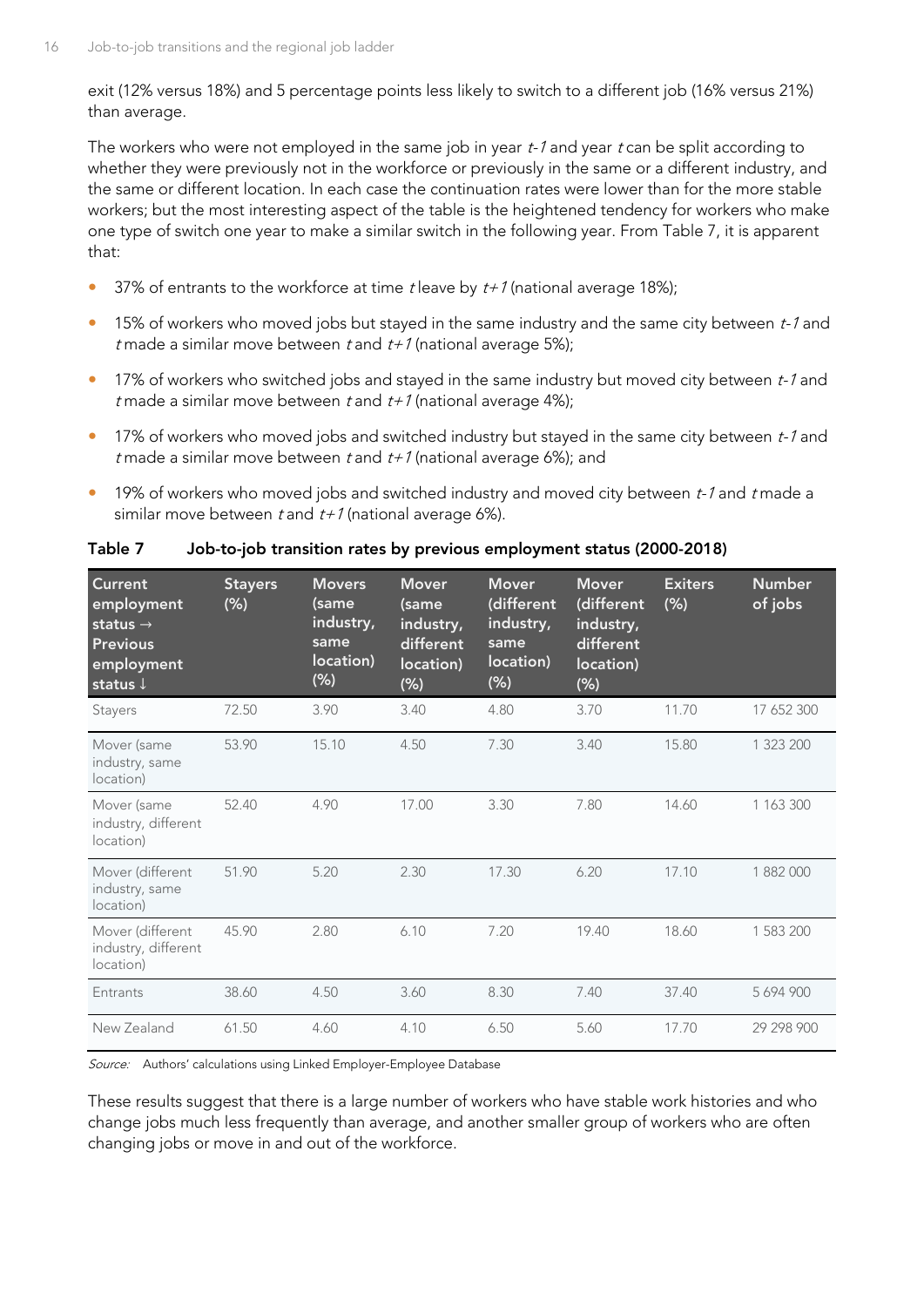## <span id="page-20-0"></span>**4 Job-to-job transitions and wage premiums**

The international literature indicates that a majority of workers changing jobs obtain higher wages (Bjelland et al 2011; Hyatt and McEntarfer 2012; Haltiwanger et al 2018). While a large number of job-tojob transitions involve wage reductions, the average wage increase associated with a job change in the United States in non-recessionary times is between 5% and 10% (Bjelland et al 2011; Hyatt and McEntarfer 2012). This rate is considerably higher than that estimated for New Zealand by Hyslop & Maré, (2009). They estimated that the average wage increase associated with a job-to-job transfer was less than 2% and they further estimated that most workers who changed jobs had smaller wage increases than the workers who did not change. In this section we examine the wage increases associated with job-to-job transitions. Our focus is on the extent that workers who changed cities and industries obtained different wage increases than workers who changed jobs but stayed in the same city or industry.

### <span id="page-20-1"></span>**4.1 Methodology**

To estimate the wage premiums associated with job changes, we have selected from all of the job-tojob transitions in the database and regressed the percentage change in wages against a set of explanatory variables that include age and gender, whether the origin and destination jobs are parttime or full-time, whether the person has changed industry or city, the size of the employing firm in both years, the year, and the origin and destination cities and the origin and destination one-digit industries. This is shown in equation (1): ther the person has changed industry or city, the size of the employing firm in<br>and the origin and destination cities and the origin and destination one-digit<br>wn in equation (1):<br> $\sum_{m} a_m I_{ii}^{m} + \sum_{k} \pi_{k} I_{ikt} + \sum_{n} \lambda_{n}$ 

<span id="page-20-2"></span>years, the year, and the origin and destination cities and the origin and destination one-digit  
tries. This is shown in equation (1):  

$$
\ln(\frac{W_{it+1}^d}{W_{it}^o}) = a_0 + \sum_m a_m I_{it}^m + \sum_k \pi_k I_{ikt} + \sum_n \lambda_n D F T E_{it}^n + \rho_1 I_{ikt}^o + \rho_2 I_{ikt+1}^d + \sum_c \gamma_c^o I_{ict}^o + \sum_c \gamma_c^d I_{ict+1}^d + \sum_s \delta_s^o I_{ist}^o + \sum_s \delta_s^d I_{ist+1}^d + \sum_r \phi_f^o I_{ift}^o + \sum_f \phi_f^d I_{ift+1}^d + X_{it} \beta + I_t + \varepsilon_{it}
$$
(1)

The variables are:

- $\bullet$   $W_{it}^{a}$  and  $W_{it+1}^{d}$  are the real wages in the origin and destination jobs for person *i*.
- $\bullet$   $I^m_{it}$  is a set of indicator variables indicating one of the four job-to-job transition categories. Workers who change firms but stay in the same city and same industry serves as the reference category.
- $I_{ikt}$  is a set of indicator variables on employment switching between full-time and part-time jobs. There are four categories: full-time to full-time, full-time to part-time, part-time to part-time and part-time to full-time. "Full-time to full-time" serves as the reference category.
- **•** DFT $E_{it}^{n}$  is a set of indicators of changes of hours of work (FTE or part-time) between jobs. To capture the non-linear relationship between wage growth and hours of work, linear, quadratic and cubic terms of DFTE are included.
- $\bullet$   $I_{ikt}^o$  and  $I_{ikt}^d$  are indicator variables for short-spelled jobs in origin and destination locations.
- $\bullet$   $I_{ict}^o$  and  $I_{ict}^d$  are a set of indicator variables for the origin and destination locations of person *i*. All cities and towns are grouped into nine broad geographic locations, including Auckland, Wellington, Christchurch, fast-growing medium cities, slow-growing medium cities, fast-growing small cities, slow-growing small cities, minor urban areas, and rural areas. Christchurch at both original and destination locations serves as the reference category because its industry structure is the most similar to New Zealand as a whole.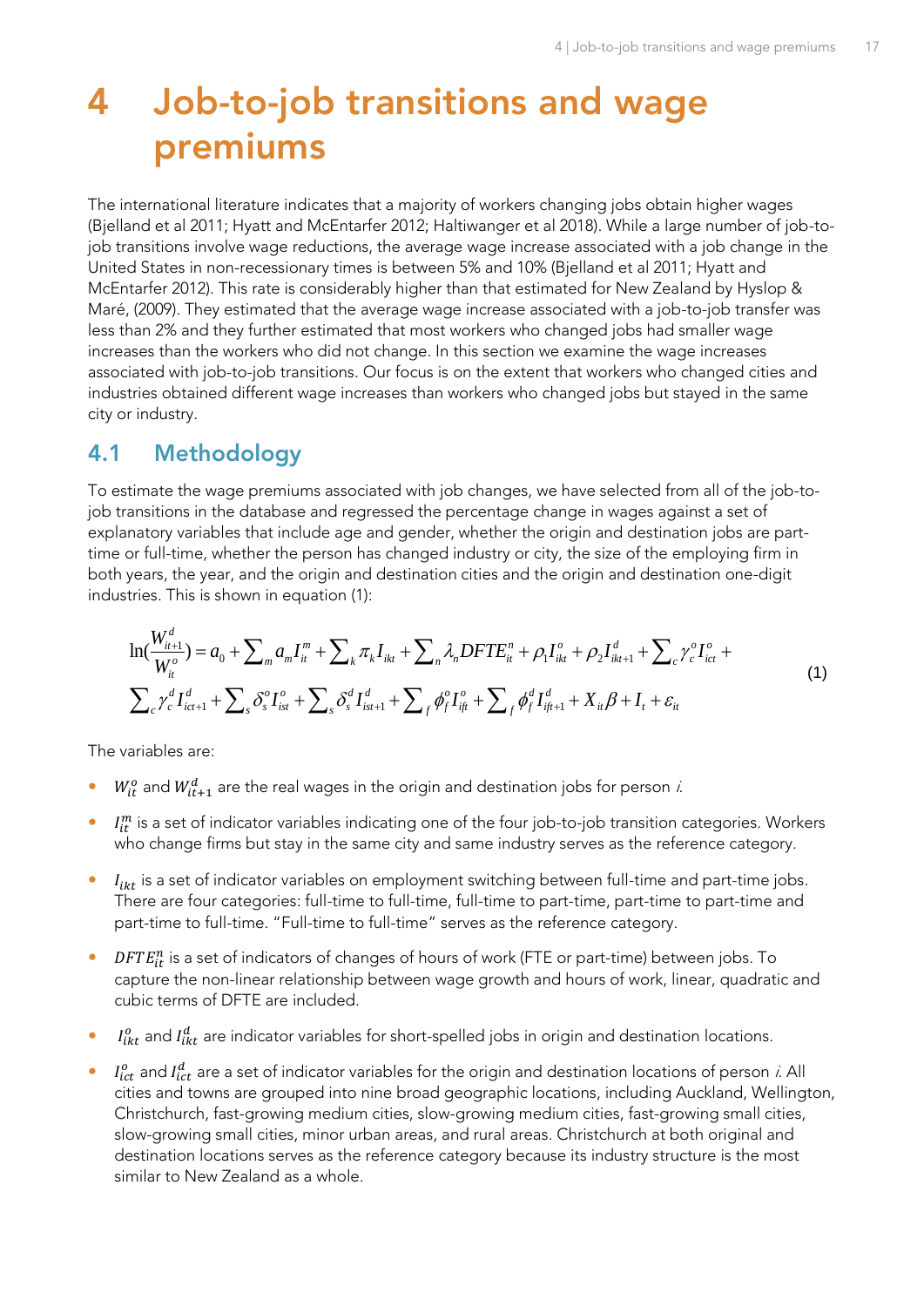- $\bullet$   $I_{ist}^o$  and  $I_{ist}^d$  are a set of indicator variables for the origin and destination one-digit industries of person *i*. There are 16 industries, including agriculture, mining, manufacturing, electricity, waste and water supply, construction, wholesale, retail trade and accommodation, transport and warehousing, telecommunication, finance and baking, rental and real estate services, professional and administrative business services, central and local government, education, health and recreational and other services. Manufacturing serves as the reference category at both origin and destination industries.
- $I_{ift}^o$  and  $I_{ift}^d$  are indicator variables for the size of the firm employing person *i*. The firm size variables include six categories: firms with 1-4 employees; those with 5-9; those with 10-19; those with 20-49; those with 50-99; and those with 100 and over. Firms with 1-5 employees serves as the reference category.
- $X_{it}$  are the personal attributes of person *i*, including their age, gender and ethnicity.
- $I_t$  are time dummies to control for common economic shocks and  $\varepsilon_{it}$  are idiosyncratic errors, which are assumed to have normal, independent and identical distributions.

The results of these regressions are reported in the sections below. The key parameters are premiums of wage changes associated with (i) different types of job transitions,  $a_{_m}^{\phantom{\dag}}$  (ii) origin and destination locations,  $\gamma_c^o$  $\gamma_c^o$  and  $\gamma_c^d$  $\gamma^d_c$ , (iii) industries at both origin and destination jobs,  $\delta^o_s$  $\delta_{\scriptscriptstyle s}^{\scriptscriptstyle o}$  and  $\delta_{\scriptscriptstyle s}^{\scriptscriptstyle d}$  , and (iv) firm sizes at both origin and destination jobs,  $\pmb{\phi}_{\!f}^o$  and  $\pmb{\phi}_{\!f}^d$  .

## <span id="page-21-0"></span>**4.2 Descriptive statistics**

We analyse real wage changes in successive years by deflating a person's nominal change in wages by the annual change in the Consumer Price Index (CPI). Since workers who do not change jobs are likely to be systematically different than those who do change jobs, most of the empirical results we present are restricted to workers who change jobs. Nonetheless, we begin by contrasting the wage changes of workers who did not change jobs with the workers who did change jobs, splitting the latter into four categories according to whether a person changed industries and/or locations when they changed jobs.

The data do not contain information on hours worked. This is problematic as we do not know if a change in wage earnings occurred because of a change in wage rates or a change in hours. The problem is particularly acute if a person moves from part-time work to full-time work or vice-versa. To partially circumvent this issue, we make use of a Full-Time Employment (FTE) indicator variable to indicate whether or not a person earned less than could be earned by a full-time worker on the minimum wage. If someone earned less than this amount, they were deemed to be a part-time worker (FTE<1); otherwise they were deemed to be full-time (FTE=1), even though it is clearly a possibility that they were part-time workers earning a higher hourly wage.<sup>7</sup>

While the full-time status variable is subject to error, the part-time status variable provides a reasonably accurate indication of whether a person earned less than a minimum full-time income in a particular period. The numbers of workers in each category, which are indicated in [Table 8,](#page-22-0) are quite different for workers who stay in the same job and workers who change jobs, and this accounts for some of the difference in average annual wage growth. We use the FTE indicator variable in our analysis to make an adjustment for wage changes involving at least one very low income.

[Table 8](#page-22-0) shows the annual real wage changes for workers in the four job-to-job transition categories and contrasts these changes with those of workers who stayed in the same job.<sup>8</sup> The data are presented for all workers and for workers sorted into four employment-hours status categories in successive years (full-time both years; part-time then full-time; full-time then part-time; part-time both years). The

 $^7$  The variable was created by Fabling and Maré (2015) and is based on the person's reported earnings. In essence, if a person earns less than can be earned by a full-time worker on the minimum wage, the person is considered to be a part-time worker.

<sup>8</sup> The wage change is log differenced wages. Wage changes that are less than -3% or greater than 3 are excluded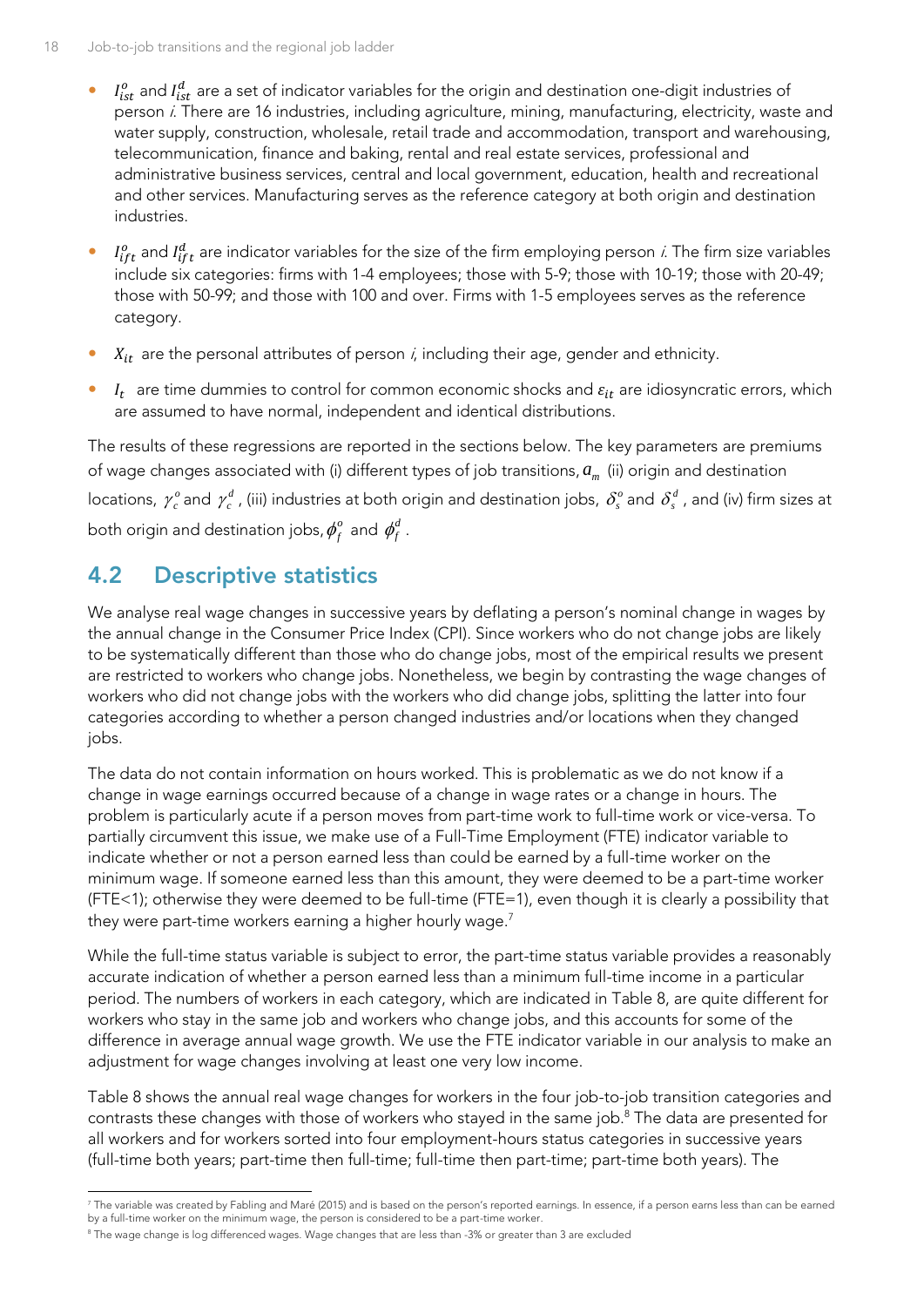fractions in each employment-hours category differ across the four job-to-job transition categories and this variation is an important determinant of average wage changes. For instance:

- Of the workers who did not change jobs, 71% were always full-time, 17% were always part-time, and 6% each changed from full-time to part-time status or vice versa.
- Of the workers who changed jobs, 48% were always full-time, 23% were always part-time, 11% switched to part-time status and 17% switched to full-time status.
- The workers most likely to switch from part-time to full-time status were those who changed industries when they changed jobs.

|                                                      | <b>Number</b> | Unadjusted<br>wage<br>growth<br>$(\%)$ | Full-time<br>wage<br>growth<br>$(\%)$ | Adjusted<br>wage<br>growth<br>$(\%)$ | FT to<br>FT (%) | FT to<br>PT (%) | PT to<br>FT (%) | PT to<br>PT (%) |
|------------------------------------------------------|---------------|----------------------------------------|---------------------------------------|--------------------------------------|-----------------|-----------------|-----------------|-----------------|
| Stayers                                              | 18 838 100    | 3.0                                    | 2.9                                   | 3.0                                  | 71              | 6               | 6               | 17              |
| Movers: same<br>industry, same<br>location           | 1 403 500     | 5.8                                    | 4.1                                   | 3.1                                  | 52              | 10              | 14              | 23              |
| Movers: different<br>industry, same<br>location      | 1 993 200     | 13.0                                   | 4.6                                   | 6.5                                  | 44              | 12              | 20              | 25              |
| Movers: same<br>industry, different<br>location      | 1 250 100     | 4.2                                    | 3.6                                   | 2.3                                  | 57              | 10              | 13              | 20              |
| Movers: different<br>industry, different<br>location | 1 636 000     | 10.9                                   | 3.7                                   | 5.2                                  | 43              | 13              | 20              | 24              |
| All job transitions<br>(all movers)                  | 6 282 800     | 9.1                                    | 4.1                                   | 4.6                                  | 48              | 11              | 17              | 23              |

#### <span id="page-22-0"></span>**Table 8 Real wage growth rates by job-to-job transition status (2000-2018)**

Source: Authors' calculations using Linked Employer-Employee Database

Notes:

1. Nominal wages are deflated by the CPI

2. Wage growth rates over 300% (increases or declines) are classified as outliers and subsequently dropped for our calculations

3. Adjusted wage growth is predicted wage growth after controlling change of FTE and short job spells at both time t and t+1 by an OLS regression

Many job changes are thus likely to involve a change in employment hours. Simple averages of wage changes ignore these changes in hours and so return unreliable measures of wage premiums on job transitions. [Table 8](#page-22-0) thus presents two alternative measures of wage changes: one based on wage changes for full-time workers only and one based on regression-adjusted wage data.

Estimates based on wage growth for people in full-time employment in both periods are expected to be less affected by changes in hours of work, but exclude nearly half of the sample population and may not be representative for all workers. The regression-adjusted wage growth was estimated by regressing individual wage growth against a set of indicator variables representing short-job spells, the job-to-job transition category and changes of FTE-status between two jobs. <sup>9</sup> These indicator variables were used to control for unobserved work hours and changes in hourly wage rates. However, they only partially capture this missing information and may not produce accurate wage growth statistics.

<sup>9</sup> The explanatory variables in the regression include dummy variables of short-job spells in the origin and destination job, four dummy variables on job-tojob transition categories, Linear, quadratic and cubic terms of changes of FTE.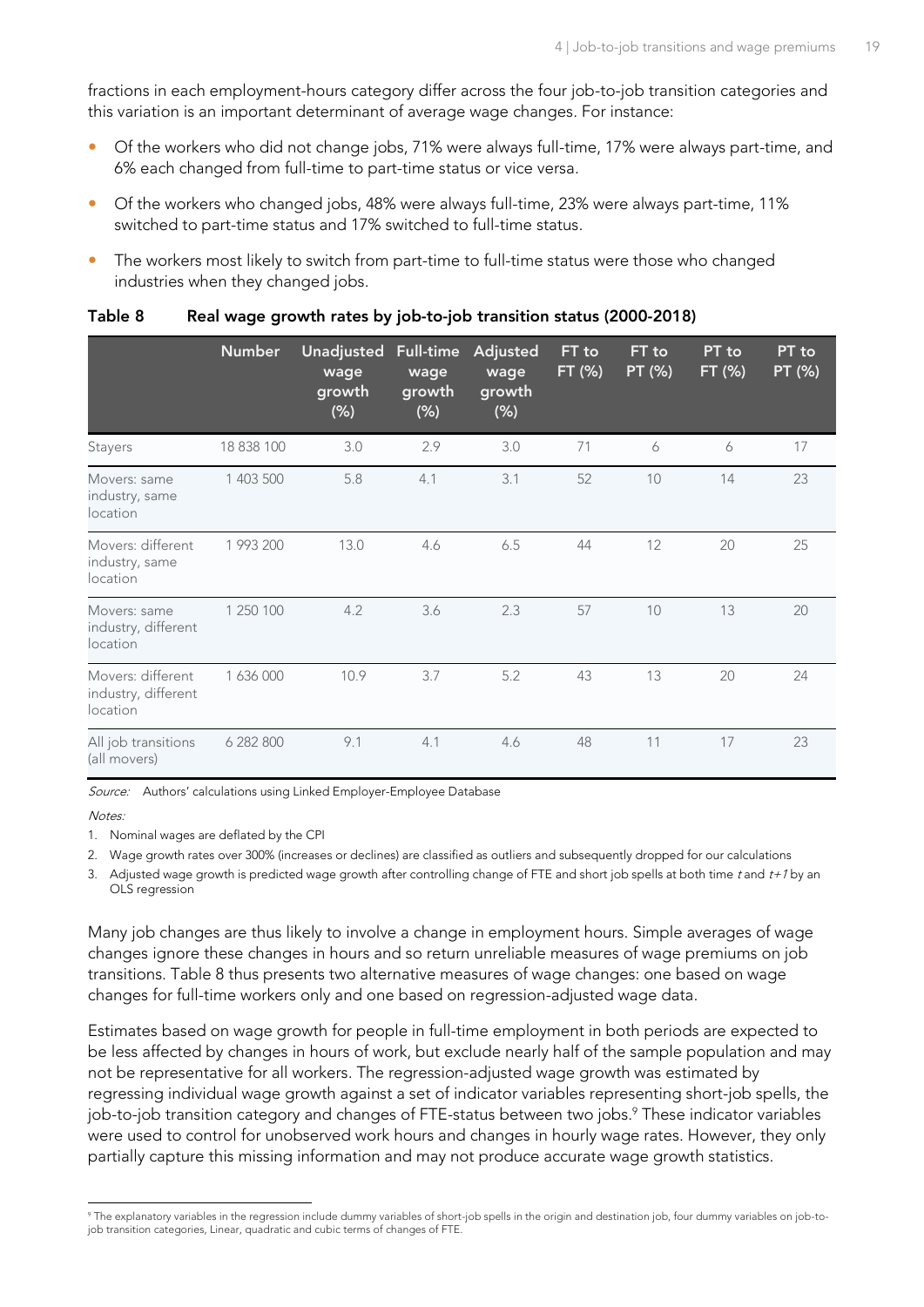Nonetheless, an advantage of this method is that it uses all available person-job wage information (selection bias is minimised) and more representative estimates are produced.

These alternative measures are materially different from unadjusted wage growth. For example, the unadjusted wage growth for workers who took a new job in a different industry but stayed in the same location was 13%. Of these workers, those who were always full-time only had average wage growth of 4.6%, but those who moved from part-time to fulltime status had an average wage increase of 78.5% and those who moved from full-time to part-time status had an average wage decrease of -71.5%. Once changes in hours were taken into account the adjusted wage growth was calculated to be 6.5%.

Over the whole period, workers who changed jobs earned moderate wage premiums. The average real adjusted wage growth for all job changers was 4.6%, which was 1.6 percentage point higher than those for people who did not change firms. Among the people changing jobs, workers who managed to change industry experienced much higher wage increases. The average change in wages for workers who changed industry was 6.5% if they remained in the same location and 5.2% if they also changed location. They were at least 2 percentage points higher than workers who changed job but stayed in the same industry with and without changing locations.



<span id="page-23-0"></span>

Source: Authors' calculations using Linked Employer-Employee Database

[Figure 4](#page-23-0) shows the average real adjusted wage increases for each of the job-to-job transition categories over three different periods: 2000-2008, 2008-2012, and 2012-2018. During the recession period (2008- 2012) workers in each of the job-to-job transition categories experienced a substantial decline in the average real wage increase they obtained when they moved jobs. The reduction in wage growth was about 1.5 percentage points per year for workers switching jobs but staying in the same industry, and around 3 percentage points for workers who changed industries. The relatively large decline in the average wage growth of workers who changed industries is consistent with the relatively large decline in the number of workers who changed industries during the recession as documented in [Table 6.](#page-17-1) There was a significant rebound in wage growth rates during the 2012-2018 recovery. Real average wage growth was nearly 3 percentage points higher for workers changing jobs between 2013 and 2018 than it was between 2008 and 2012, but only 1.6 percentage point higher for workers staying in the same jobs.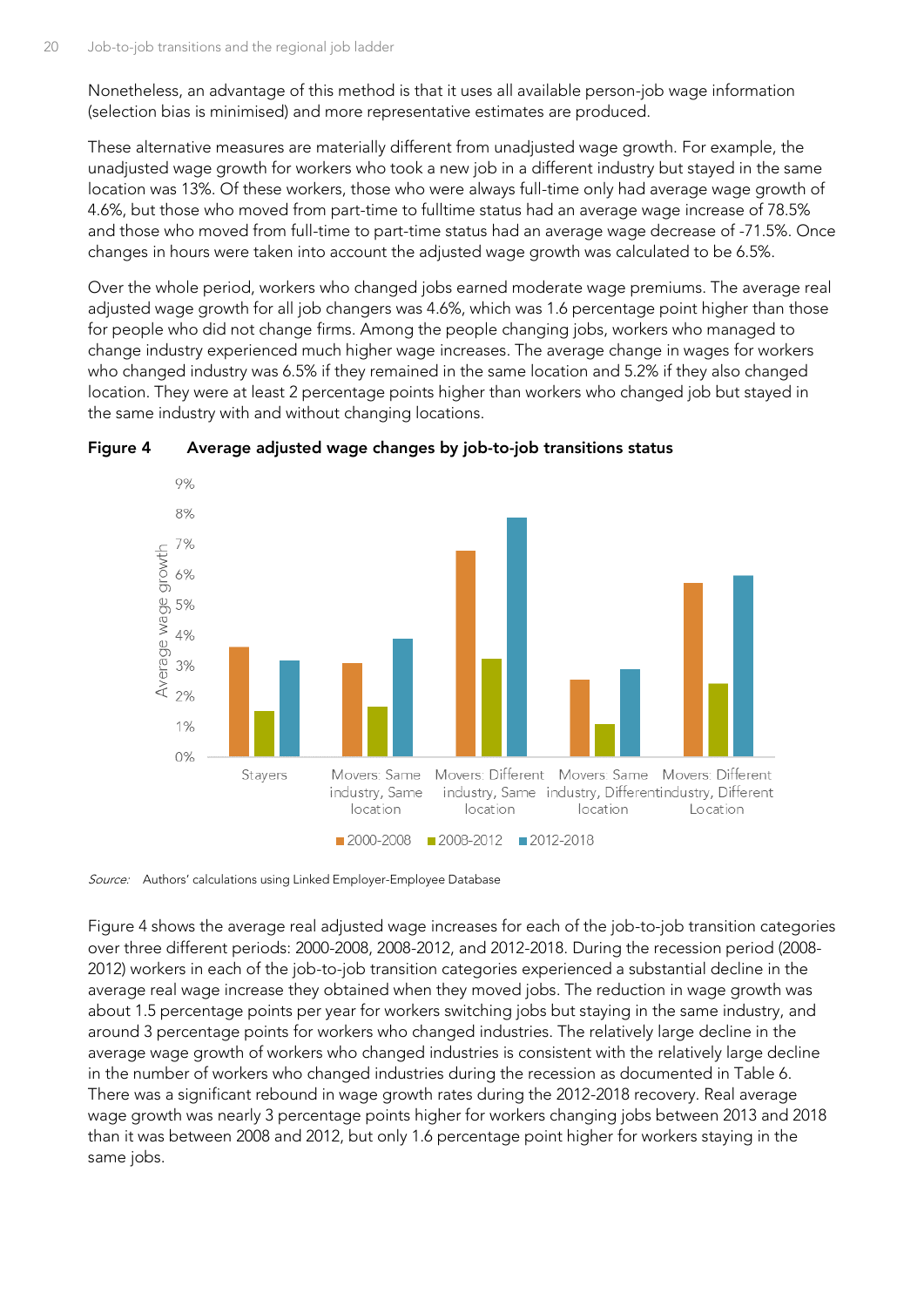

#### <span id="page-24-1"></span>**Figure 5 Distributions of real adjusted wage growth by job-to-job transition status (all workers, 2000-2018)**

Source: Authors' calculations using Linked Employer-Employee Database

#### Notes:

1. Real wage growth data is based on regression-adjusted wage data by controlling short-job spells, FTE and job-to-job transition status in linear regressions.

#### <span id="page-24-0"></span>**Table 9 Distributions of real wage growth by job-to-job transition status (all workers, 2000- 2018)**

| All workers                                                           |                  |                  |                  | Percentage growth in real wages by percentile |                  |                  |                  |                  |                  |            |
|-----------------------------------------------------------------------|------------------|------------------|------------------|-----------------------------------------------|------------------|------------------|------------------|------------------|------------------|------------|
|                                                                       | 10 <sup>th</sup> | 20 <sup>th</sup> | 30 <sup>th</sup> | 40 <sup>th</sup>                              | 50 <sup>th</sup> | 60 <sup>th</sup> | 70 <sup>th</sup> | 80 <sup>th</sup> | 90 <sup>th</sup> | Total      |
| Stayers                                                               | $-19.1$          | -8.8             | $-3.0$           | $-0.4$                                        | 1.6              | 4.6              | 8.8              | 15.2             | 27.O             | 18 838 100 |
| Movers: same industry, same location                                  | -48.7            | $-21.2$          | -8.8             | $-1.4$                                        | 3.1              | 9.3              | 17.2             | 28.6             | 52.0             | 403 500    |
| Movers: different industry, same location                             | -56.3            | $-26.4$          | $-11.0$          | $-1.3$                                        | 5.8              | 14.5             | 25.4             | 41.2             | 69.8             | 1 993 200  |
| Movers: same industry, different location                             | -44.7            | $-19.4$          | -8.2             | $-1.5$                                        | 2.4              | 7.8              | 15.2             | 25.6             | 47.1             | 1 250 100  |
| Movers: different industry, different location -61.5 -30.3 -13.7 -2.7 |                  |                  |                  |                                               | 4.7              | 14.0             | 25.4             | 42.1             | 71.6             | 1 636 000  |

Source: Authors' calculations using Linked Employer-Employee Database

[Table 9](#page-24-0) and [Figure 5](#page-24-1) show the distribution of real wage changes for the five job-to-job transition categories for all workers. Consistent with Bjelland et al (2011) there is a very wide range of wage changes. There are four notable aspects. First, approximately 40% of workers had a decrease in wages while the rest had an increase in wages, irrespective of job-to-job transition status. In Figure 5, zero real adjusted wage growth rate corresponds to the 40 percentage point in the vertical axis. Second, workers changing jobs had a much wider range of outcomes than workers remaining in the same job. Third, workers changing industries were slightly more likely to experience very large increases or decreases in wages than workers changing jobs but remaining in the same industry. Lastly, there was almost no difference in the distribution of wages of workers who changed jobs and stayed in the same location and workers who changed both jobs and locations. The following section presents detailed regression analysis on the wage premiums associated with job-to-job transition status and locations. 10

<sup>&</sup>lt;sup>10</sup> Regression analysis in the main paper are based on the full worker population. We also produced regressions analysis based on only full-time workers in Appendix A.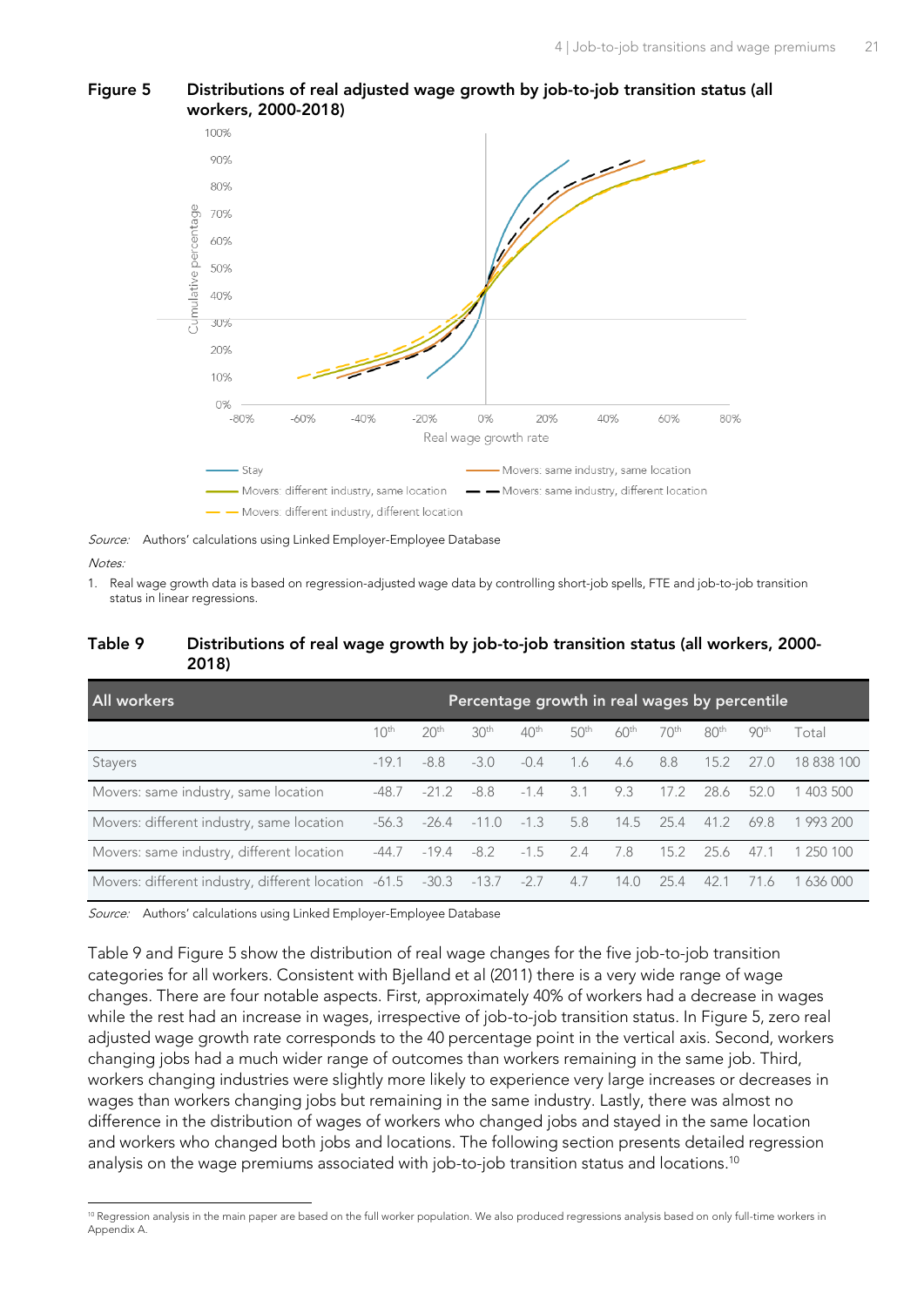## <span id="page-25-0"></span>**4.3 Regression analysis on wage premiums on job-to-job transitions**

[Table 8](#page-22-0) and [Table](#page-24-0) 9 showed how workers who change industries experience higher average wage increases than workers who change jobs but remain in the same industry. They also show that there is no wage growth premium for workers only changing locations; indeed, wage growth may be slightly lower for workers who change locations relative to those who do not. In this section we examine the wage premium obtained by different subsets of the workers who changed jobs. The premiums are estimated from Equation [\(1\)](#page-20-2), which examines wage changes conditional on factors such as the origin and destination city and industries and the size of firms and worker characteristics. The coefficients on the job-to-job transition category indicator variables indicate the additional wage growth obtained when workers change industries or cities or both.

The estimated wage growth premiums on the job-to-job transition status are presented in [Table 10.](#page-26-0) These estimates indicate the average relative wage growth premiums compared to those workers who change jobs and remain in the same industry and location.

In broad terms, workers who change industry with and without changing locations earn higher wage premiums than those who do not change industries in most cases. For all workers (row 1), workers who change industry and remain in the same location have a 1.96% wage premium over those who change jobs but not location and industry. The wage premium is slightly lower, 1.7% for those change both industry and location. However, workers who only change location earn small premiums. These results are consistent with [Table 8.](#page-22-0) This pattern holds for most of our sub-sample analysis (rows 2 to 11).

Rows 4 to 6 examine how these premiums have changed over time. These results indicate lower wage premiums for job changes during the recession period (2008-2012) compared to the pre- and post-crisis periods.

Rows 7 and 8 compare the wage premiums for workers living in Auckland and in other New Zealand locations. Aucklanders who stay in Auckland and change industries earn a higher premium (2.44%) relative to workers who change jobs and industries in the rest of the country (1.54%). Aucklanders who move to other cities and change industries made smaller wage changes (1.40%) compared with workers in other locations (1.57%). These results support that there is an Auckland wage premium and Aucklanders leaving the city lose this premium.

Rows 9, 10, 11, and 12, show how the wage premiums differ by board age groups. Estimates are displayed in [Figure 6.](#page-27-0) There is a steep age profile for workers changing industries. The average wage growth premium for workers aged 18–24 who change industries but remain in the same city is 3.37%; this falls to 1.93% for workers aged 25–39, 0.68% for workers aged 40–54, and -1.79% (ie, a decline) for workers aged 55–64. The relatively large wage premiums in 18-24 possibly reflect the "student" story, that part of the large wage increases occurring when workers simultaneous change industries reflects workers (including students) who move from a temporary period of part-time employment to a full-time career position. The age profile is very similar for workers who change industries and move locations, but there is a negligible age profile for workers who change cities and stay in the same industry: none of the latter earn much of a wage increase.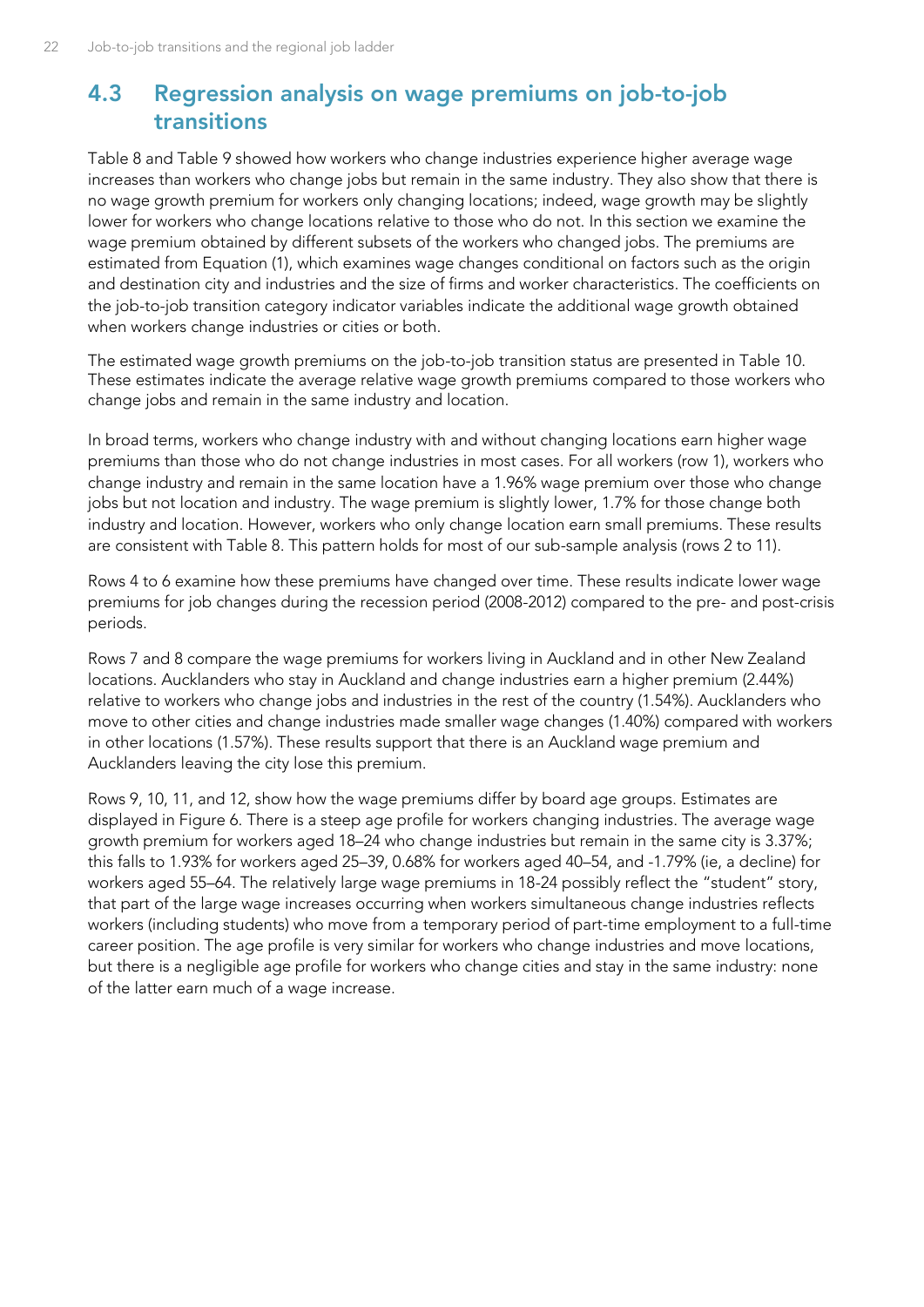<span id="page-26-0"></span>**Table 10 Estimated wage growth premiums relative to workers who change jobs and remain in the same industry and location (all workers, 2000-2018)**

| <b>All workers</b>              | <b>Movers:</b><br>different<br>industry,<br>same<br>location | Movers: same<br>industry,<br>different<br>location | <b>Movers:</b><br>different<br>industry,<br>different<br>location | <b>Observations</b> | Adjusted<br>R-square |
|---------------------------------|--------------------------------------------------------------|----------------------------------------------------|-------------------------------------------------------------------|---------------------|----------------------|
| 1. All job changers             | 1.96%***                                                     | $0.31\%***$                                        | $1.69%***$                                                        | 6 282 606           | 0.421                |
|                                 | 0.06                                                         | 0.08                                               | 0.07                                                              |                     |                      |
| 2. Male job changers            | $1.30%***$                                                   | $0.83\%***$                                        | $1.19%***$                                                        | 3 200 991           | 0.379                |
|                                 | 0.08                                                         | 0.08                                               | 0.08                                                              |                     |                      |
| 3. Female job changers          | $2.60\%***$                                                  | $-0.21%$ **                                        | $2.24%***$                                                        | 3 081 612           | 0.464                |
|                                 | 0.08                                                         | 0.09                                               | 0.1                                                               |                     |                      |
| 4. Job changers                 | $2.35%***$                                                   | $0.29\%***$                                        | $2.14%***$                                                        | 2 681 742           | 0.408                |
| in 2000-2008                    | 0.09                                                         | 0.1                                                | 0.1                                                               |                     |                      |
| 5. Job changers<br>in 2008-2012 | $0.89\%***$                                                  | $0.21\%*$                                          | $0.89%***$                                                        | 1 385 217           | 0.429                |
|                                 | 0.12                                                         | 0.12                                               | 0.12                                                              |                     |                      |
| 6. Job changers                 | $2.15%***$                                                   | $0.48\%***$                                        | $1.66\%***$                                                       | 2 215 644           | 0.435                |
| in 2012-2018                    | 0.1                                                          | 0.1                                                | 0.11                                                              |                     |                      |
| 7. Job changers                 | $2.44\%***$                                                  | $0.85\%***$                                        | $1.40\%***$                                                       | 2 0 5 0 5 2 7       | 0.41                 |
| in Auckland                     | 0.09                                                         | 0.21                                               | 0.22                                                              |                     |                      |
| 8. Job changers                 | $1.54\%***$                                                  | $-0.03%$                                           | $1.57\%***$                                                       | 4 232 076           | 0.427                |
| in non-Auckland                 | 0.08                                                         | 0.08                                               | 0.08                                                              |                     |                      |
| 9. Job changers aged            | $3.37\%***$                                                  | $0.27\%*$                                          | 3.80%***                                                          | 1 501 497           | 0.535                |
| between 18 and 24               | 0.13                                                         | 0.15                                               | 0.14                                                              |                     |                      |
| 10. Job changers aged           | $1.93%***$                                                   | $-0.04%$                                           | $1.51%***$                                                        | 2 419 644           | 0.392                |
| between 25 and 39               | 0.09                                                         | 0.1                                                | 0.1                                                               |                     |                      |
| 11. Job changers aged           | $0.68\%***$                                                  | 0.11%                                              | $0.20\%*$                                                         | 1 820 172           | 0.319                |
| between 40 and 54               | 0.11                                                         | 0.1                                                | 0.12                                                              |                     |                      |
| 12. Job changers aged           | $-1.79%***$                                                  | $0.41\%**$                                         | $-2.00\%***$                                                      | 541 287             | 0.314                |
| between 55 and 64               | 0.21                                                         | 0.19                                               | 0.23                                                              |                     |                      |

Source: Authors' calculations using Linked Employer-Employee Database

Notes:

1. \*\*\*, \*\*, \* are statistical significance at 1%, 5% and 10% critical values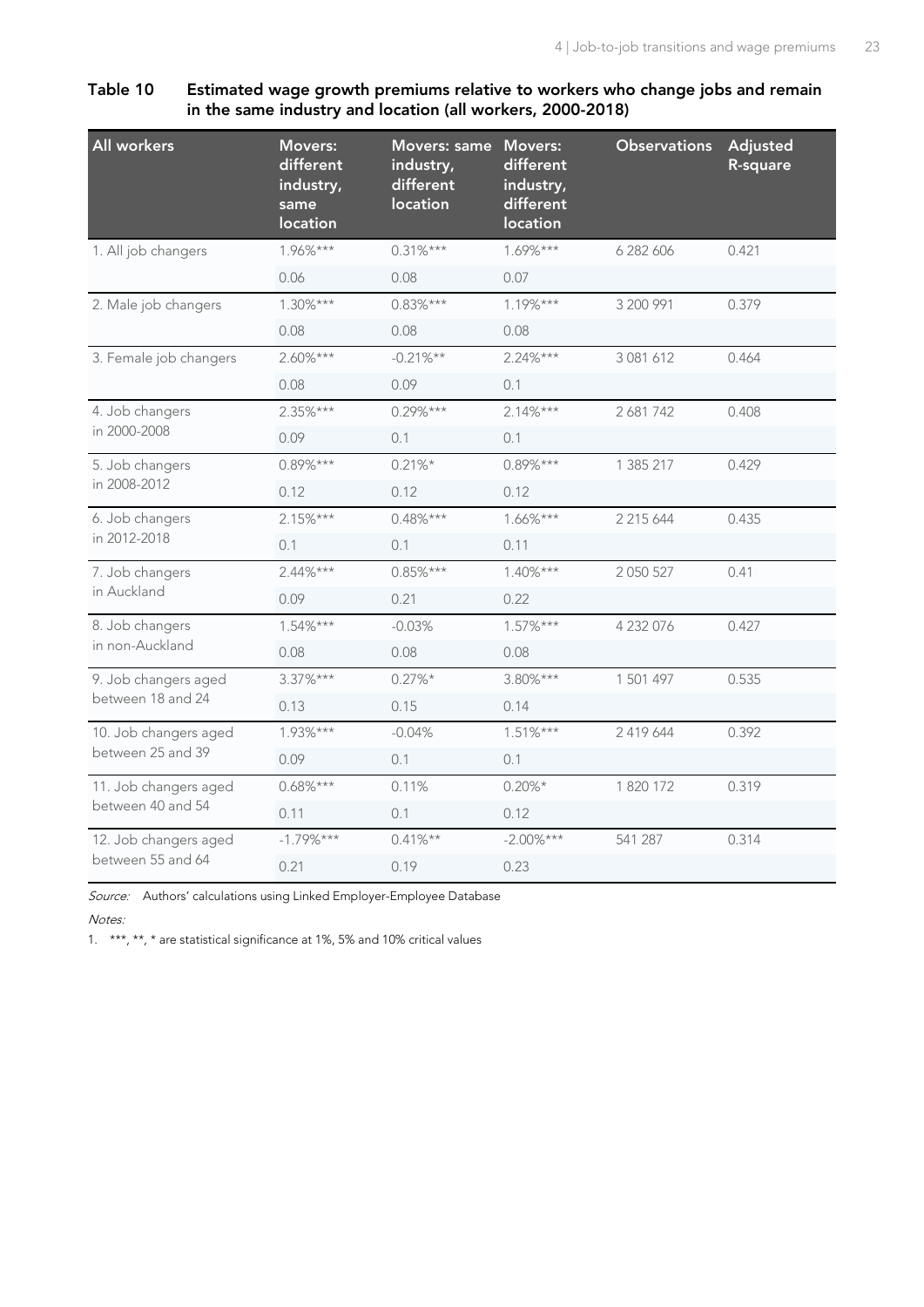<span id="page-27-0"></span>**Figure 6 Average relative wage premiums by age groups to workers who changes job but remain in the same industry and location**



Source: Authors' calculations using Linked Employer-Employee Database

To further explore workers' premiums when changing industry, we estimated the average difference in the initial wage of workers who changed jobs conditional on FTE, location, industry and firm size in the origin job. This is shown in equation (2).<br>  $\ln(W_{it}^o) = a_0 + \sum_m a_m I_{it}^m + \lambda_1 FTE_{it}^o + \lambda_2 FTE_{it}^{o2} + \lambda_3 FTE_{it}^{o3} + \rho_1 I$ origin job. This is shown in equation (2). vorkers' premiums when changing industry, we estimated the average difference in<br>orkers who changed jobs conditional on FTE, location, industry and firm size in the<br>own in equation (2).<br> $\sum_{m} a_m I_{ii}^{m} + \lambda_1 FTE_{ii}^{o} + \lambda_2 FTE$ 

<span id="page-27-1"></span>n job. This is shown in equation (2).  
\n
$$
\ln(W_{ii}^o) = a_0 + \sum_m a_m I_{ii}^m + \lambda_1 F T E_{ii}^o + \lambda_2 F T E_{ii}^{o2} + \lambda_3 F T E_{ii}^{o3} + \rho_1 I_{ikt}^o + \sum_c \gamma_c^o I_{ict}^o + \sum_s \delta_s^o I_{ist}^o + \sum_{f} \phi_f^o I_{if}^o + X_{it} \beta + I_t + \varepsilon_{it}
$$
\n(2)

The coefficient  $\,a_{_{m}}$  indicates the relative difference of wages to those who change jobs but remain in the same industry and location. The estimated coefficients show the discount (or premium) earned by a worker in their initial job and who subsequently changes jobs are:

- -8.2% for workers who change jobs to a different industry and the same location;
- **1.5% for workers who change jobs in the same industry and move to a different location; and**
- -5.6% for workers who change industry and location.

These numbers indicate that workers who changed industries earn relatively lower wages in their initial jobs. Several possible reasons may explain why these workers start with lower-paid jobs initially. One possibility is that those initial jobs are temporary taken by students or people who need flexible employment. The other possibility is those initial jobs are associated with lower-paid industries. Many young workers may start their careers in the retail trade or hospitality industries which are often paid at lower rates compared to other industries. Once these workers move a new job in a different industry, they may be able to receive higher earnings due to transition to a full-time employment or into a higher-paid industry.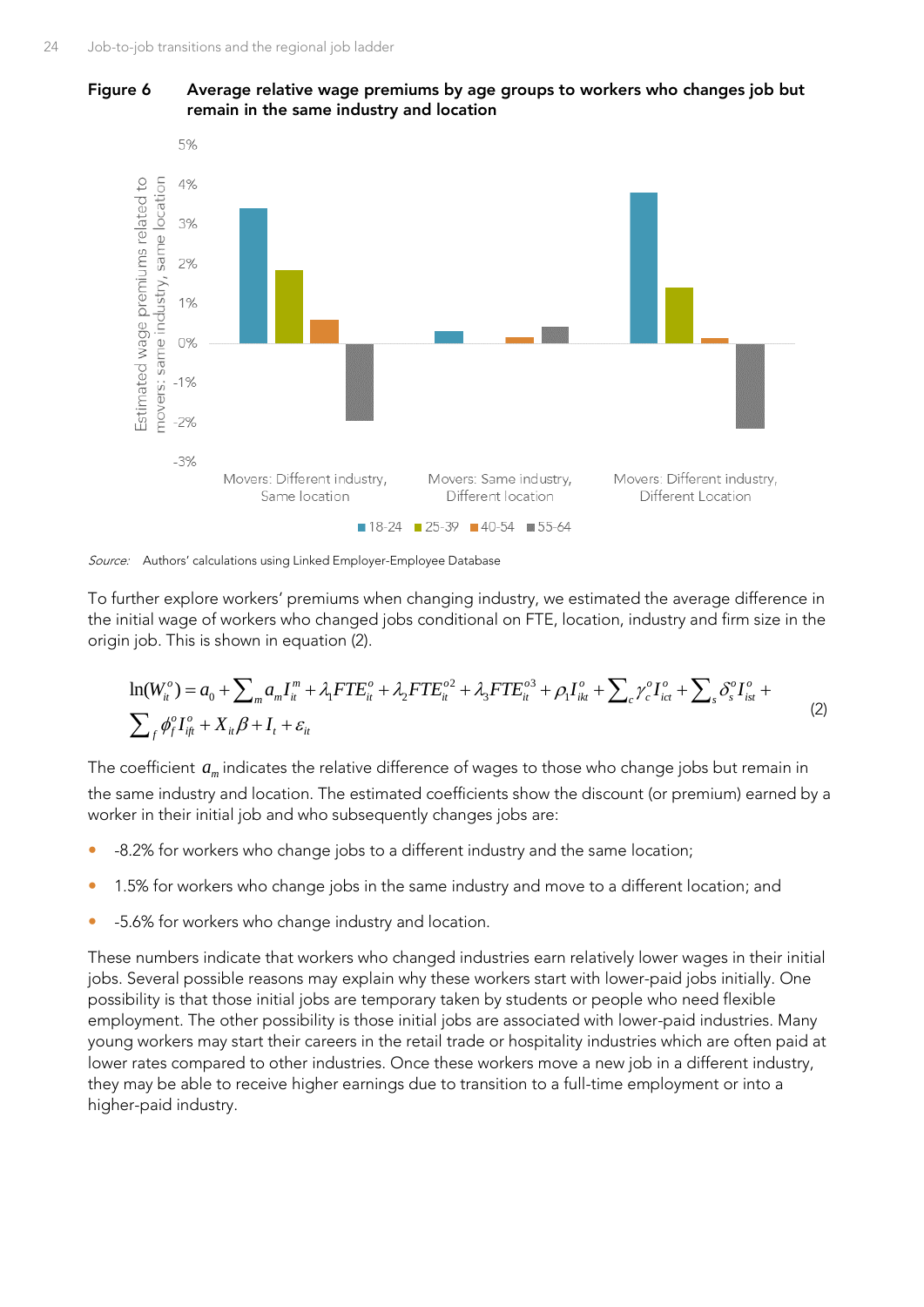## <span id="page-28-0"></span>**4.4 Wage premiums on locations, industries and firm sizes**

#### **Wage premiums on locations**

The above results show that workers who change jobs and simultaneously change cities get little wage premium over workers who change jobs and remain in their original cities. However, this result does not mean that workers moving to or from a particular location may not benefit from wage changes. The origin city may have lower wages than average, or the destination city may have higher wages than average. [Table 11](#page-28-1) shows the estimated coefficients of the location indicator variables. There are 9 origin and destination groupings; in each case Christchurch is the omitted reference city. These groupings include Auckland; Wellington; fast and slowly growing medium cities; fast and slowly growing small cities; minor urban areas; and rural areas.

| <b>Origin location</b>     | <b>Estimated wage</b><br>premiums | <b>Destination location</b> | <b>Estimated wage</b><br>premiums |
|----------------------------|-----------------------------------|-----------------------------|-----------------------------------|
| Slow-growing small cities  | $-0.39\%$ ***                     | Slow-growing small cities   | $-0.21%$                          |
| Fast-growing small cities  | $-2.31\%$ ***                     | Fast-growing small cities   | $0.44\%$ **                       |
| Slow-growing medium cities | $0.75\%$ ***                      | Slow-growing medium cities  | $-1.03\%$ ***                     |
| Fast-growing medium cities | $0.40\%$ ***                      | Fast-growing medium cities  | $-0.66\%$ ***                     |
| Auckland                   | $-1.41\%$ ***                     | Auckland                    | $1.47\%$ ***                      |
| Wellington                 | $-0.93\%$ ***                     | Wellington                  | $1.32\%$ ***                      |
| Minor urban                | $-0.40\%$ ***                     | Minor urban                 | $-0.30\%$ **                      |
| Rural areas                | $-1.88\%$ ***                     | Rural areas                 | $1.11\%$ ***                      |

<span id="page-28-1"></span>

| Table 11 | Estimated wage premiums by origin and destination locations (all workers, 2000- |  |
|----------|---------------------------------------------------------------------------------|--|
|          | 2018)                                                                           |  |

Source: Authors' calculations using Linked Employer-Employee Database

Notes:

1. \*\*\*, \*\* and \* are statistical significance at 1%, 5% and 10% critical values

The results are of interest because they reveal the extent of the wage premium earned by moving to or from a particular location among the group of workers changing jobs. This provides an estimate of the marginal productivity premium of different locations, as it reflects the wage premiums that workers earn in different cities, considering their observed and unobserved characteristics. The estimates also take into account some of the selection issues that plague comparisons of this type since the comparison population only consists of workers who move jobs.

Wage premiums associated with the two largest locations, Auckland and Wellington, are particularly large. When workers left either location they lost on average 1.41% and 0.93% of their wages respectively compared to those workers who left Christchurch. In the other direction, workers tend to earn their largest wage growth once they relocate to these locations, 1.47% and 1.32%, respectively. These results suggest that bigger cities generally offer better paid jobs for all workers. 11

For other locations, estimated wage premiums are relatively moderate, with the exception of fastgrowing small cities, including Queenstown, Rangiora and Taupo, which are associated with large wage losses for leaving workers.

<sup>11</sup> There are several reasons why large cities offer better paid jobs. First, large cities value more highly skilled workers of particular types, such as IT professionals. Second, highly competitive business environments in large cities offer higher pay to attract talent. Thirdly, higher wages compensate for the higher cost of living in large cities.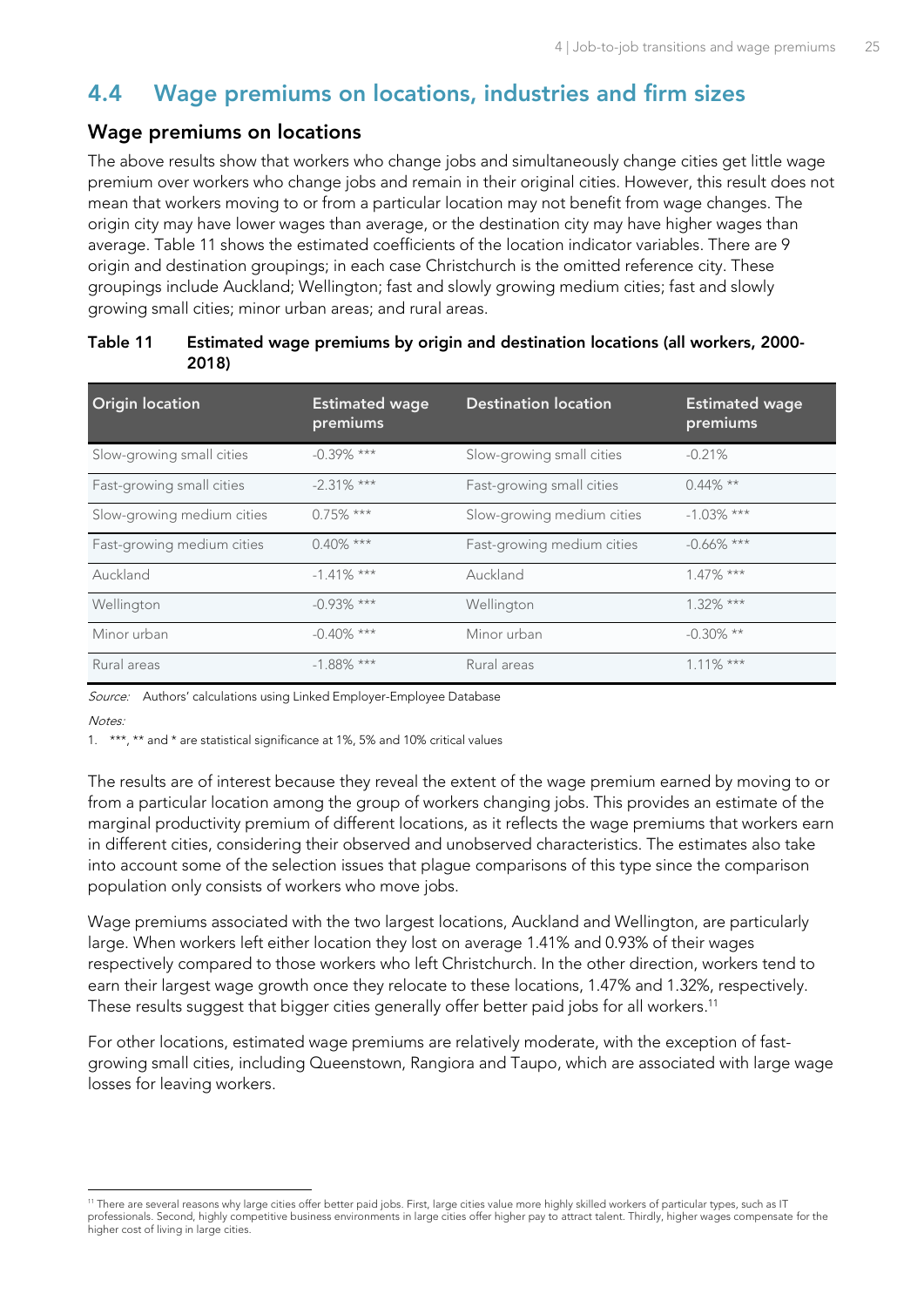#### **Wage premiums by firm size and industry**

[Table 12](#page-29-0) presents the wage premiums for firm sizes in origin and destination jobs. There are six firm size categories, 1–4, 5–9, 10–19, 20–49, 50–99 and 100 and over employees. The 1–4 employee firm category is the omitted reference firm size group. These results show a decreasing premium with firm size at origin jobs and an increasing premium with firm size at destination jobs. It implies that workers lose greater wage premiums by leaving a larger firm and gain greater wage premiums by joining a large firm. For example, workers leaving (moving to) the largest firms lost (gained) on average 8.6% (8.1%) more on their wages compared to workers who left (joined) the smallest firms.

[Table 13](#page-30-0) presents wage premiums associated with 15 one-digit industries. These estimated premiums are relative to wage paid in the manufacturing industry. The mining and banking industries provide larger premiums at 11.2% and 2.7%. On the other hand, retail trade and hospitality, agriculture and education have relatively lower premiums. These wage premiums mimic the pattern of industry-level productivity in New Zealand. Conway and Meehan (2013) compared labour productivity level (GDP per hour paid) at the one-digit industry level and found the mining and banking industries are among the highest productive industries. Combing these results, it suggests that higher productivity industries generally offer higher wages.

#### <span id="page-29-0"></span>**Table 12 Estimated wage premiums by firm sizes at origin and destination jobs (all workers, 2000-2018)**

| Firm size at origin jobs | <b>Estimated wage</b><br>premiums | Firm size at destination jobs | <b>Estimated wage</b><br>premiums |
|--------------------------|-----------------------------------|-------------------------------|-----------------------------------|
| 5–9 employees            | $-2.61%***$                       | 5–9 employees                 | $2.73\%***$                       |
| 10–19 employees          | $-4.80\%***$                      | 10–19 employees               | $4.51\%***$                       |
| 20-49 employees          | $-6.15%$ ***                      | 20-49 employees               | $5.85\%***$                       |
| 50-99 employees          | $-7.66\%***$                      | 50-99 employees               | $6.90\%***$                       |
| 100 and over employees   | $-8.58\%***$                      | 100 and over employees        | $8.14\%***$                       |

Source: Authors' calculations using Linked Employer-Employee Database

#### Notes:

1. \*\*\*, \*\*, and \* are statistical significance at 1%, 5% and 10% critical values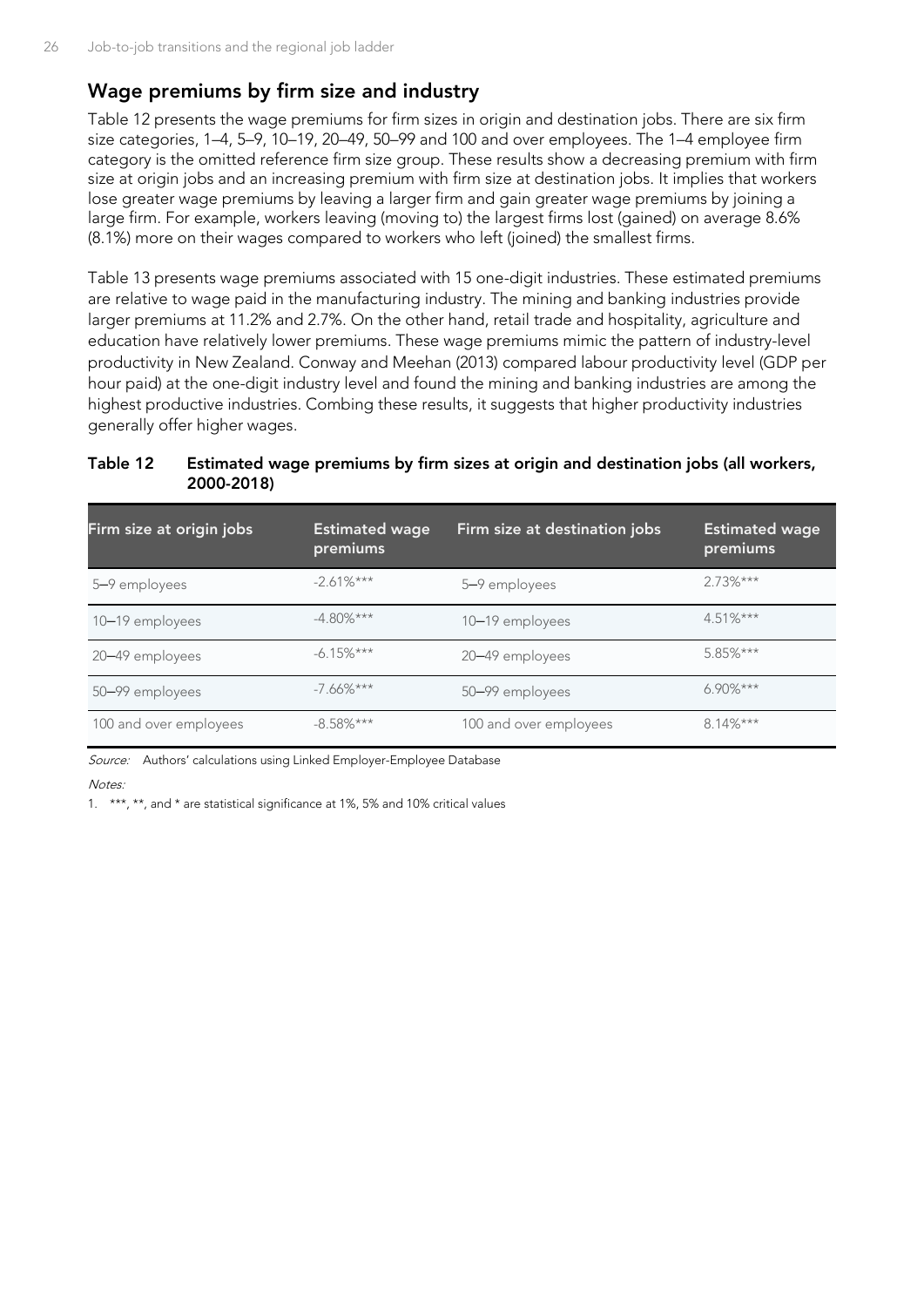#### <span id="page-30-0"></span>**Table 13 Estimated wage premiums by industries at origin and destination jobs (all workers, 2000-2018)**

| Industry at time t               | <b>Estimated wage</b><br>premiums | Industry at time $t+1$           | <b>Estimated wage</b><br>premiums |
|----------------------------------|-----------------------------------|----------------------------------|-----------------------------------|
| Agriculture                      | $8.06\%***$                       | Agriculture                      | $-6.80\%***$                      |
| Mining                           | $-8.50\%***$                      | Mining                           | $11.21\%***$                      |
| Utility                          | $1.37\%***$                       | Utility                          | $0.81\%***$                       |
| Construction                     | $1.32\%***$                       | Construction                     | $0.34\%***$                       |
| Wholesale Trade                  | $1.06\%***$                       | Wholesale trade                  | $-1.12\%***$                      |
| Retail trade & hospitality       | 10.57%***                         | Retail trade & hospitality       | $-8.87\%***$                      |
| Transport                        | $3.34\%***$                       | Transport                        | $-1.07\%***$                      |
| Telecommunication                | $5.97\%***$                       | Telecommunication                | $-3.21%***$                       |
| Bank & finance                   | $-1.80\%***$                      | Bank & finance                   | $2.66\%***$                       |
| Rental & real estate<br>services | $5.43\%***$                       | Rental & real estate<br>services | $-3.58%***$                       |
| Professional & admin<br>services | 8.94%***                          | Professional & admin<br>services | $-5.28%***$                       |
| Government                       | $6.30\%***$                       | Government                       | $-1.91%***$                       |
| Education                        | 14.89%***                         | Education                        | $-11.16%***$                      |
| Health                           | 10.52%***                         | Health                           | $-6.00\%***$                      |
| Recreational & other<br>services | 10.79%***                         | Recreational & other<br>services | $-8.12%***$                       |

Source: Authors' calculations using Linked Employer-Employee Database

#### Notes:

1. \*\*\*, \*\* and \* are statistical significance at 1%, 5% and 10% critical values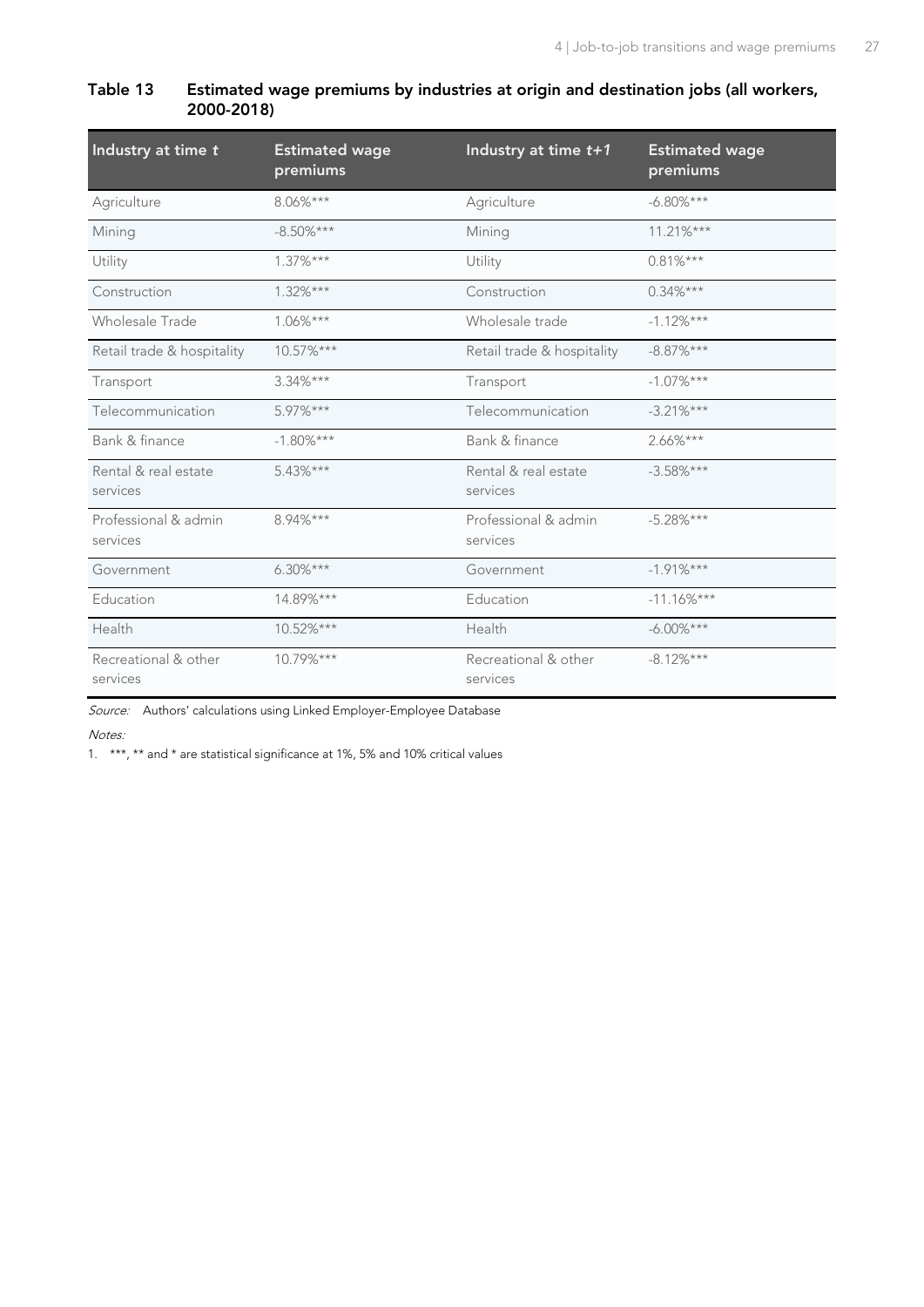## <span id="page-31-0"></span>**5 House prices and worker mobility**

Sections 3 and 4 showed that New Zealand workers have increasingly relocated to new locations for better job opportunities. Some of these workers may be able to experience higher wage growth by moving to larger and more productive cities, such as Auckland and Wellington (Maré, 2016).

Workers consider many factors when deciding to move. Their moves depending on the relative labour market opportunities in the origin and destination areas, local amenities, population characteristics, and housing and relocation costs. Chen & Rosenthal (2008) studied the inter-state migration in the U.S and found that households and workers prefer moving to either warmer areas or large metropolitan areas. In particular, highly educated households tended to move to areas with better quality business environments which offer better job opportunities, skill matching and higher wages. But living in a large city and/or a more temperate climate tends to mean a higher cost of living which may offset the social and economic benefits from internal migration.

One dominant cost of living is house prices. Gabriel, Shack-Marquez, & Wascher (1992) suggested that house price differentials in the U.S are an important determinant of household motivations and can offset the incentive to migrate to some regions. In another study, native British workers in the south of England suffered housing pressures (along with competition from migrants) and increasingly moved to other parts of the UK (Hatton & Tani, 2005).

Compared to other advanced economies New Zealand has one of the least affordable housing markets. It is less affordable than Australia and the UK<sup>12</sup>. Severe housing affordability problems are likely to slow down worker mobility, leading to inefficient labour adjustment. In the following section, we explore the relationship between house prices and worker mobility across 30 major cities in New Zealand and highlight which types of workers tend to suffer more heavily from high house prices.

## <span id="page-31-1"></span>**5.1 Data and method**

The worker mobility data is built from a subset of the job-to-job data described in Section 2.1. The data has additional restrictions to that of the earlier chapters. It is limited to workers aged 25 to 54 and to transitions involving both changes in jobs and locations. 30 cities are included (minor urban and rural are excluded).<sup>13</sup> The origin and destination cities are job locations at t and  $t+1$ .

The data is for 17 years (from 2001-2002 to 2017-2018) and we use 18 one-digit ANZSIC06 industries. After these restrictions, we have 18 054 600 remaining person-jobs. We allocate person-job observations into 266 220 cells representing the job transitions between origin and destination locations for each year and industry<sup>14</sup>. Each cell represents a specific type of bilateral movement, such as retail trade workers in Auckland in 2001 who relocate to Hamilton in the next period. Some cells have no observations, indicating no cross-city move from a particular city, industry and time, and are replaced by 0s.

This section uses a gravity model to analyse bilateral worker mobility over time. Gravity models were first introduced in economics to model international trade and have been extended to migration (Ramos, 2016) and many other fields (Erlander & Stewart, 1990). In our basic model specification bilateral worker mobility is determined by city size, travel distance, house price, quality of life and business, and several other observable factors and fixed-effects. The equation is shown on the following page.

 $12$  Housing affordability information can be found on page 11 in the  $14<sup>th</sup>$  annual edition of Demographia International Housing Affordability Survey <http://www.demographia.com/db-dhi-index.htm>

<sup>13</sup> These cities include Ashburton, Auckland, Blenheim, Christchurch, Dunedin, Feilding, Gisborne, Greymouth, Hamilton, Hawera, Invercargill, Kapiti, Levin, Masterton, Napier and Hastings, Nelson, New Plymouth, Oamaru, Palmerston North, Queenstown, Rangiora, Rotorua, Taupo, Tauranga, Timaru, Tokoroa, Wanganui, Wellington, Whakatane and Whangarei.

<sup>&</sup>lt;sup>14</sup> The industry information is based on the staring period. We do not distinguish workers change jobs in the same or different industries at the end period. In this exercise, we try to explain worker mobility given observable information at the start period.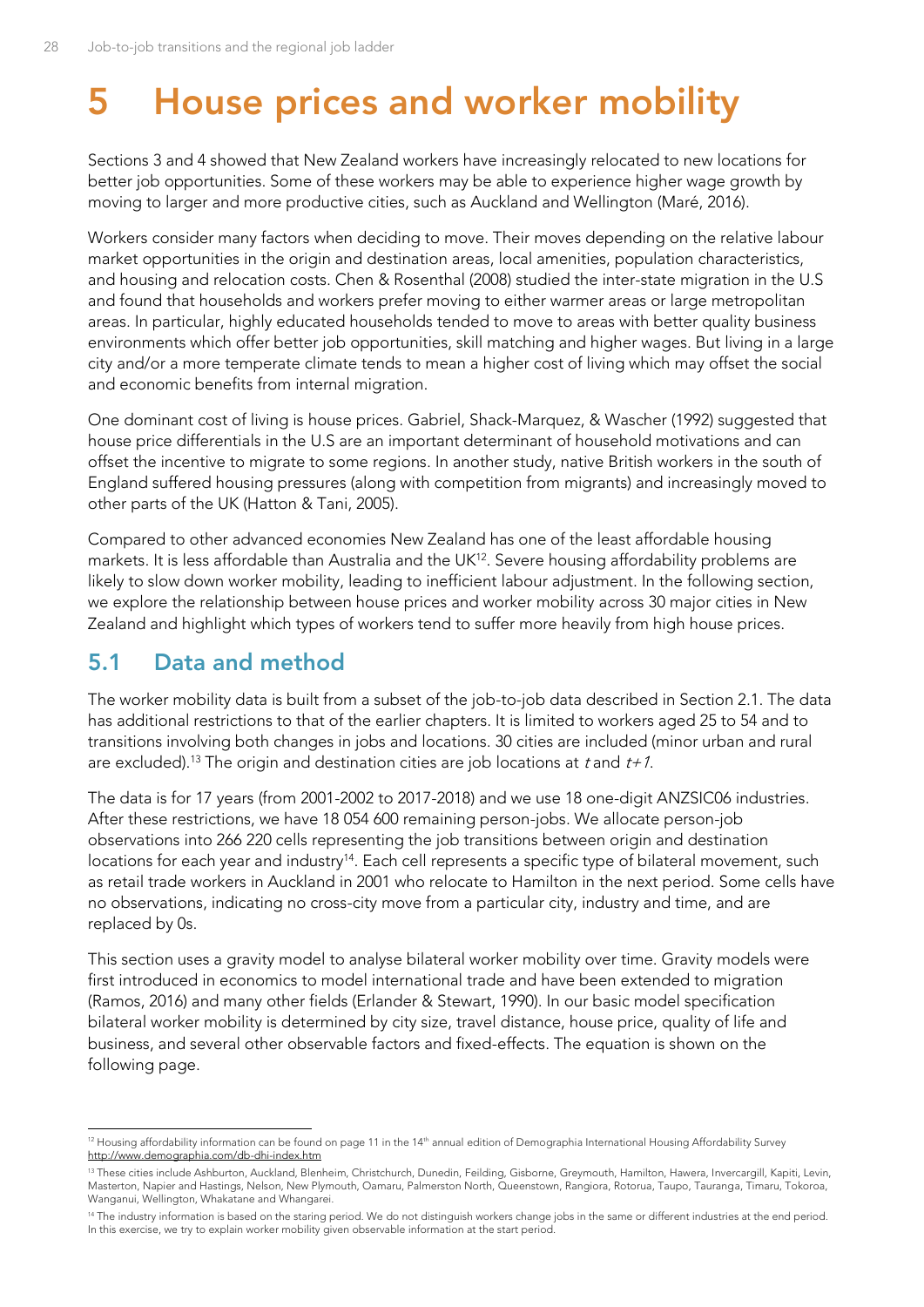<span id="page-32-0"></span>
$$
F_{ijt+1}^k = a_1 P_{it} + a_2 P_{jt} + a_3 D_{ij} + a_4 S_{ij} + \gamma H P_{ijt} + \beta_1 Q L_i + \beta_2 Q L_j + \beta_3 Q B_i + \beta_4 Q B_j +
$$
\n
$$
\sum \theta X_{ijt} + \mu_k + \mu_i + \mu_j + \mu_t + \varepsilon_{ijt}^k
$$
\n(3)

where

- $\bullet$   $F_{ijt^k+1}$  = the log percentage of local workers in industry k and origin city i moving to destination city j at year  $t+1$ . If 2 per cent of Wanganui retail trade workers moved to Auckland, the log percentage  $=$  ln(0.02 x 100%)  $\approx$  0.693. For zeros, we impute a very small positive number, log(0.000001), to make them appear in regression estimations.
- $\bullet$   $P_{it}$  = city size of the origin city *i* at year t as a fraction of total number of jobs in New Zealand.
- $\bullet$   $P_{jt}$  = city size of the destination city *j* at year *t* as a fraction of total number of jobs in New Zealand.
- $\bullet$   $D_{ij}$  = log travel time (in seconds) between the centroid of the origin city *i* and the centroid of the destination city i.
- $S_{ii}$  = 1 if city *i* and city *j* are in the same island, otherwise 0.
- $QL_i$ ,  $QL_i$ ,  $QB_i$  and  $QB_i$  are average of quality of life and business indicators in 2001, 2006 and 2013 from (Grimes et al., 2018). Measures of quality of life and business capture amenity values. They are normalised to mean 0 and standard deviation 1.
- $\bullet$   $HP_{iit}$  = the relative house price differences between the destination and origin cities. It is calculated as log median house price in the destination city *j* minus the log median house price of the origin city  $i$  at year  $t$ . The house price data were from the Real Estate Institute of New Zealand.
- $\bullet$   $X_{ijt}$  = additional lagged explanatory variables. They are lagged log median monthly income and unemployment rate at the origin and destination city. Income and unemployment are extracted from LEED and HLFS respectively.<sup>15</sup>
- $\bm{\mu}_k$ ,  $\bm{\mu}_i$ ,  $\bm{\mu}_j$ ,  $\bm{\mu}_t$  are industry, origin city, destination city and time fixed effects.

The key variable of interest in the gravity model is the log lagged differences of median house prices between the origin and destination cities,  $HP_{ijt-1}$ . The corresponding coefficient provides the estimated impact of house prices to worker mobility from the origin city *i* to the destination city *i*. If the coefficient is negative, it implies a relative higher house price at the destination city will dampen migration flows of workers from the origin city. To interpret this, a 1% increase in the relative house price will result in  $\gamma$ percent increase/decrease in the worker mobility rate.

The gravity model [\(3\)](#page-32-0) assumes constant effects for all industries and cities. This assumption is restrictive as different types of work may have different responses to house prices. The first extension is to estimate the impact of house prices on workers in 18 one-digit ANZSIC 2006 industries. The second extension is to estimate the house price effects for eight types of cross-city movements. These movements are 1) Auckland to medium cities, 2) Auckland to small cities, 3) medium cities to Auckland, 4) medium to medium cities, 5) medium cities to small cities, 6) small cities to Auckland, 7) medium cities to small cities, and 8) small to small cities. Medium cities have populations of at least 30,000, and small cities have populations between 10,000 and 29,999. 16

All regression models are estimated by Weighted Least Squares (WLS). Weights are set to the regional share of the industry employment at  $t$ , employee numbers in city *i* and industry  $k$  divided by total employee numbers in industry k. Larger local industries receive higher weights. For example, if both

<sup>&</sup>lt;sup>15</sup> HLFS provides unemployment rates at the broad regional council level. Cities within the same regional councils are assumed to have same unemployment rate.

<sup>&</sup>lt;sup>16</sup> The list of urban cities in New Zealand is based on the classification of urban area in Census 2013.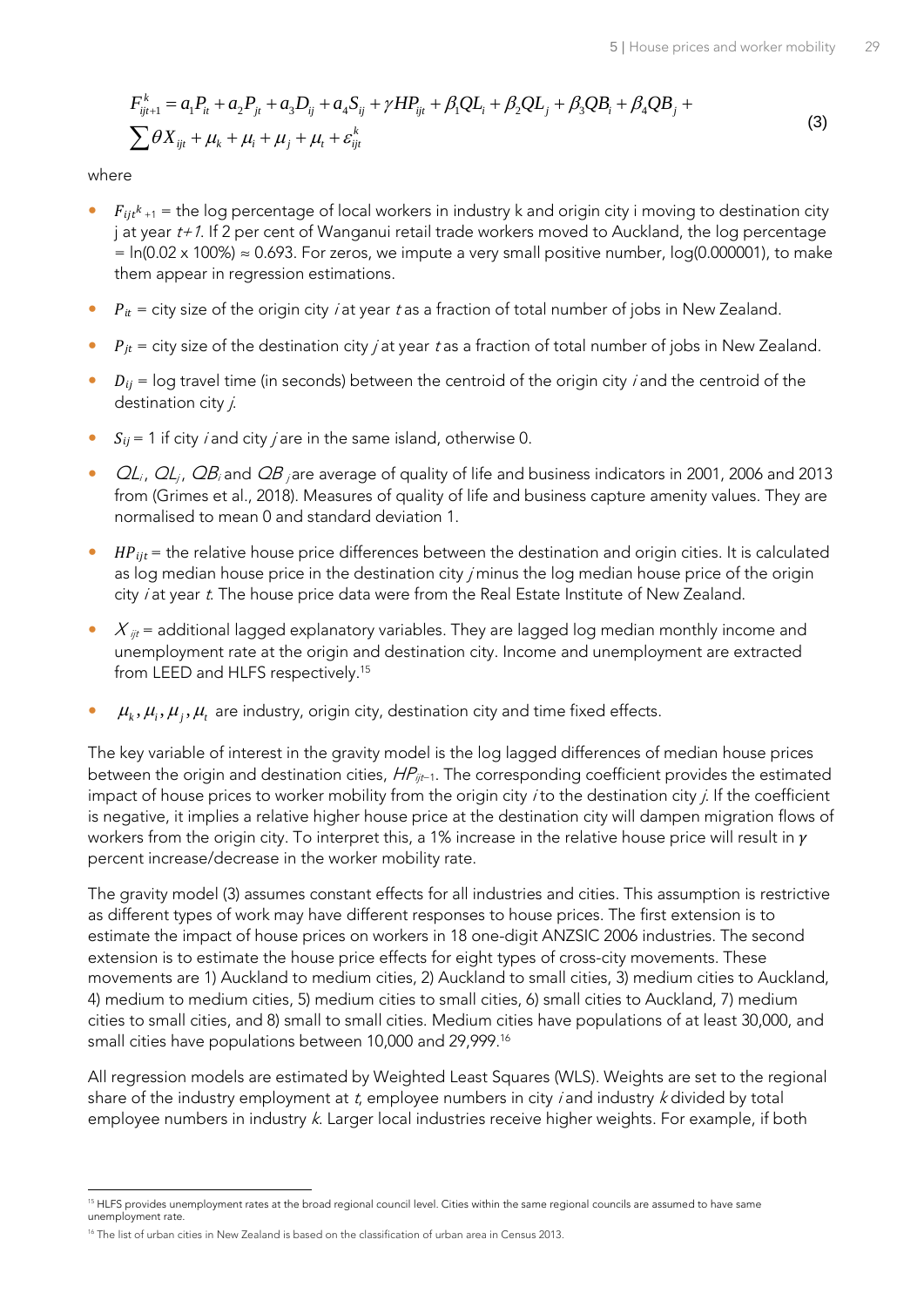Wellington and Wanganui cities lose 2% of their accountants to Auckland, Wellington would receive a larger weight as it had more accountants than Wanganui.

The residual term,  $\bm{\mathcal{E}}^{k}_{ijt}$  , is a random error clustered at the origin city-destination city-industry level. In addition, serial correlation in this term can be controlled by an auto-regressive lag one (AR1) specification,  $\varepsilon_{ijt}^k = \rho \varepsilon_{ijt-1}^k + \mu_{ijt}^k$ . The AR1 specification imposes a common auto-correlation in the data. We use the the Prais-Winsten estimation (Prais and Winsten, 1954) into WLS. The Praise-Winsten transforms all time-variant variables by ( $Y_{t+1}-\rho Y_t)$  from 2002 and  $\sqrt{1-\rho^2 Y_{t=2001}}$  in year 2001.

### <span id="page-33-0"></span>**5.2 Exploratory analysis on house prices and worker mobility**

[Figure 7](#page-33-1) shows the worker mobility rates for three broad regions (Auckland, medium and small cities) and all 30 cities. Worker mobility rates in [Figure 7](#page-33-1) are generally smaller than those in [Figure 3](#page-18-1) as we restrict between-city movements among 30 cities and do not capture workers moving to areas outside of the 30 cities. On average, 3.9% of Auckland workers change jobs to other locations. The rates in medium and small cities are higher, 8.3% and 10.7% respectively. The worker mobility rates were relatively static over the 2001-2013 period then accelerated across three broad regions. Particularly, medium and small cities experienced more rapid loss of workers in the last four years of the sample period, from 8.1% to 9.1% in medium cities and from 10.6% to 11.3% in small cities.



<span id="page-33-1"></span>**Figure 7 Worker mobility rate at broad regions and 30 cities, 2001-2017**

Source: Authors' calculations using Linked Employer-Employee Database

Notes:

1. Worker mobility rate in different locations is the sum of job transition rates from (1) workers who change cities but stay in the same industry and (2) workers who change cities and industries

To understand where workers move to, we break down the job-to-job transition rates by regions. [Figure](#page-34-0)  [8](#page-34-0) shows increasing proportions of workers moving to more populous areas. For example, job transition rates moving from medium cities to Auckland increases from 2.7% in the 2001-2013 period to 3.1% in the 2014-2017 period. Similarly, job transition rates moving from small cities to medium cities increase from 7.6% to 7.8%. The figure also reveals a stepwise migration trajectory in which workers tend to work their way up to the "destination" by taking incremental steps in migrating, often migrating from smaller (poorer) to larger (richer) areas. Workers from small cities are more likely to move up to medium cities, rather than move to Auckland directly. Such stepwise worker movement in New Zealand fits the literature on stepwise international migrations (Conway, 1980; Liu, Didham, & Lu, 2017; Pardede, McCann, & Venhorst, 2016; Paul, 2011).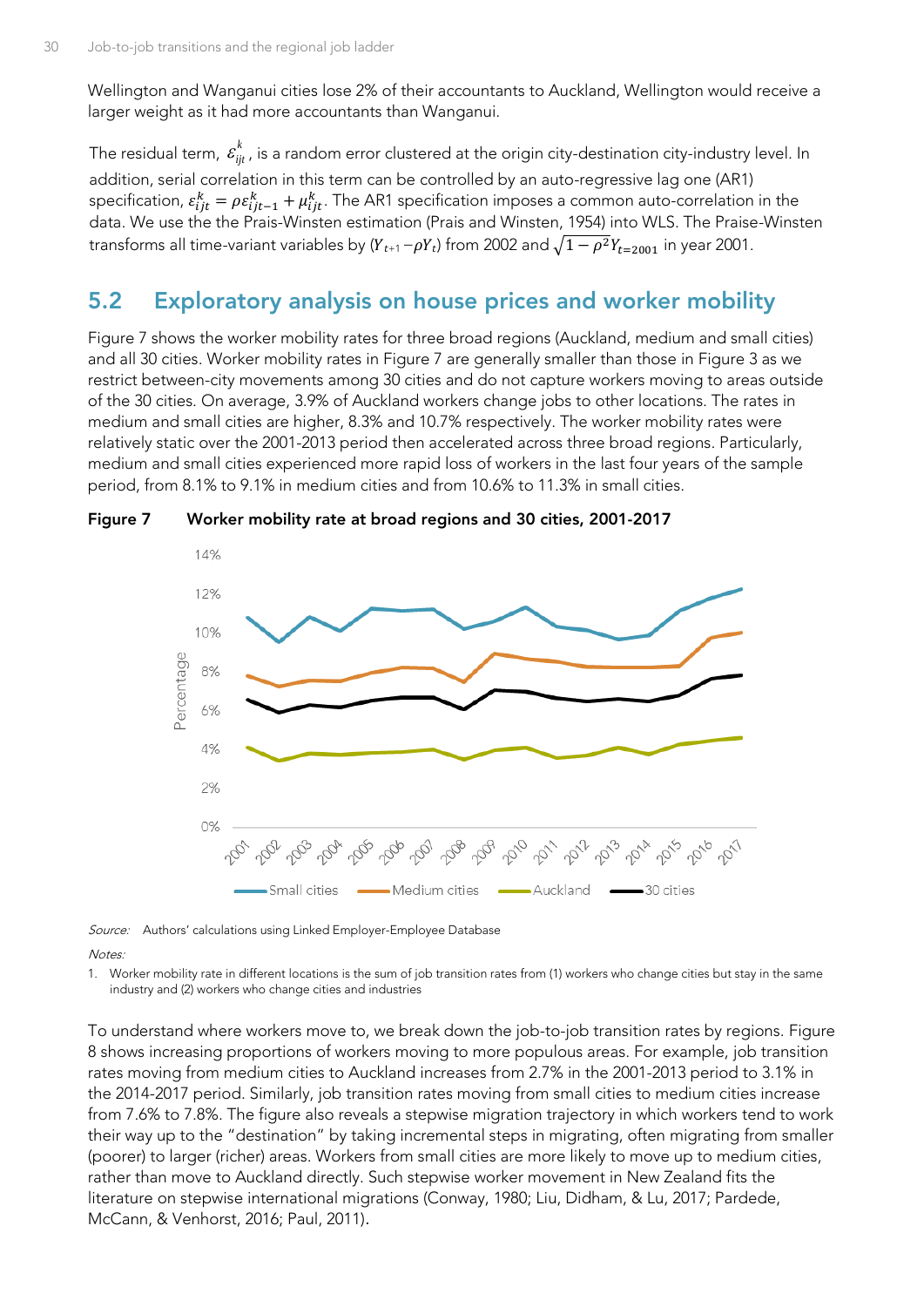

#### <span id="page-34-0"></span>**Figure 8 Worker mobility rates by regions**



[Figure 9](#page-34-1) shows the relationship between median house prices and worker mobility. Each dot in the figure shows the relative house price differences between two locations and the corresponding worker mobility rate for a specific local industry (origin region) at a point in time. Observations are weighted by the local industry employment weights to control for the heterogenous size of the industry. The larger the dot the bigger the local industry weight. The figure shows a positive relationship between worker mobility and house prices, suggesting higher relative house prices in destination cities lead to higher inflows of workers from other cities. On the face of it, this finding is surprising and is contrary to a number of overseas studies (Donovan & Schnure (2011) and Rabe & Taylor (2010)), which suggest that high house prices are negatively related to workers' movement across states or regions in the US and the UK.



<span id="page-34-1"></span>**Figure 9 Scatter plot of worker mobility and house prices**

Source: Authors' calculations using Linked Employer-Employee Database

However, one possible explanation for this finding is that urban areas with relatively high house prices also have relatively high amenities, including better infrastructure, warmer climates, and wellfunctioning labour markets. For instance, Grimes, Apatov, Lutchman, and Robinson (2014) find four factors tend to drive population growth in urban areas: land-use capability; human capital; sunshine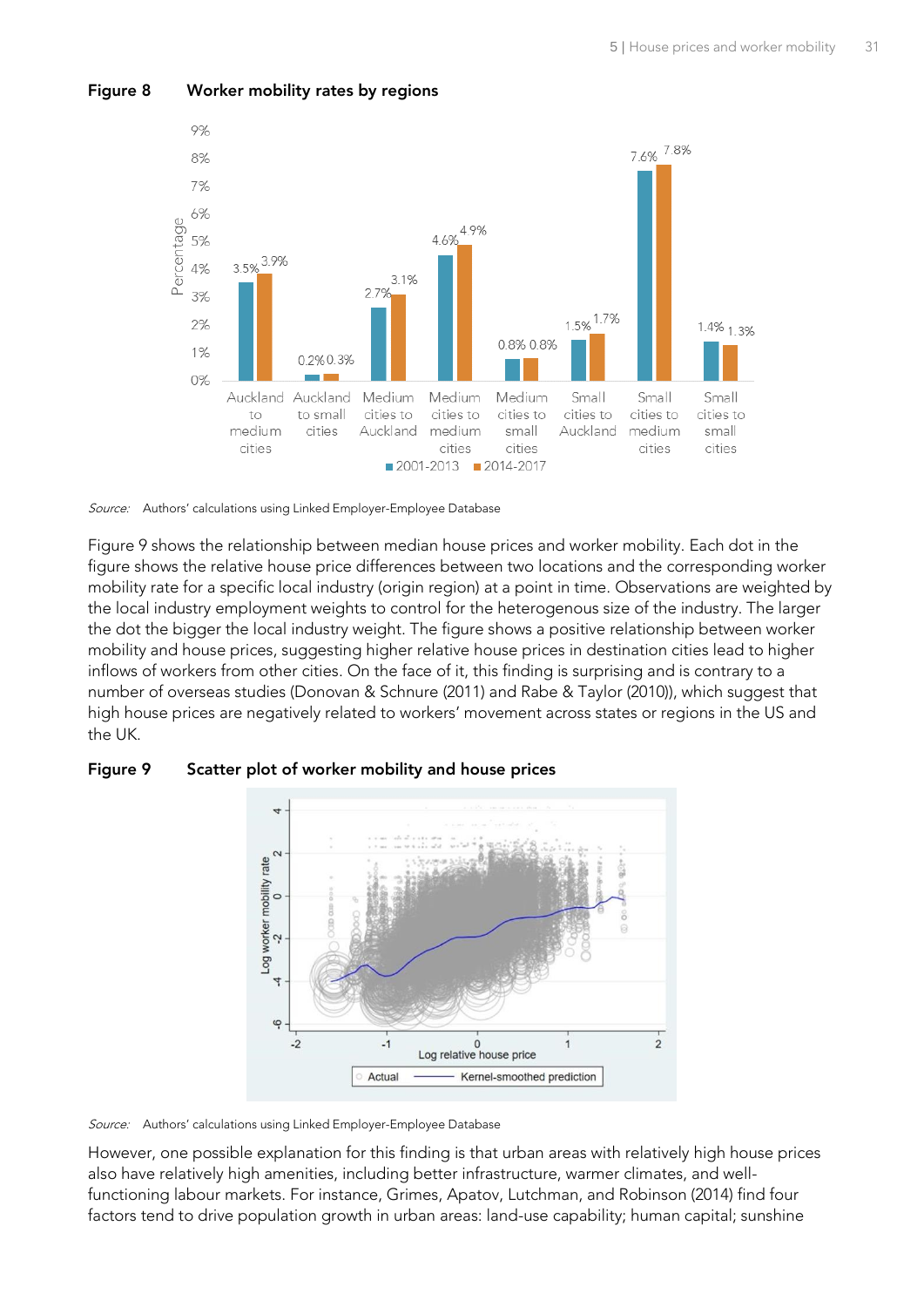hours; and proximity to Auckland. More recently Grimes et al. (2018) and Grimes et al. (2019) constructed indicators of quality of life and of the business environment. They found high rates of migration of local New Zealand residents to urban areas offering better consumption and/or productive amenities. These local features could be expected to feed into property values and to influence local house prices. Figure 10 and [Figure 11](#page-35-1) thus show the relationship between house prices and indicators of quality of life and of the business environment for 30 New Zealand urban areas. These are based on the average of the estimates of the quality of life and the business environment for 2001, 2006, and 2013.



#### <span id="page-35-0"></span>**Figure 10 House prices and quality of life indicators**

Source: Authors' calculations using Linked Employer-Employee Database



<span id="page-35-1"></span>**Figure 11 House prices and quality of business indicators**

Source: Authors' calculations using Linked Employer-Employee Database

Both graphs show positive relationships between amenity values and house prices, although the relationship with quality of life is somewhat weaker. These relationships are consistent with other New Zealand studies. For example, Fleming et al., (2018) found that properties with longer sunlight hours had higher sale prices in Wellington. Similarly, the proximity to the city centre and coastal areas were associated with higher residential property values in Auckland (Nunns, Hitchins, & Balderston, 2015).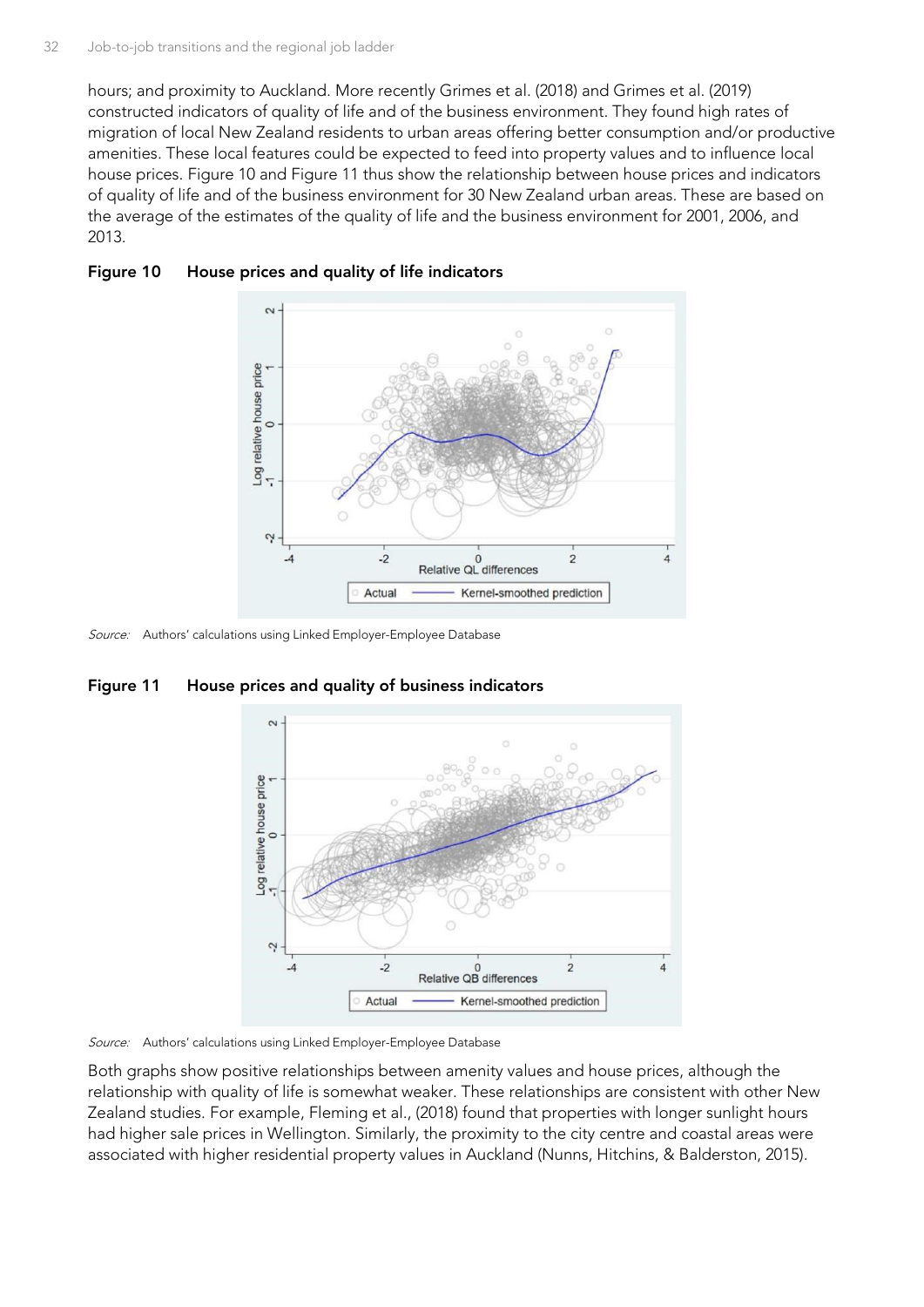[Figure](#page-36-1) 12 adjusts the worker mobility rate by controlling for quality of life and the business environment in different urban areas.<sup>17</sup> The adjusted worker mobility rates are worker mobility rates accounting for the amenity values. This is then plotted against median house prices. The result is a relatively flat line between worker mobility and house prices. The mobility of average workers thus does not appear to be sensitive to higher house prices.



#### <span id="page-36-1"></span>**Figure 12 Adjusted worker mobility and house prices**

Source: Authors' calculations using Linked Employer-Employee Database

### <span id="page-36-0"></span>**5.3 Regression results**

#### **Effects of house price on worker mobility**

The results are shown in Table 14. Model (1) is the simplest specification of the gravity model, which has only city size, distance, house price, industry and time fixed-effects. Model (2) controls for quality of life and business variables at the origin and destination cities. Model (3) adds origin and destination dummy variables to control for other unobservable city-specific fixed effects. This model specification has a full set of fixed-effect dummies. Model (4) builds on model (3) and has additional explanatory variables, particularly median city income and the regional unemployment rate. Model (5) has the same specification of Model (4) but restricts the sample to observations with positive worker mobility. In this specification the number of observations drops nearly 60%. The last specification, model (6), is the Prais-Winsten estimation, which corrects for serial correlation in the residuals.

<sup>&</sup>lt;sup>17</sup> The adjustment is done by a partial regression,  $F_{ijt} = \beta_1 Q L_i + \beta_2 Q B_i + \beta_3 Q B_i + \beta_4 Q B_j + \varepsilon_{ijt}^k$ . The residual term is the adjusted worker mobility rate as the regression removes measured amenity information.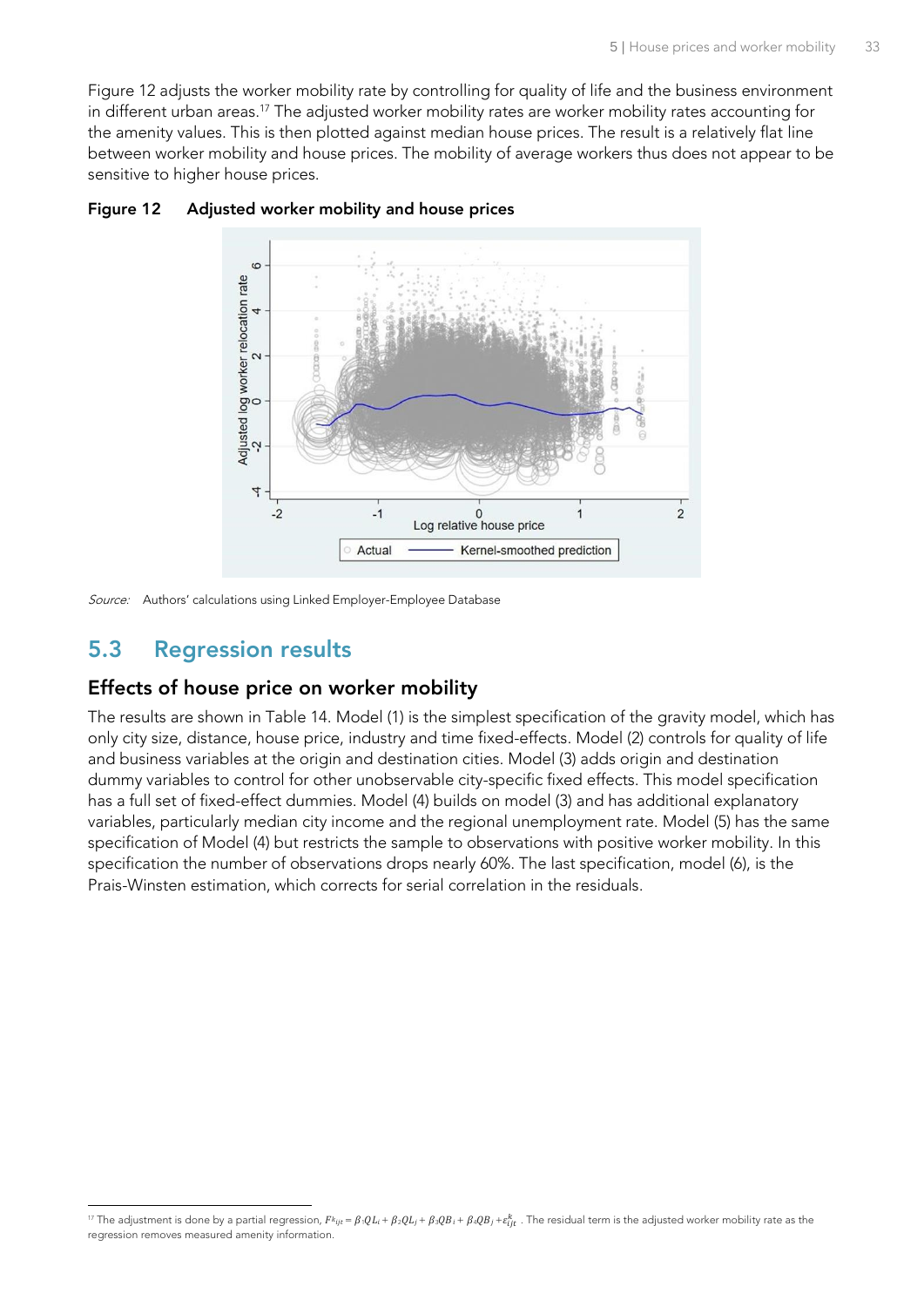|                                        | Model (1)  | Model (2)  | Model (3)  | Model (4)   | Model (5)   | Model (6)  |
|----------------------------------------|------------|------------|------------|-------------|-------------|------------|
| $P_{it}$                               | $-.396***$ | $-413***$  | $-274***$  | $-314***$   | $-.225***$  | $-.419***$ |
| $P_{jt}$                               | $.848***$  | $.826***$  | $.787***$  | .779***     | $.851***$   | $.737***$  |
| $D_{ij}$                               | $-694***$  | $-613***$  | $-676***$  | $-0.676***$ | $-0.668***$ | $-.304***$ |
| $S_{ij}$                               | $2.894***$ | $.097***$  | $.054***$  | $.054***$   | $.092***$   | $.020*$    |
| $HP_{ijt}$                             | $.143***$  | $-.086***$ | $-0.055**$ | $-.049*$    | $-.038$     | $-0.031$   |
| QLi                                    |            | $.043*$    | $-.228**$  | $-184*$     | $-.174$     | $-0.006$   |
| QLj                                    |            | $.147***$  | $.213**$   | $.217**$    | .134        | $.122***$  |
| QBi                                    |            | $-.013$    | $-.374***$ | $-.283***$  | $-.274*$    | $-.040**$  |
| QBj                                    |            | $.170***$  | .091       | .107        | $-.014$     | $.077***$  |
| $\rho$                                 |            |            |            |             |             | $0.569***$ |
| Observations                           | 266 220    | 266 220    | 266 220    | 266 220     | 107 311     | 266 220    |
| Adjusted $R^2$                         | .763       | .767       | .785       | .785        | .826        | .505       |
| Origin &<br>destination city<br>Fes    | No         | No         | Yes        | Yes         | Yes         | Yes        |
| Control serial<br>correlation          | No         | No         | No         | No          | No          | Yes        |
| Additional<br>explanatory<br>variables | No         | No         | No         | Yes         | Yes         | Yes        |

<span id="page-37-0"></span>

|  | Table 14 | Regression results of gravity models |  |  |  |  |
|--|----------|--------------------------------------|--|--|--|--|
|--|----------|--------------------------------------|--|--|--|--|

Source: Authors' calculations using Linked Employer-Employee Database

 $N$  $$ 

1. Selected explanatory variables in regressions are total city employment (rows 1 and 2), travel distance (row 3), moving within the same island (row 4), relative median house prices (row 5), quality of life (rows 6 and 7) and quality of business (rows 8 and 9) at the origin and destination locations

2. All regression results are estimated by Weighted Least Square

With the exception of model (1), all models returned negative coefficients on the house price variable. The positive coefficient in model (1) was upward-biased as omitted city fixed-effects are positively related to house prices. As discussed above, these omitted city fixed-effects can be explained by quality of life and the business environment. Other model specifications considered these amenity values. We conducted Hausman tests between model (1) and the other specifications and found very small p-values, which suggested models (2)-(6) perform better. Among models (2) – (6), Model (6) was chosen as the best model specification to control both quality of life and business environment and serial correlation.

The estimated coefficient of the house price variable is -0.031. But it is statistically insignificant at 5%. It implies that a 1% increase in the relative house price will not decrease worker mobility rates holding other variables constant.

For the effects of life and business amenities on worker mobility, coefficients in origin cities are generally negative and coefficients in destination cities are positive. These results highlight that cities with better life or business amenity values tend to lose lesser proportions of workers to other cities and attract higher proportions of workers from other cities. A one standard deviation increase in life and business quality in a destination city increase mobility rate by 0.12 and 0.08 percentage points respectively.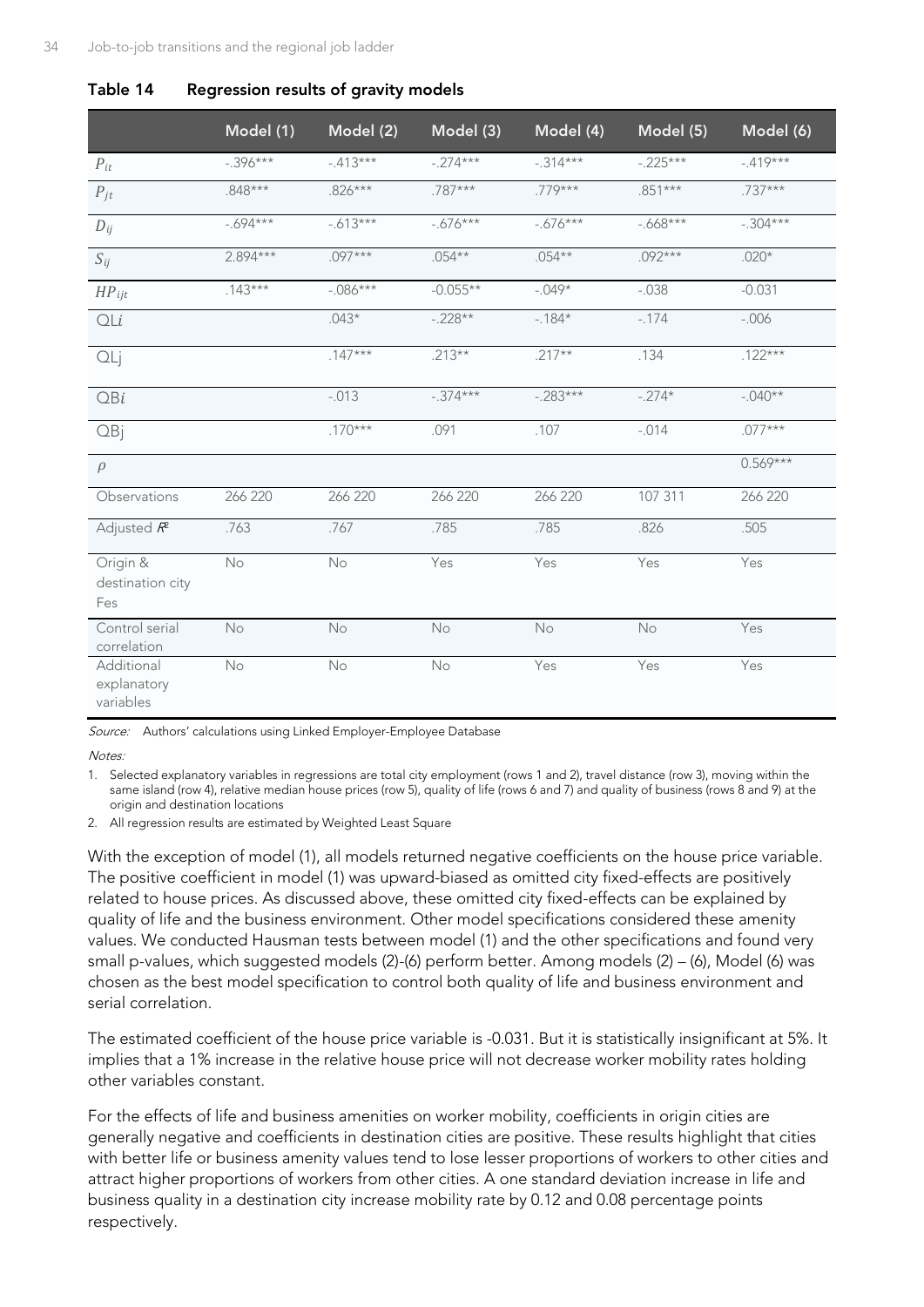For other variables, we found negative coefficients on the city size of the origin location and positive coefficients on the city size of the destination location. This indicates that large urban areas generally lose smaller fractions of their workers to other cities and gain bigger fractions of workers from other cities. Negative coefficients on travel time and positive coefficients on the indicator of same-island movements suggest that a closer distance between cities leads to higher fraction of inter-flows of workers.

The regression analyses in Table 14 impose identical effects of relative house prices on workers from different locations and industries. This is a rather restricted condition. The following analyses relaxes this condition and allow varying effects of house prices on worker mobility rates by different cities and industries.

### **The effect of house prices by cities**

This section discusses the effect of relative house prices on between-city worker mobility rates. Between-city movements are grouped into eight broad categories, 1) moving from Auckland to small cities, 2) moving from Auckland to medium cities, 3) moving from medium cities to Auckland, 4) moving from medium cities to medium cities, 5) moving from medium cities to small cities, 6) moving from small cities to Auckland, 7) moving from small cities to medium cities and 8) moving from small cities to small cities.



<span id="page-38-0"></span>

Source: Authors' calculations using Linked Employer-Employee Database

Notes:

1. Black vertical bars are 95% confident intervals of marginal changes of worker mobility

Figure 13 shows how the worker mobility rate changes if house prices in the destination increased by 1% relative to the origin for eight categories of between-city movements. In six out of the eight categories of between-city movements, the effects of higher house prices are statistically negative. The effects are strongest for workers who move to larger cities. When house price differentials between Auckland and other cities increases by 1%, worker mobility rates for small and medium-sized cities are expected to decline by 1.38% and 0.75% respectively. Similarly, migration from small to medium sized cities is expected to decline by 0.66%. Migration between similar-sized cities (eg, moves between small urban areas) appears to be less affected by house prices. For Aucklanders, higher house prices in other cities boost their mobility, particularly when they move to small cities.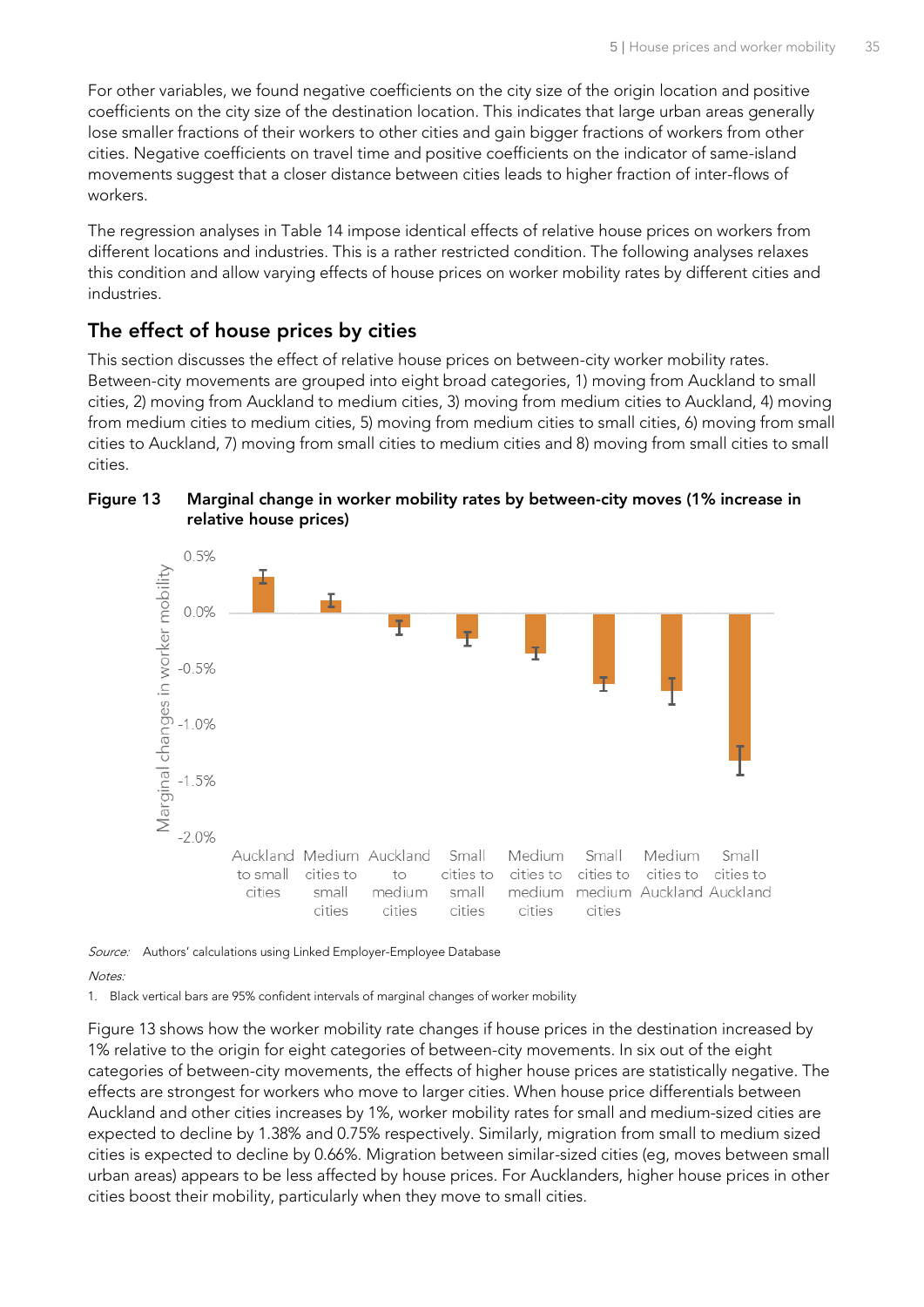### **Effects of house prices by industries**

This section considers how workers in different industries vary in their response to house prices [\(Figure](#page-39-0)  [14\)](#page-39-0). Six out of 18 industries show statistically significant and negative coefficients, including workers whose origin industries were agriculture, health, manufacturing, education and construction, electricitygas-water, retail trade and public administration and safety industries. Agriculture workers were most affected, where worker mobility declines by 0.35% if relative house prices between origin and destination cities increase by 1%. Health, manufacturing and education workers are next most affected group, with the average decline in worker mobility being around 0.15%. In contrast, higher relative house prices encourage mobility among workers in the information and telecommunication, financial services and rental and real estate industries. This could reflect the concentration of employment and job creation in the information and telecommunication and financial service industries in Auckland, which saw faster house price growth than many other cities from 2000s to mid-2010s.

<span id="page-39-0"></span>



Source: Authors' calculations using Linked Employer-Employee Database

**Notes** 

1. Black vertical bars are 95% confident interval of marginal changes of worker mobility rate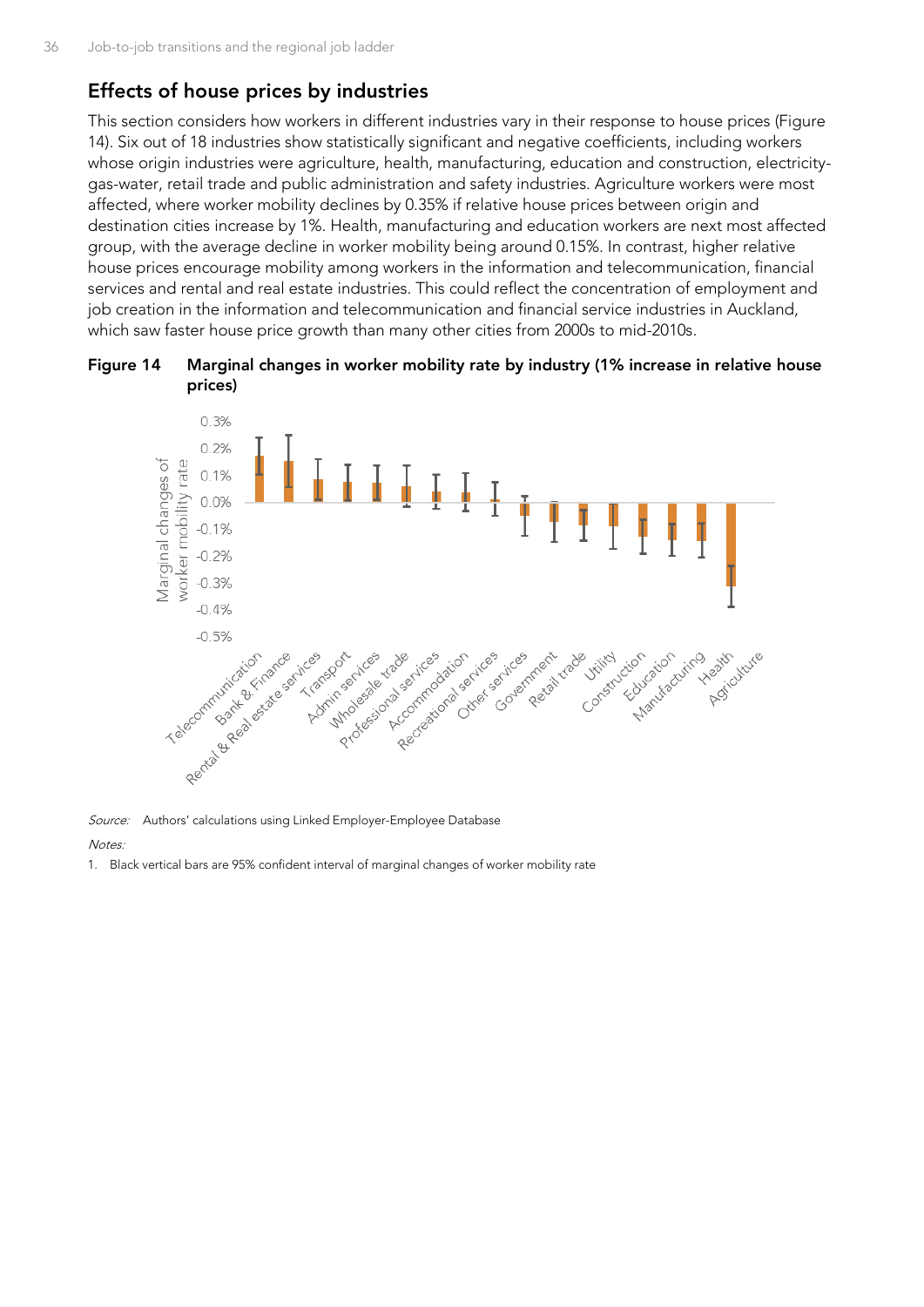## <span id="page-40-0"></span>**6 Conclusion**

This paper has presented evidence on regional job-to-job transitions in New Zealand from 2000 to 2018. In many ways the results should provide some comfort to workers living in New Zealand's smaller cities and towns. They indicate that the fraction of workers continuing in their jobs, changing jobs or exiting or entering the workplace is quite similar across all size cities. Medium-sized towns do not have substantially different turn-over rates than other cities.

The results also indicate that if workers move to other locations, including Auckland, to take up new jobs the wage premiums they earn on average are not particularly large (around 1.4%). Of course, workers may move because wages increase more rapidly in big cities, as Glaeser and Maré (2001) suggest, but the wage discount for living in a smaller city, as measured by the increase in wages that workers earn when they move to a large city, appears small.

There is one major difference in the job-to-job transition rates for workers living in small and medium sized cities and those living in larger cities. The fractions of workers who move to a job in a different firm in the same industry, or a different firm in a different industry, differs little across cities. However, the fraction of workers simultaneously changing cities when they move firms is much larger for workers in small cities than large cities. If a worker lives in small city and moves jobs, he or she is much more likely to change cities than if he or she lives in a large city and moves jobs. However, as there is very little wage premium associated with changing cities, they gain little additional return from shifting locations.

More generally, the results further our understanding of the job-to-job transitions process. They indicate that many workers change from full-time to part-time jobs, or from part-time to full-time jobs, when they change jobs, particularly if they also move cities. Not surprisingly, a large change in hours may be one of the reasons for changing jobs. This also means that the distribution of changes in earnings that occur when workers change jobs is very large. Perhaps surprisingly, approximately 40% of workers changing jobs experience a reduction in wage earnings, although some of these reductions are presumably due to a change in the number of hours worked.

The results also indicate that workers who are not always full-time and who change industries obtain larger average wage increases than those who stay in the same industry, whether or not they change cities. This is not the case for full-time workers, who earn slightly less if they change industries. There is evidence that workers who change industries obtain these premiums because they are relatively badly paid in their initial jobs, so moving industries may be part of the process of finding a better job match. It is also possible that the large wage increases that occur when workers move from part-time to fulltime status and change industries occur because workers move to a full-time career position.

One of the mysteries of the New Zealand economy is the relatively low productivity premium associated with its largest city, Auckland. Maré (2016), for example, estimated that Auckland only has a 2% productivity premium relative to the rest of the country, once the population characteristics and the different industrial mix of Auckland are taken into account.

This paper uses a very different approach to come to a similar answer. It calculates the average real wage premium earned by workers who change jobs and move to Auckland relative to workers who change jobs and move to other cities and shows that it is also only 2%. This is a measure of wages rather than a direct measure of productivity, but it has the advantages that (i) it compares wage changes of workers changing jobs, rather than the whole population; and (ii) it is based on the wage change of the same person in different locations and thus automatically adjusts for the person's unobserved characteristics. The small size of this estimate raises additional questions about the performance of New Zealand's largest city.

This paper also investigates the relationship between house prices and worker mobility in New Zealand by using a gravity model. It finds that increasing house prices in the destination city relative to the origin city is not associated with slower worker mobility. The insignificant effect of house prices is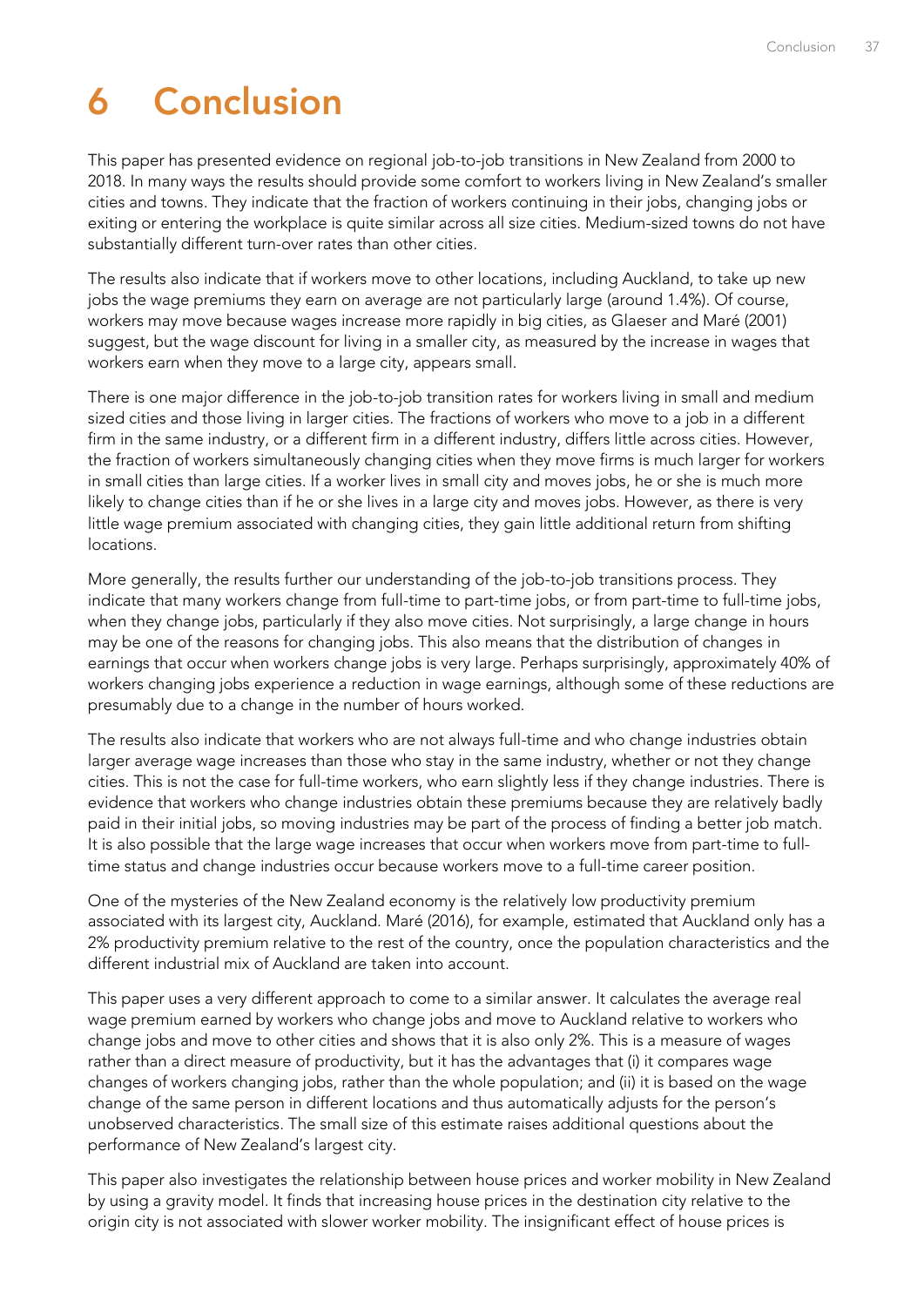masked by heterogenous responses from different sub-groups of workers. House price effects are significantly negative for workers moving from smaller to larger cities, while house price effects are significantly positive for workers relocating from Auckland to medium and small cities. Workers from smaller cities face greater difficulties to move into larger cities in which house prices and other cost of living are more expensive. When looking at different industries, high house prices in the destination city significantly slow down worker mobility in agriculture, manufacturing, health and education industries.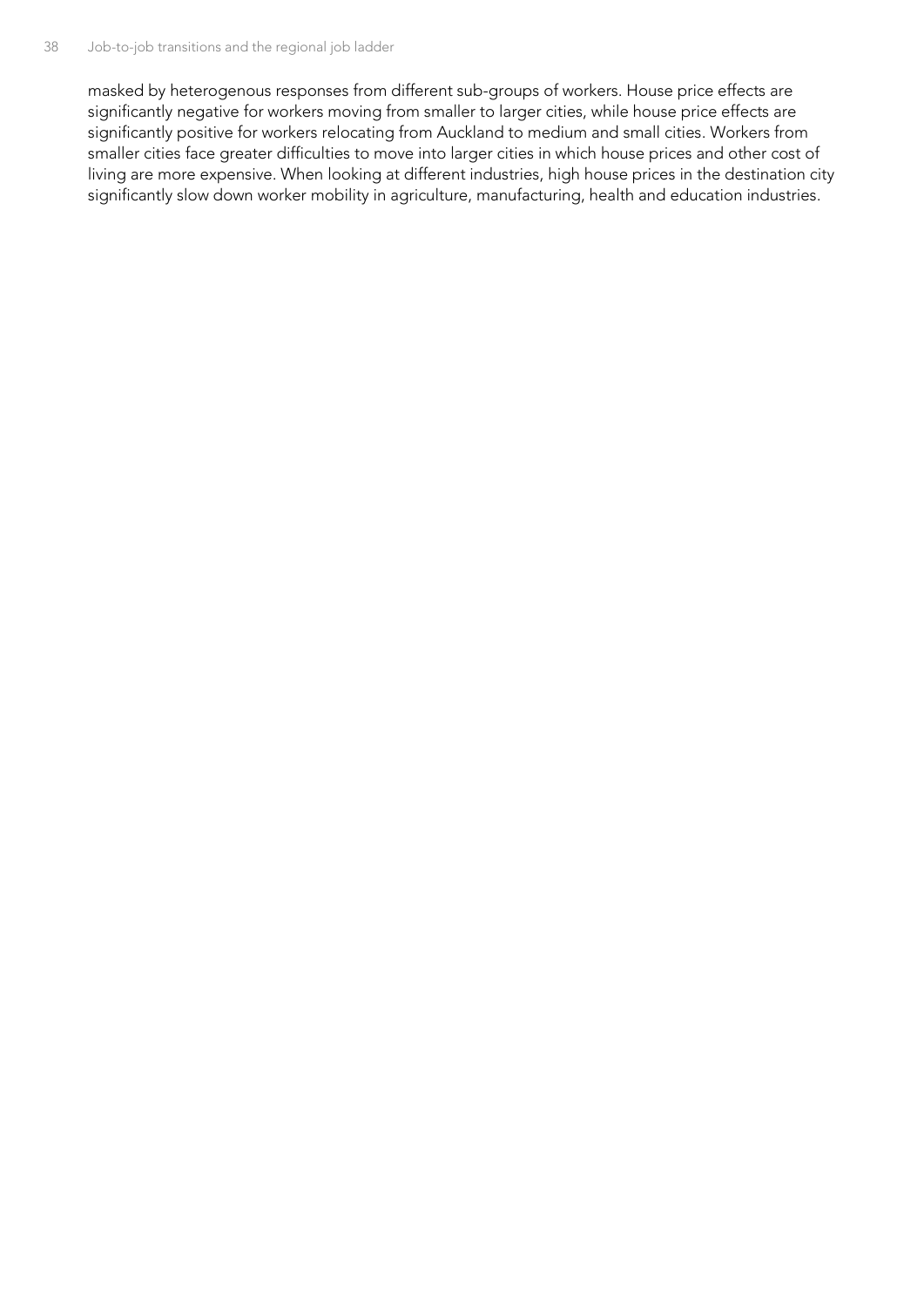## <span id="page-42-0"></span>**References**

Arpaia, A., Kiss, A., Palvolgyi, B., & Turrini, A. (2016). Labour mobility and labour market adjustment in the EU. IZA Journal of Migration, 5(1), 21.

Australia. Productivity Commission. (2014). Geographic labour mobility. Productivity Commission.

Autor, D. (2019). Work of the Past, Work of the Future. National Bureau of Economic Research.

Barth, E., Bryson, A., Davis, J. C., & Freeman, R. (2016). It's where you work: Increases in the dispersion of earnings across establishments and individuals in the United States. Journal of Labor Economics, 34(S2), S67-S97.

Bjelland, M., Fallick, B., Haltiwanger, J., & McEntarfer, E. (2011). Employer-to-employer flows in the United States: Estimates using linked employer-employee data. Journal of Business & Economic Statistics, 29(4), 493-505.

Card, D., Heining, J., & Kline, P. (2013). Workplace heterogeneity and the rise of West German wage inequality. The Quarterly Journal of Economics, 128(3), 967-1015.

Chen, Y., & Rosenthal, S. S. (2008). Local amenities and life-cycle migration: Do people move for jobs or fun? Journal of Urban Economics, 64(3), 519–537.<https://doi.org/10.1016/j.jue.2008.05.005>

Coleman, A., & Zheng, G. (2019). New jobs, old jobs and the evolution of work in regional New Zealand. Working paper, New Zealand Productivity Commission.

Conway, D. (1980). Step-Wise Migration: Toward a Clarification of the Mechanism. The International Migration Review, 14(1), 3–14.<https://doi.org/10.2307/2545058>

Conway, P., & Meehant, L. (2013). Productivity by the numbers: The New Zealand experience. New Zealand Productivity Commission, Te Kōmihana Whai Hua o Aotearoa

Donovan, C., & Schnure, C. (2011). Locked in the house: Do underwater mortgages reduce labor market mobility?. Available at SSRN 1856073.

Erlander, S., & Stewart, N. F. (1990). The gravity model in transportation analysis: theory and extensions (Vol. 3). Vsp.

Fuest, C., Peichl, A., & Siegloch, S. (2018). Do higher corporate taxes reduce wages? Micro evidence from Germany. American Economic Review, 108(2), 393-418.

Fabling, R., & Maré, D. C. (2015). Addressing the absence of hours information in linked employeremployee data. Motu Working Paper 15-17

Fabling, R., & Maré, D. C. (2012). Cyclical labour market adjustment in New Zealand: The response of firms to the Global Financial Crisis and its implications for workers. Chapter 5 of Business dynamics and productivity Paris: OECD Publishing, pp. 111-141. <http://dx.doi.org/10.1787/9789264269231-en>

Fleming, D., Grimes, A., Lebreton, L., Mare, D., & Nunns, P. (2018). Valuing Sunshine. Motu. <https://motu.nz/our-work/urban-and-regional/housing/valuing-sunshine/>

Gabriel, S. A., Shack-Marquez, J., & Wascher, W. L. (1992). Regional house-price dispersion and interregional migration. Journal of Housing Economics, 2(3), 235–256. [https://doi.org/10.1016/1051-](https://doi.org/10.1016/1051-1377(92)90002-8) [1377\(92\)90002-8](https://doi.org/10.1016/1051-1377(92)90002-8)

Glaeser, E. L., & Mare, D. C. (2001). Cities and skills. Journal of labor economics, 19(2), 316-342.

Golan, A., Lane, J., & McEntarfer, E. (2007). The dynamics of worker reallocation within and across industries. Economica, 74(293), 1-20.

Greenwood, M. J. (1997). Internal migration in developed countries. Handbook of population and family economics, 1, 647-720.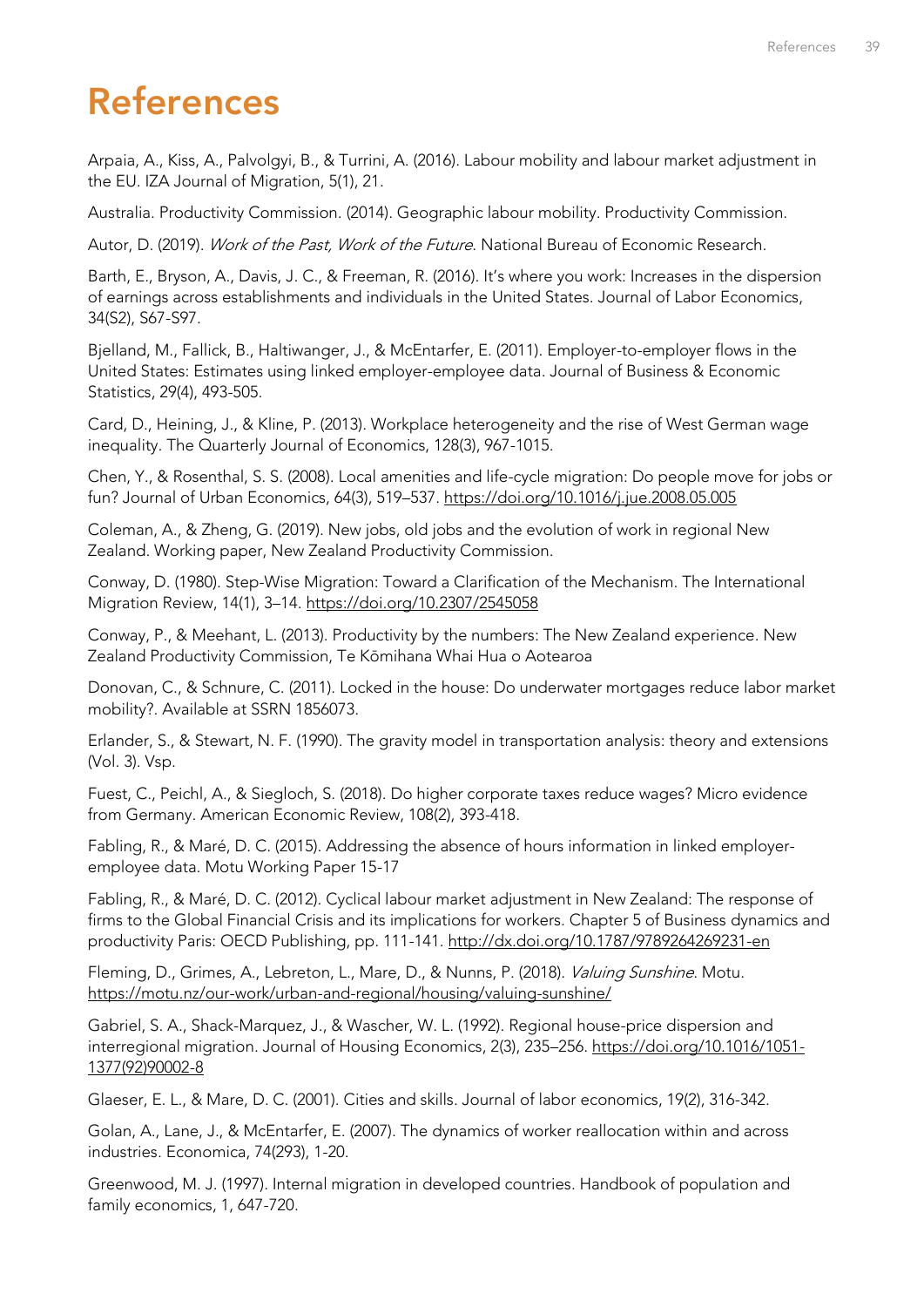Grimes, A., Apatov, E., Lutchman, L., & Robinson, A. (2014). Infrastructure's long-lived impact on urban development: Theory and empirics.

Grimes, A., Badenhorst, S., Preston, K., & Mare, D. (2019). The Contrasting Importance of Quality of Life and Quality of Business for Domestic and International Migrants. Motu.

Haltiwanger, J., Hyatt, H., & McEntarfer, E. (2015). Cyclical reallocation of workers across employers by firm size and firm wage National Bureau of Economic Research WP 21235.

Hatton, T. J., & Tani, M. (2005). Immigration and Inter-Regional Mobility in the UK, 1982-2000. The Economic Journal, 115(507), F342–F358. JSTOR.

Helpman, E., Melitz, M., & Rubinstein, Y. (2008). Estimating trade flows: Trading partners and trading volumes. The quarterly journal of economics, 123(2), 441-487.

Hyatt, H., & McEntarfer, E. (2012). Job-to-job flows in the great recession. American Economic Review, 102(3), 580-83.

Hyslop, D., & Maré, D. C. (2009). Job mobility, and wage dynamics. Statistics New Zealand LEED Research Paper.

Kahn, L. B. (2010). The long-term labor market consequences of graduating from college in a bad economy. Labour Economics, 17(2), 303-316.

Karagedikli, Ö. (2018). Job-to-job flows and inflation: evidence from administrative data in New

Zealand. Reserve bank of New Zealand Analytic Notes. AN2018/09

Liu, L. S., Didham, R., & Lu, J. (2017). Mapping Chinese Return Migration from New Zealand: A Quantitative Data Analysis from a Comparative Perspective. DIASPORA. https://doi.org/10.3138/diaspora.19.2-3.195

Karahan, F., Michaels, R., Pugsley, B., Şahin, A., & Schuh, R. (2017). Do job-to-job transitions drive wage fluctuations over the business cycle? American Economic Review, 107(5), 353-57.

Maré, D. C. (2016). Urban productivity estimation with heterogeneous prices and labour. Motu Economics and Public Policy Working Paper 16-21.

Moscarini, G., & Postel-Vinay, F. (2016). Wage posting and business cycles. American Economic Review, 106(5), 208-13.

Nunns, P., Hitchins, H., & Balderston, K. (2015). Value of land, floorspace, and amenities: a hedonic price analysis of property sales in Auckland 2011-2014. Research and Evaluation Unit, Auckland Council.

Pardede, Elda, McCann, Philip, & Venhorst, Viktor. (2016). Step-Wise Migration. European Population Conference 2016. Retrieved from [https://www.rug.nl/research/portal/en/publications/stepwise](https://www.rug.nl/research/portal/en/publications/stepwise-migration(48d0f1b6-62a2-4dc7-ada4-b28fc4e2b0ab).html)[migration\(48d0f1b6-62a2-4dc7-ada4-b28fc4e2b0ab\).html](https://www.rug.nl/research/portal/en/publications/stepwise-migration(48d0f1b6-62a2-4dc7-ada4-b28fc4e2b0ab).html)

Paul, A. M. (2011). Stepwise International Migration: A Multistage Migration Pattern for the Aspiring Migrant. American Journal of Sociology, 116(6), 1842–1886.<https://doi.org/10.1086/659641>

Poot, J., Alimi, O., Cameron, M. P., & Maré, D. C. (2016). The gravity model of migration: the successful comeback of an ageing superstar in regional science. Investigaciones Regionales – Journal of Regional Research 36 63-86.

Prais, S. J., & Winsten, C. B. (1954). Trend estimators and serial correlation (Vol. 383, pp. 1-26). Chicago: Cowles Commission discussion paper.

Rabe, B., & Taylor, M. P. (2012). Differences in opportunities? Wage, employment and house‐price effects on migration. Oxford Bulletin of Economics and Statistics, 74(6), 831-855.

Ramos Lobo, R. (2016). Gravity models: a tool for migration analysis. IZA World of Labor, 2016, vol. 239, p. 1-10.

Schleicher, D. (2017). Stuck: The Law and Economics of Residential Stagnation. Yale LJ, 127, 78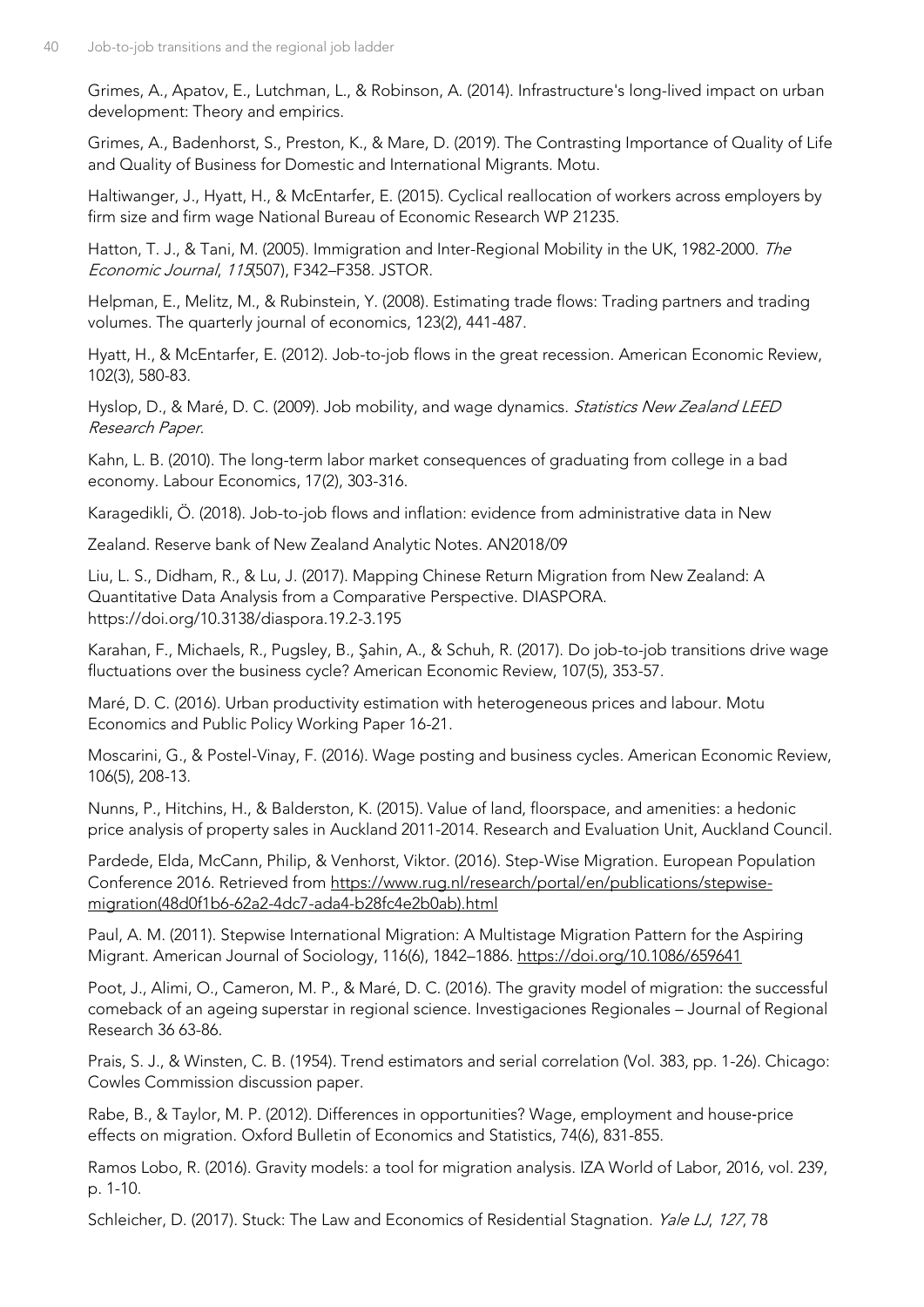## <span id="page-44-0"></span>**Appendix A Additional analysis on the impacts on wage premiums**

This appendix contains reruns of the regression analysis presented in section 4, but for full-time workers only. LEED records gross monthly earnings but does not collect hours worked or wage rates. This can pose a challenge when analysing wages changes in regression models as they can be influenced by changes on hours worked and/or wage rates.

To mitigate these issues, in section 4 we controlled for FTE, short-job spells and job-to-job transition status. An alternative approach is to study wage changes for full-time workers only. These workers are expected to be less affected by these issues, although there is of course the challenge in identifying who is in full-time employment and restricting the population in this way means that nearly half of the worker population is dropped. Full-time employment is defined as those workers with gross earnings equal to or higher than full-time employment on the minimum wage. Some part-time workers may be deemed to be full-time when they earn relatively high hourly wages.

[Table A.1](#page-44-1) presents estimated wage growth premiums associated with job-to-job transition status for full-time workers only. It shows different results from those in [Table 9.](#page-24-0) The results for full-time workers show that small negative wage loss when they change jobs in different industries with and without changing locations. Results in [Table 9](#page-24-0) suggest these job changes leading high wage growth. A possible explanation on these differenced finding is worker earn wage premiums by switching industries as they may be able to increase hours worked (part-time to full-time for instance) and/or pay rate (from lowpaid industries to high-paid industries). Such job transitions lead to bigger wage increase. Given missing hours worked in EMS, we cannot disentangle these effects.

[Table A.3](#page-46-0) and [Table A.4](#page-46-1) present estimated wage premiums by locations, firm size and industries. These results are broadly similar to results shown in Chapter 4, but generally smaller marginal premiums. This suggests that wage premiums associated to these factors are not heavily affected by unobserved hours worked and hourly rate.

|                        | <b>Movers:</b><br>different<br>industry,<br>same location | <b>Movers:</b><br>same industry,<br>different<br>location | <b>Movers:</b><br>different<br>industry,<br>different<br><b>location</b> | <b>Observations</b> | <b>Adjusted R-</b><br>square |
|------------------------|-----------------------------------------------------------|-----------------------------------------------------------|--------------------------------------------------------------------------|---------------------|------------------------------|
| 1. All job changers    | $-0.15%***$                                               | $-0.06%$                                                  | $-0.62%$                                                                 | 3 019 200           | 0.037                        |
|                        | 0.043                                                     | 0.043                                                     | 0.048                                                                    |                     |                              |
| 2. Male job changers   | $-0.29%***$                                               | $-0.03%$                                                  | $-0.62\%***$                                                             | 1799499             | 0.043                        |
|                        | 0.056                                                     | 0.056                                                     | 0.062                                                                    |                     |                              |
| 3. Female job changers | 0.02%                                                     | $-0.09\%$                                                 | $-0.67\%***$                                                             | 1 219 599           | 0.032                        |
|                        | 0.066                                                     | 0.065                                                     | 0.078                                                                    |                     |                              |
| 4. Job changers        | $-0.14\%**$                                               | 0.01%                                                     | $-0.62\%***$                                                             | 1 258 299           | 0.039                        |
| in 2000-2008           | 0.069                                                     | 0.073                                                     | 0.079                                                                    |                     |                              |
| 5. Job changers        | $-0.34\%***$                                              | $0.24\%***$                                               | $-0.32\%***$                                                             | 678 600             | 0.035                        |
| in 2008-2012           | 0.089                                                     | 0.084                                                     | 0.102                                                                    |                     |                              |
|                        | $-0.03%$                                                  | $-0.31\%***$                                              | $-0.75%$ ***                                                             | 1 082 199           | 0.038                        |

#### <span id="page-44-1"></span>**Table A.1 Estimated wage growth premiums relative to workers who change jobs and remain in the same industry and location (all workers, 2000-2018)**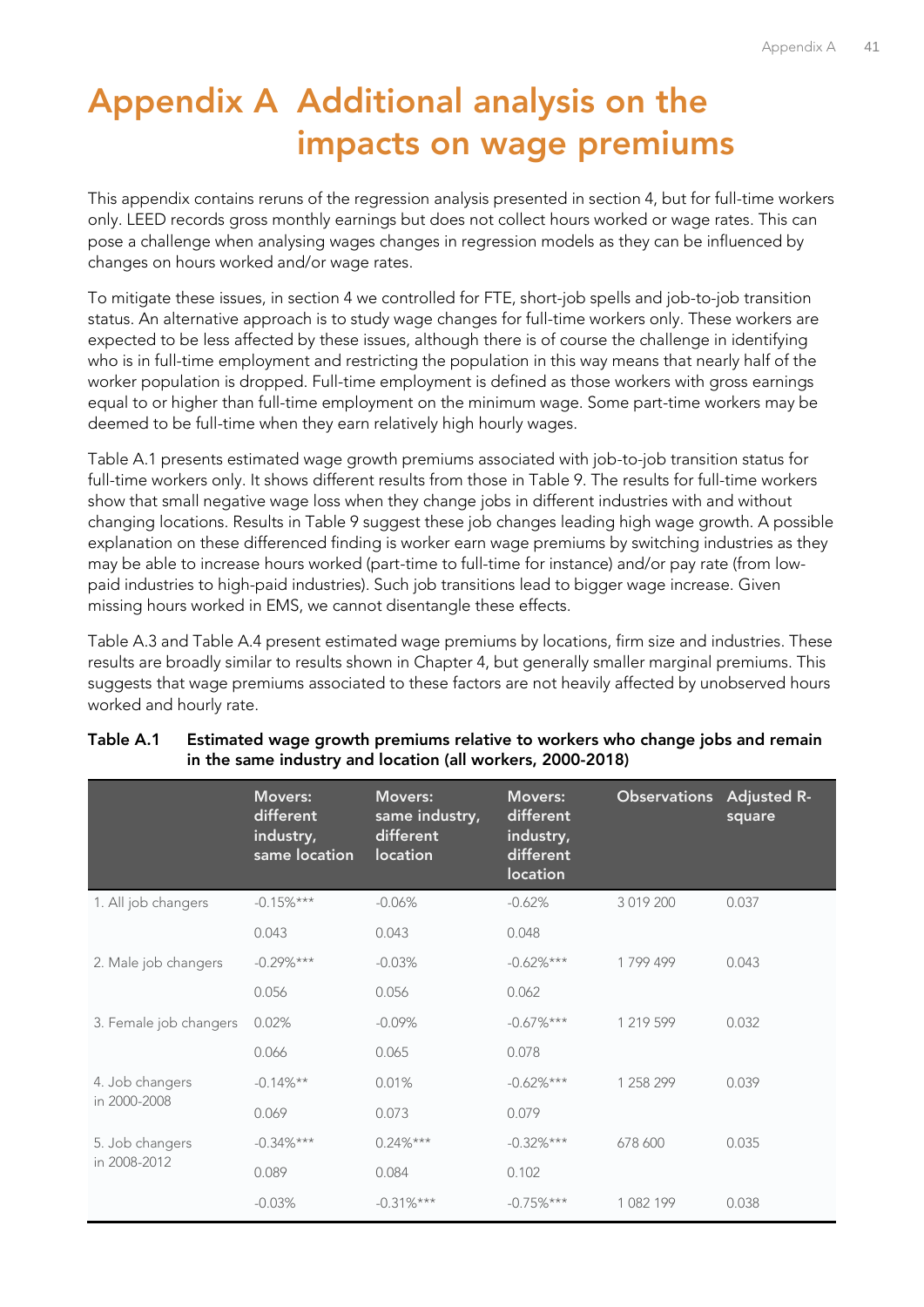|                                    | <b>Movers:</b><br>different<br>industry,<br>same location | <b>Movers:</b><br>same industry,<br>different<br>location | <b>Movers:</b><br>different<br>industry,<br>different<br><b>location</b> | <b>Observations</b> Adjusted R- | square |
|------------------------------------|-----------------------------------------------------------|-----------------------------------------------------------|--------------------------------------------------------------------------|---------------------------------|--------|
| 6. Job changers<br>in 2012-2018    | 0.067                                                     | 0.066                                                     | 0.075                                                                    |                                 |        |
| 7. Job changers                    | $0.19\%**$                                                | $-0.16%$                                                  | $-1.85%$ ***                                                             | 1 046 598                       | 0.039  |
| in Auckland                        | 0.063                                                     | 0.139                                                     | 0.148                                                                    |                                 |        |
| 8. Job changers<br>in non-Auckland | $-0.55%***$                                               | $-0.40\%***$                                              | $-0.66\%***$                                                             | 1 972 500                       | 0.038  |
|                                    | 0.058                                                     | 0.054                                                     | 0.06                                                                     |                                 |        |
| 9. Job changers aged               | 0.07%                                                     | $-0.49%***$                                               | $-0.09%$                                                                 | 453798                          | 0.041  |
| between 18 and 24                  | 0.106                                                     | 0.114                                                     | 0.118                                                                    |                                 |        |
| 10. Job changers aged              | $0.17\%*$                                                 | $-0.19%$ **                                               | $-0.34\%***$                                                             | 1 293 198                       | 0.027  |
| between 25 and 39                  | 0.064                                                     | 0.068                                                     | 0.074                                                                    |                                 |        |
| 11. Job changers aged              | $-0.49%***$                                               | 0.02%                                                     | $-0.96\%***$                                                             | 993 000                         | 0.024  |
| between 40 and 54                  | 0.076                                                     | 0.072                                                     | 0.085                                                                    |                                 |        |
| 12. Job changers aged              | $-1.44%***$                                               | $0.31\%***$                                               | $-2.05%***$                                                              | 279 000                         | 0.022  |
| between 55 and 64                  | 0.151                                                     | 0.13                                                      | 0.166                                                                    |                                 |        |

Source: Authors' calculations using Linked Employer-Employee Database

#### Notes:

1. \*\*\*, \*\* and \* are statistical significance at 10%, 5% and 1%.

#### **Table A.2 Estimated wage premiums by origin and destination locations (full-time workers, 2000-2018)**

| <b>Origin location</b>     | <b>Estimated wage</b><br>premiums | <b>Destination location</b> | <b>Estimated wage</b><br>premiums |
|----------------------------|-----------------------------------|-----------------------------|-----------------------------------|
| Slow-growing small cities  | $-0.01%$                          | Slow-growing small cities   | $-0.43\%***$                      |
| Fast-growing small cities  | $-0.05%$                          | Fast-growing small cities   | $-0.24%$                          |
| Slow-growing medium cities | 0.09%                             | Slow-growing medium cities  | $-0.46\%$ ***                     |
| Fast-growing medium cities | $0.22\%$ ***                      | Fast-growing medium cities  | $-0.28\%$ ***                     |
| Auckland                   | $-0.98\%$ ***                     | Auckland                    | $1.36\%$ ***                      |
| Wellington                 | $-0.62\%$ ***                     | Wellington                  | $1.26\%$ ***                      |
| Minor urban                | $0.16\%$ *                        | Minor urban                 | $-0.61\%$ ***                     |
| Rural areas                | $-0.83\%$ ***                     | Rural areas                 | $0.26\%$ ***                      |

Source: Authors' calculations using Linked Employer-Employee Database

Notes:

1. \*\*\*, \*\* and \* are statistical significance at 10%, 5% and 1%.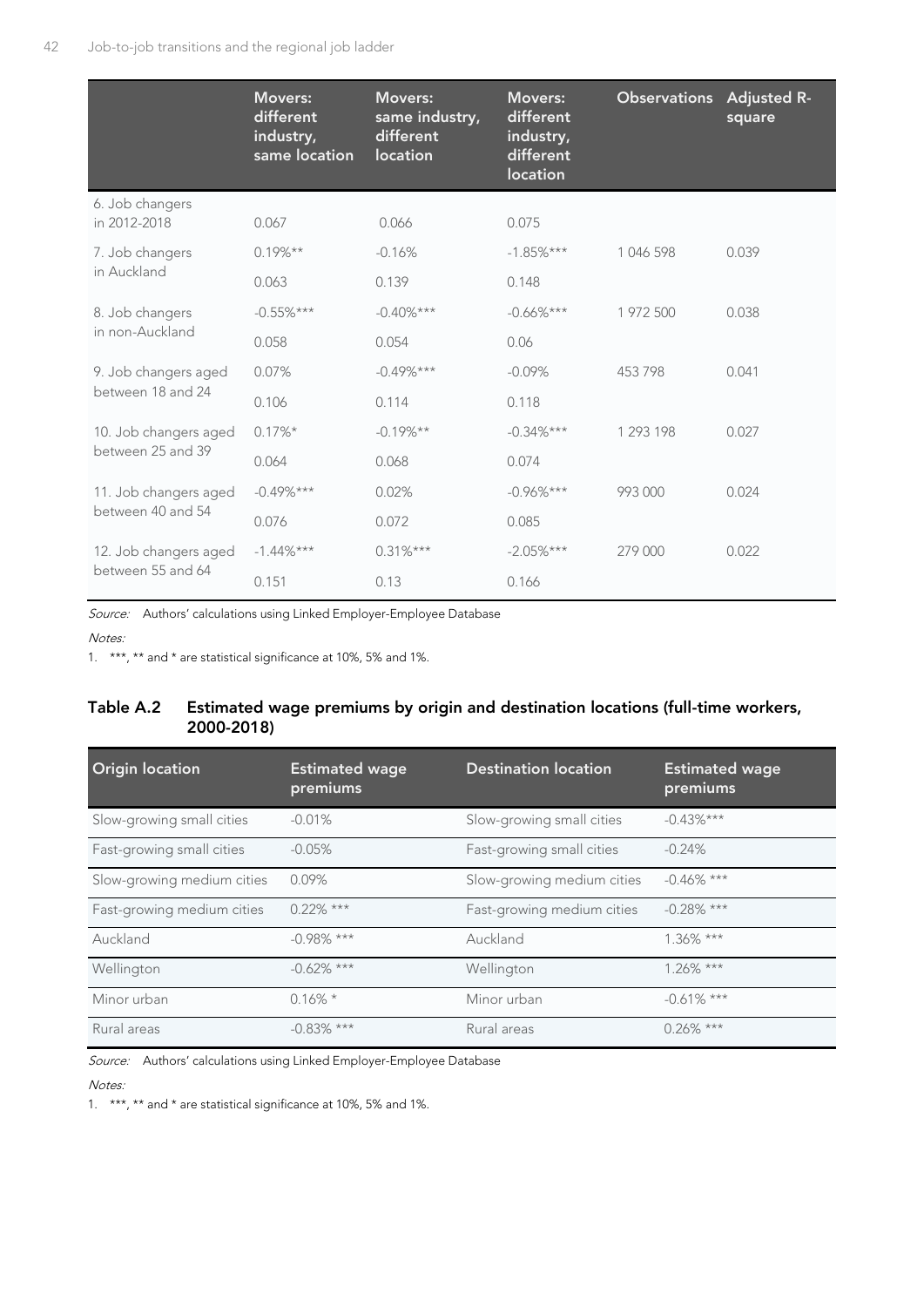#### <span id="page-46-0"></span>**Table A.3 Estimated wage premiums by firm sizes at origin and destination jobs (full-time workers, 2000-2018)**

| Firm size at origin jobs | <b>Estimated wage</b><br>premiums | Firm size at destination<br>jobs | <b>Estimated wage</b><br>premiums |
|--------------------------|-----------------------------------|----------------------------------|-----------------------------------|
| 5–9 employees            | $-2.63\%***$                      | 5-9 employees                    | $2.59\%***$                       |
| 10-19 employees          | $-4.04\%***$                      | 10-19 employees                  | $4.08\%***$                       |
| 20-49 employees          | $-5.02\%***$                      | 20-49 employees                  | $5.19%***$                        |
| 50-99 employees          | $-5.70%***$                       | 50-99 employees                  | $5.80\%***$                       |
| 100 and over employees   | $-6.47\%***$                      | 100 and over employees           | $6.20\%***$                       |

Source: Authors' calculations using Linked Employer-Employee Database

Notes:

1. \*\*\*, \*\* and \* are statistical significance at 10%, 5% and 1%.

#### <span id="page-46-1"></span>**Table A.4 Estimated wage premiums by industries at origin and destination jobs (full-time workers, 2000-2018)**

| Industry at time t               | <b>Estimated wage</b><br>premiums | Industry at time $t+1$           | <b>Estimated wage</b><br>premiums |
|----------------------------------|-----------------------------------|----------------------------------|-----------------------------------|
| Agriculture                      | 4.54%***                          | Agriculture                      | $-4.12%***$                       |
| Mining                           | $-6.49\%***$                      | Mining                           | $9.14\%***$                       |
| Utility                          | $0.76\%***$                       | Utility                          | $0.58\%***$                       |
| Construction                     | $1.94\%***$                       | Construction                     | $-0.22\%***$                      |
| Wholesale trade                  | $1.03\%***$                       | Wholesale trade                  | $-0.42%***$                       |
| Retail trade & hospitality       | $5.33\%***$                       | Retail trade & hospitality       | $-6.01\%***$                      |
| Transport                        | $0.92\%***$                       | Transport                        | $-0.01%$                          |
| Telecommunication                | $1.62\%***$                       | Telecommunication                | $-1.48%***$                       |
| Bank & finance                   | $-0.72\%***$                      | Bank & finance                   | $1.50\%***$                       |
| Rental & real estate<br>services | $2.41\%***$                       | Rental & real estate<br>services | $-1.41\%***$                      |
| Professional & admin<br>services | 5.94%***                          | Professional & admin<br>services | $-3.04\%***$                      |
| Government                       | $2.85%***$                        | Government                       | $-1.13%***$                       |
| Education                        | 7.46%***                          | Education                        | $-5.71%$ ***                      |
| Health                           | 5.96%***                          | Health                           | $-5.06\%***$                      |
| Recreational & other<br>services | $5.37\%***$                       | Recreational & other<br>services | $-4.57\%***$                      |

Source: Authors' calculations using Linked Employer-Employee Database

Notes:

1. \*\*\*, \*\* and \* are statistical significance at 10%, 5% and 1%.